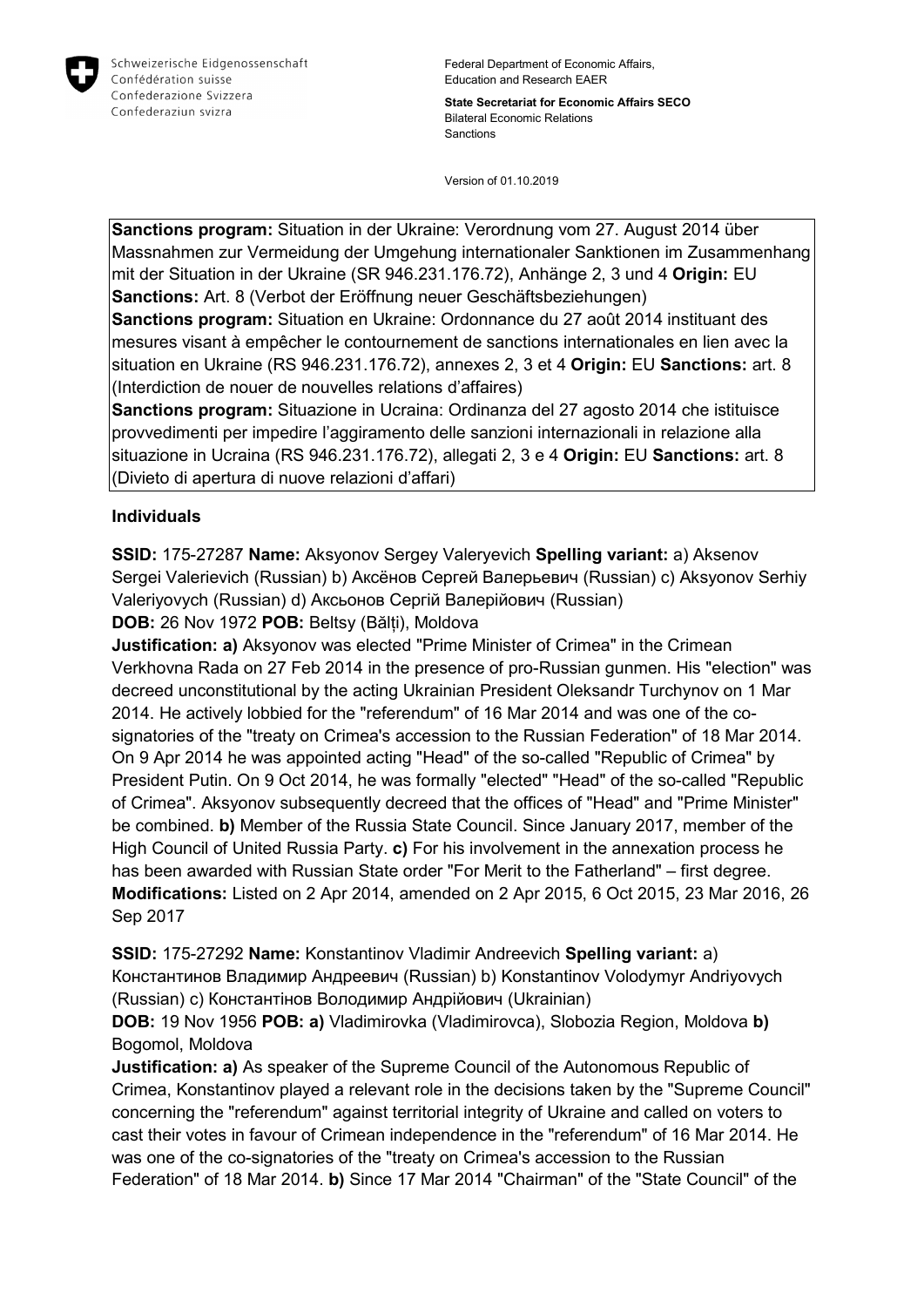so-called "Republic of Crimea". **Modifications:** Listed on 2 Apr 2014, amended on 6 Oct 2015, 23 Mar 2016, 11 Oct 2016, 24 Mar 2017, 15 Aug 2017

**SSID:** 175-27297 **Name:** Temirgaliev Rustam Ilmirovich **Spelling variant:** a) Темиргалиев Рустам Ильмирович (Russian) b) Temirhaliiev Rustam Ilmyrovych (Russian) c) Темiргалiєв Рустам Iльмирович (Ukrainian)

**DOB:** 15 Aug 1976 **POB:** Ulan-Ude, Buryat ASSR, Russian Federation **Justification: a)** As former Deputy Prime Minister of Crimea, Temirgaliev played a relevant role in the decisions taken by the "Supreme Council" concerning the "referendum" of 16 Mar 2014 against the territorial integrity of Ukraine. He lobbied actively for the integration of Crimea into the Russian Federation. **b)** On 11 Jun 2014, he resigned from his function as "First Deputy Prime Minister" of the so-called "Republic of Crimea". Currently General Director of the Managing Company of the Russian-Chinese Investment Fund for Regional Development. **c)** Remains active in supporting separatist actions or policies. **Modifications:**  Listed on 2 Apr 2014, amended on 6 Oct 2015, 23 Mar 2016, 11 Oct 2016, 24 Mar 2017, 15 Aug 2017, 26 Sep 2017, 21 Mar 2018

**SSID:** 175-27302 **Name:** Berezovskiy Denis Valentinovich **Spelling variant:** a) Березовский Денис Валентинович (Russian) b) Berezovskyy Denys Valentynovych (Russian) c) Березовський Денис Валентинович (Russian) **DOB:** 15 Jul 1974 **POB:** Kharkiv, Ukraine

**Justification: a)** Berezovskiy was appointed commander of the Ukrainian Navy on 1 Mar 2014 but thereafter swore an oath to the Crimean armed forces, thereby breaking his oath to the Ukrainian Navy. **b)** He was Deputy Commander of the Black Sea Fleet of the Russian Federation until October 2015. **c)** Since 2015 he studies at the military academy of the General Staff of Russian armed forces. **Modifications:** Listed on 2 Apr 2014, amended on 6 Oct 2015, 24 Mar 2017, 27 Sep 2018

**SSID:** 175-27307 **Name:** Chaliy Aleksei Mikhailovich **Spelling variant:** a) Чалый Алексей Михайлович (Russian) b) Chalyy Oleksiy Mykhaylovych (Russian) c) Чалий Олексій Михайлович (Ukrainian)

**DOB:** 13 Jun 1961 **POB: a)** Moscow **b)** Sevastopol

**Justification: a)** Chaliy became "People's Mayor of Sevastopol" by popular acclamation on 23 Feb 2014 and accepted this "vote". He actively campaigned for Sevastopol to become a separate entity of the Russian Federation following a referendum on 16 Mar 2014. He was one of the co-signatories of the "treaty on Crimea's accession to the Russian Federation" of 18 Mar 2014. He was acting "governor" of Sevastopol from 1 to 14 Apr 2014 and is a former "elected" Chairman of the "Legislative Assembly" of the City of Sevastopol. Member of the "Legislative Assembly" of the City of Sevastopol. **b)** For his involvement in the annexation process he has been awarded with Russian State order "For Merit to the Fatherland" – first degree. **Modifications:** Listed on 2 Apr 2014, amended on 6 Oct 2015, 23 Mar 2016, 24 Mar 2017, 15 Aug 2017, 26 Sep 2017

**SSID:** 175-27312 **Name:** Zima Pyotr Anatoliyovych **Spelling variant:** a) Зима Пётр Анатольевич (Russian) b) Zyma Petro Anatoliyovych (Russian) c) Зима Петро Анатолійович (Ukrainian)

**DOB: a)** 18 Jan 1970 **b)** 29 Mar 1965 **POB:** Artemivsk (Артемовск), Donetsk Oblast, Ukraine

**Justification:** Zima was appointed as the new head of the Crimean Security Service (SBU)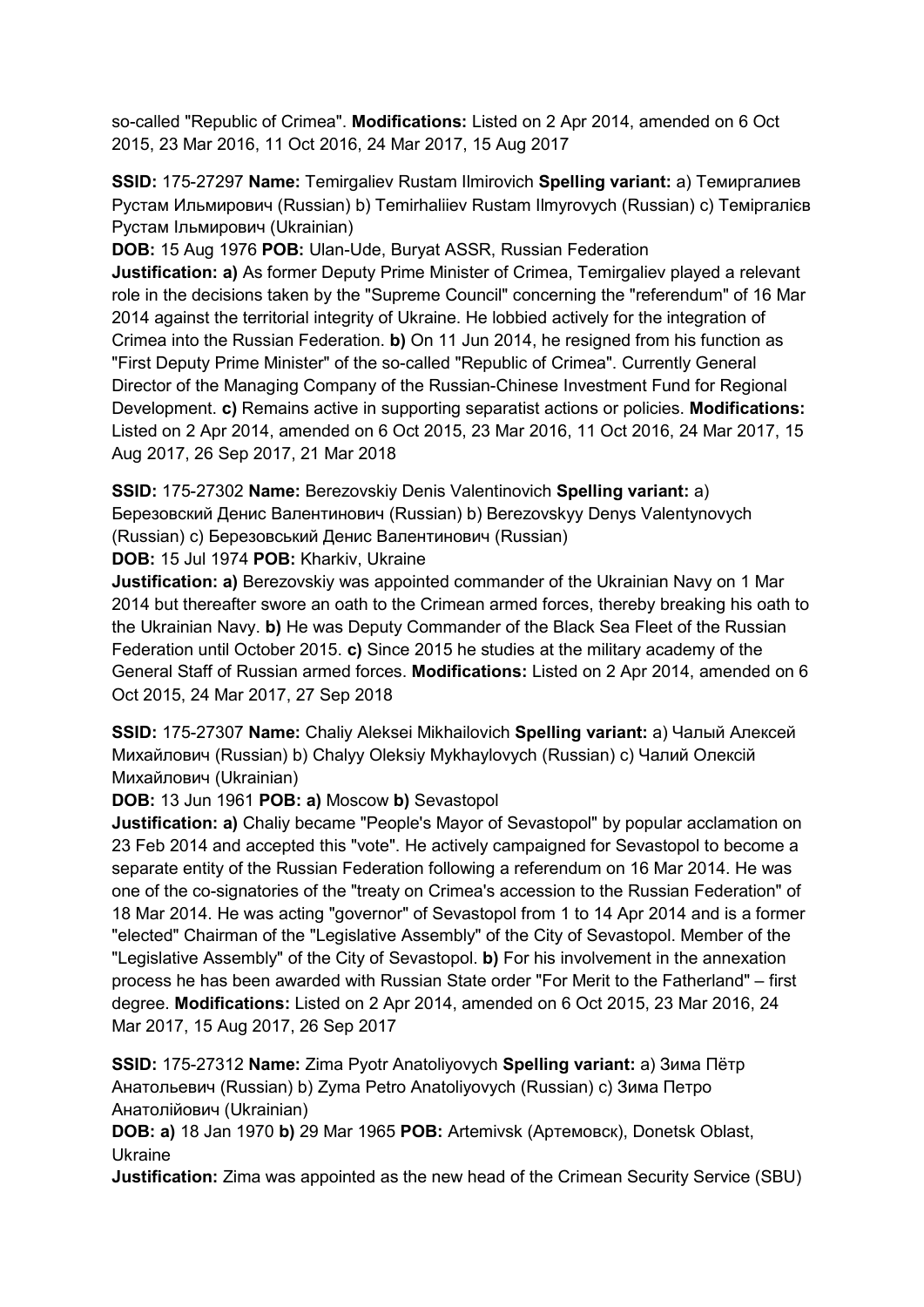on 3 Mar 2014 by "Prime Minister" Aksyonov and accepted this appointment. He has given relevant information including a database to the Russian Intelligence Service (FSB). This included information on Euro-Maidan activists and human rights defenders of Crimea. He played a relevant role in preventing Ukraine's authorities from controlling the territory of Crimea. On 11 Mar 2014, the formation of an independent Security Service of Crimea was proclaimed by former SBU officers of Crimea. **Other information:** POB: 2016 renamed back to Bakhmut/Бахмут). **Modifications:** Listed on 2 Apr 2014, amended on 6 Oct 2015, 11 Oct 2016, 24 Mar 2017, 15 Aug 2017, 21 Mar 2018

**SSID:** 175-27320 **Name:** Tsekov Sergey Pavlovych **Spelling variant:** a) Цеков Сергей Павлович (Russian) b) Tsekov Serhiy Pavlovych (Russian) c) Цеков Сергій Павлович (Ukrainian)

**DOB: a)** 28 Sep 1953 **b)** 28 Aug 1953 **POB:** Simferopol

**Justification: a)** As Vice Speaker of the Verkhovna Rada of Crimea, Tsekov initiated, together with Sergey Aksyonov, the unlawful dismissal of the government of the Autonomous Republic of Crimea (ARC). He drew Vladimir Konstantinov into this endeavour, threatening him with dismissal. He publicly recognized that the MPs from Crimea were the initiators of inviting Russian soldiers to take over the Verkhovna Rada of Crimea. He was one of the first Crimean Leaders to ask in public for the annexation of Crimea to Russia. **b)**  Member of the Federation Council of the Russian Federation from the so-called "Republic of Crimea". **Modifications:** Listed on 2 Apr 2014, amended on 6 Oct 2015, 23 Mar 2016, 24 Mar 2017, 15 Aug 2017

**SSID:** 175-27325 **Name:** Ozerov Viktor Alekseevich **Spelling variant:** Озеров Виктор Алексеевич (Russian)

**DOB:** 5 Jan 1958 **POB:** Abakan, Khakassia, Russian Federation

**Justification: a)** Former Chairman of the Security and Defence Committee of the Federation Council of the Russian Federation. **b)** On 1 Mar 2014, Ozerov, on behalf of the Security and Defence Committee of the Federation Council, publicly supported, in the Federation Council, the deployment of Russian forces in Ukraine. **c)** In July 2017, he filed his resignation as the Chairman of the Security and Defence Committee. He continues to be a member of the Council and is a member of the Committee on internal regulation and parliamentary affairs. **d)** On 10 Oct 2017, with a decree N 372-SF, Ozerov was included in the temporary commission of the Federation Council on protection of state sovereignty and prevention of interference in the internal affairs of the Russian Federation. **Modifications:**  Listed on 2 Apr 2014, amended on 6 Oct 2015, 11 Oct 2016, 21 Mar 2018

**SSID:** 175-27332 **Name:** Dzhabarov Vladimir Michailovich **Spelling variant:** Джабаров Владимир Михайлович (Russian)

**DOB:** 29 Sep 1952

**Justification: a)** First Deputy-Chairman of the International Affairs Committee of the Federation Council of the Russian Federation. **b)** On 1 Mar 2014 Dzhabarov, on behalf of the International Affairs Committee of the Federation Council, publicly supported, in the Federation Council, the deployment of Russian forces in Ukraine. **Modifications:** Listed on 2 Apr 2014, amended on 6 Oct 2015

**SSID:** 175-27339 **Name:** Klishas Andrei Aleksandrovich **Spelling variant:** Клишас Андрей Александрович (Russian)

**DOB:** 9 Nov 1972 **POB:** Sverdlovsk, Russian Federation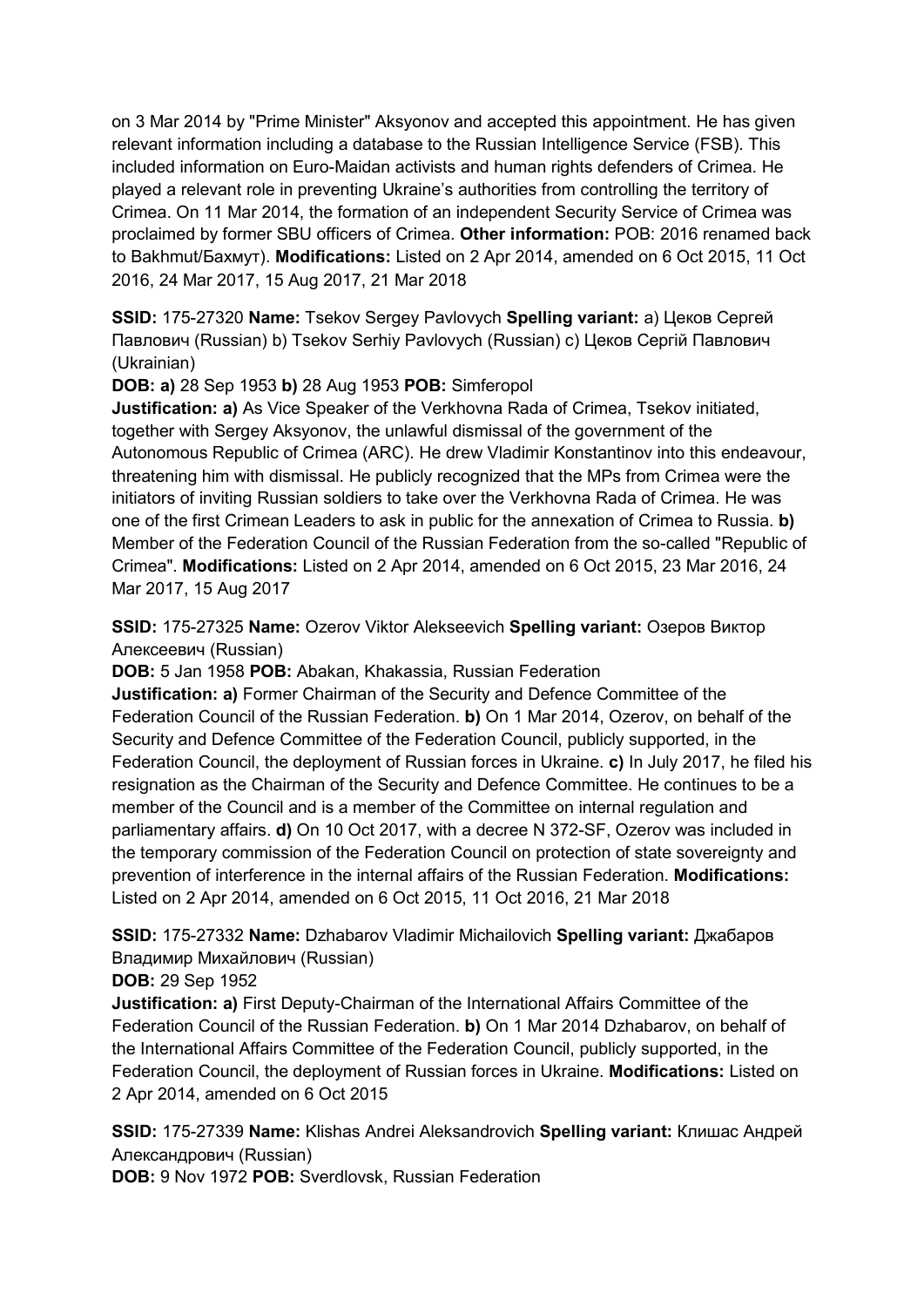**Justification: a)** Chairman of the Committee on Constitutional Law and State Building of the Federation Council of the Russian Federation. **b)** On 1 Mar 2014 Klishas publicly supported, in the Federation Council, the deployment of Russian forces in Ukraine. In public statements Klishas sought to justify a Russian military intervention in Ukraine by claiming that "the Ukrainian President supports the appeal of the Crimean authorities to the President of the Russian Federation on landing an all-encompassing assistance in defence of the citizens of Crimea". **Modifications:** Listed on 2 Apr 2014, amended on 6 Oct 2015, 11 Oct 2016, 27 Sep 2018

**SSID:** 175-27347 **Name:** Ryzhkov Nikolai Ivanovich **Spelling variant:** Рыжков Николай Иванович (Russian)

**DOB:** 28 Sep 1929 **POB:** Dyleevka, Donetsk Region, Ukraine

**Justification: a)** Member of the Committee for federal issues, regional politics and the North of the Federation Council of the Russian Federation. **b)** On 1 Mar 2014 Ryzhkov publicly supported, in the Federation Council, the deployment of Russian forces in Ukraine. **Modifications:** Listed on 2 Apr 2014, amended on 6 Oct 2015

**SSID:** 175-27355 **Name:** Bushmin Evgeni Viktorovich **Spelling variant:** Бушмин Евгений Викторович (Russian)

**DOB:** 4 Oct 1958 **POB:** Lopatino, Sergachiisky Region, Russian Federation **Justification: a)** Deputy Speaker of the Federation Council of the Russian Federation. **b)**  On 1 Mar 2014 Bushmin publicly supported, in the Federation Council, the deployment of Russian forces in Ukraine. **Modifications:** Listed on 2 Apr 2014, amended on 6 Oct 2015, 11 Oct 2016

**SSID:** 175-27363 **Name:** Totoonov Aleksandr Borisovich **Spelling variant:** Тотоонов Александр Борисович (Russian)

**DOB:** 3 Apr 1957 **POB:** Ordzhonikidze, North Ossetia, Russian Federation **Justification: a)** Former Member of the Committee of International Affairs of the Federation Council of the Russian Federation. His duties as a Member of the Council of the Russian Federation ended in September 2017. **b)** Since September 2017 he is the First Deputy Chair of the Parliament of North Ossetia. **c)** On 1 March 2014 Totoonov publicly supported, in the Federation Council, the deployment of Russian forces in Ukraine. **Modifications:** Listed on 2 Apr 2014, amended on 6 Oct 2015, 23 Mar 2016, 21 Mar 2018, 27 Sep 2018

**SSID:** 175-27377 **Name:** Mironov Sergei Mikhailovich **Spelling variant:** Миронов Сергей Михайлович (Russian)

**DOB:** 14 Feb 1953 **POB:** Pushkin, Leningrad Region, Russian Federation **Justification: a)** Member of the Council of the State Duma; Leader of Fair Russia faction in the Duma of the Russian Federation. **b)** Initiator of the bill allowing Russian Federation to admit in its composition, under the pretext of protection of Russian citizens, territories of a foreign country without the consent of that country or an international treaty. **Modifications:**  Listed on 2 Apr 2014, amended on 6 Oct 2015, 11 Oct 2016

**SSID:** 175-27385 **Name:** Zheleznyak Sergei Vladimirovich **Spelling variant:** Железняк Сергей Владимирович (Russian)

**DOB:** 30 Jul 1970 **POB:** St. Petersburg, Russian Federation

**Justification: a)** Former Deputy Speaker of the State Duma of the Russian Federation. **b)**  Actively supported the use of Russian Armed Forces in Ukraine and the annexation of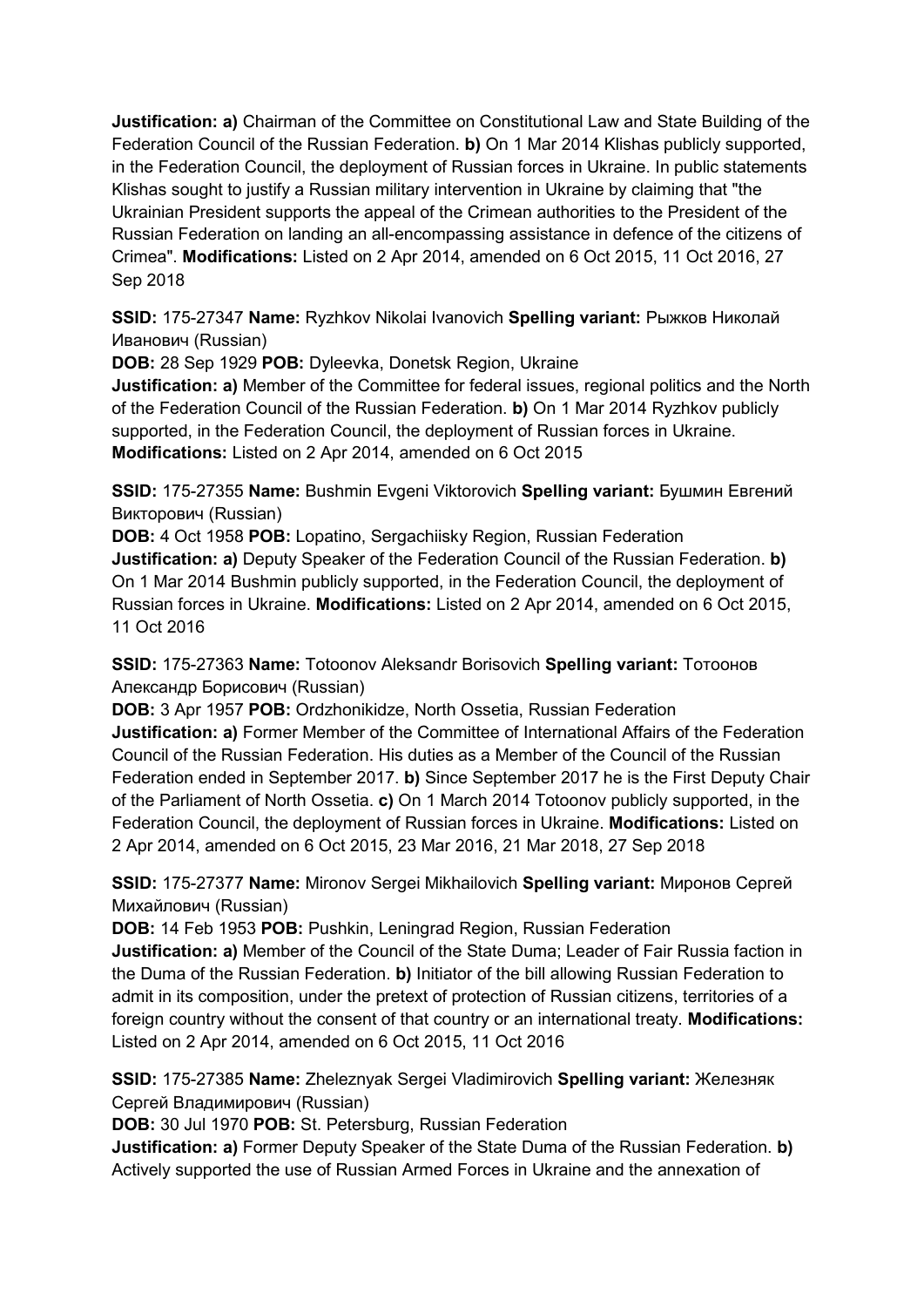Crimea. He led personally the demonstration in support of the use of Russian Armed Forces in Ukraine. **c)** Former Deputy Chairperson and currently a member of the Foreign Affairs Committee of the State Duma of the Russian Federation. **Modifications:** Listed on 2 Apr 2014, amended on 6 Oct 2015, 24 Mar 2017, 27 Sep 2018

**SSID:** 175-27393 **Name:** Slutski Leonid Eduardovich **Spelling variant:** Слуцкий Леонид Эдуардович (Russian)

**DOB:** 4 Jan 1968 **POB:** Moscow, Russian Federation

**Justification: a)** Former Chairman of the Commonwealth of Independent States (CIS) Committee of the State Duma of the Russian Federation (member of the LDPR). **b)** Actively supported use of Russian Armed Forces in Ukraine and the annexation of Crimea. **c)**  Currently Chairperson of the Foreign Affairs Committee of the State Duma of the Russian Federation. **Modifications:** Listed on 2 Apr 2014, amended on 6 Oct 2015, 11 Oct 2016, 24 Mar 2017

**SSID:** 175-27400 **Name:** Vitko Aleksandr Viktorovich **Spelling variant:** Витко Александр Викторович (Russian)

**DOB:** 13 Sep 1961 **POB:** Vitebsk, Belarus

**Justification: a)** Former Commander of the Black Sea Fleet, Admiral. Deputy Commander in Chief of the Russian Navy. **b)** Responsible for commanding Russian forces that have occupied Ukrainian sovereign territory. **Modifications:** Listed on 2 Apr 2014, amended on 6 Oct 2015, 23 Mar 2016, 2 Apr 2019

**SSID:** 175-27408 **Name:** Sidorov Anatoliy Alekseevich **Spelling variant:** Сидоров Анатолий Алексеевич (Russian)

**DOB:** 2 Jul 1958 **POB:** Siva, Perm Region, Russian Federation

**Justification:** Former Commander, Russia's Western Military District, units of which are deployed in Crimea. He was responsible for part of the Russian military presence in Crimea which is undermining the sovereignty of the Ukraine and assisted the Crimean authorities in preventing public demonstrations against moves towards a referendum and incorporation into Russia. Since Nov 2015 Chief of the Joint Staff of the Collective Security Treaty Organisation (CSTO). **Modifications:** Listed on 2 Apr 2014, amended on 6 Oct 2015, 11 Oct 2016

**SSID:** 175-27413 **Name:** Galkin Aleksandr Viktorovich **Spelling variant:** Галкин Александр Викторович (Russian)

**DOB:** 22 Mar 1958 **POB:** Ordzhonikidze, North Ossetia, Russian Federation **Justification: a)** Former Commander of Russia's Southern Military District ("SMD"), the forces of which are in Crimea; the Black Sea Fleet comes under Galkin's command; much of the force movement into Crimea has come through the SMD. **b)** SMD forces are deployed in Crimea. He is responsible for part of the Russian military presence in Crimea which is undermining the sovereignty of the Ukraine and assisted the Crimean authorities in preventing public demonstrations against moves towards a referendum and incorporation into Russia. Additionally the Black Sea Fleet falls within the District's control. **c)** Currently employed by the Central apparatus of the Russian Ministry of Defence. Aide to the Minister of Defence since 19 Jan 2017. **Modifications:** Listed on 2 Apr 2014, amended on 6 Oct 2015, 11 Oct 2016, 24 Mar 2017, 26 Sep 2017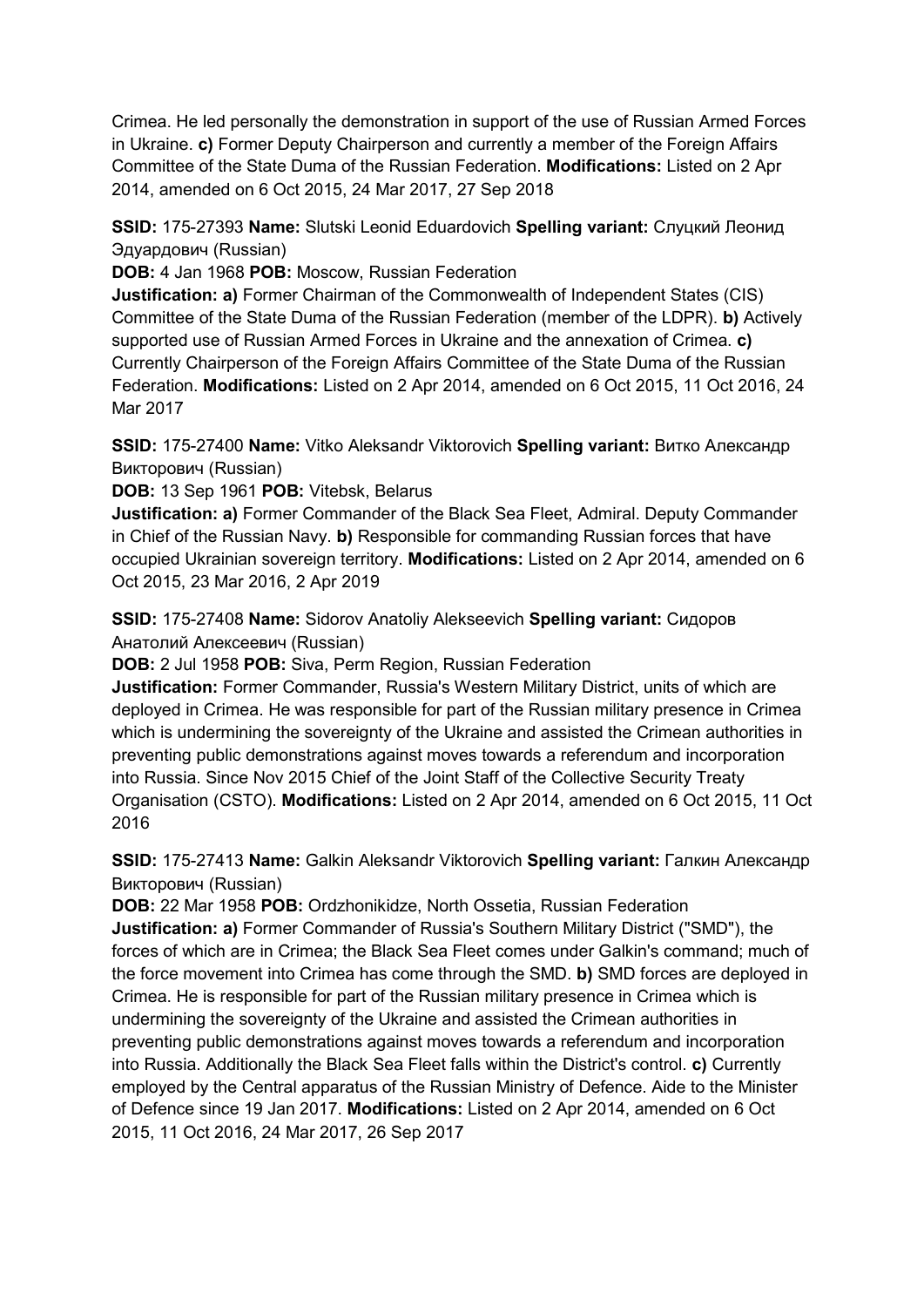**SSID:** 175-27418 **Name:** Rogozin Dmitry Olegovich **Spelling variant:** Рогозин Дмитрий Олегович (Russian)

**DOB:** 21 Dec 1963 **POB:** Moscow, Russian Federation

**Justification: a)** Former Deputy Prime Minister of the Russian Federation. Publicly called for the annexation of Crimea. **b)** Since 2018 holds the position of General Director in a State corporation. **Modifications:** Listed on 2 Apr 2014, amended on 6 Oct 2015, 11 Oct 2016, 27 Sep 2018, 2 Apr 2019

**SSID:** 175-27425 **Name:** Glazyev Sergey Yurievich **Spelling variant:** Глазьев Сергей Юрьевич (Russian)

**DOB:** 1 Jan 1961 **POB:** Zaporozhye, Ukraine

**Justification:** Adviser to the President of the Russian Federation. Publicly called for the annexation of Crimea. **Modifications:** Listed on 2 Apr 2014, amended on 6 Oct 2015, 11 Oct 2016

**SSID:** 175-27433 **Name:** Matviyenko Valentina Ivanova **Spelling variant:** Матвиенко Валентина Ивановна (Russian)

**DOB:** 7 Apr 1949 **POB:** Shepetovka, Khmelnitskyi (Kamenets-Podolsky) Region, Ukraine **Justification:** Speaker of the Federation Council. On 1 Mar 2014, publicly supported, in the Federation Council, the deployment of Russian forces in Ukraine. **Other information:** Name: born Tyutina/Тютина **Modifications:** Listed on 2 Apr 2014, amended on 6 Oct 2015, 11 Oct 2016

**SSID:** 175-27440 **Name:** Naryshkin Sergei Evgenevich **Spelling variant:** Нарышкин Сергей Евгеньевич (Russian)

**DOB:** 27 Oct 1954 **POB:** St Petersburg (f.k.a. Leningrad), Russian Federation **Justification: a)** Former Speaker of the State Duma. Publicly supported the deployment of Russian forces in Ukraine. Publicly supported the Russia-Crimea reunification treaty and the related federal constitutional law. **b)** Currently Director of the Foreign Intelligence Service of the Russian Federation as of October 2016. Permanent member and Secretary of the Security Council of the Russian Federation. **Modifications:** Listed on 2 Apr 2014, amended on 6 Oct 2015, 24 Mar 2017

**SSID:** 175-27447 **Name:** Kiselyov Dmitry Konstantinovich **Spelling variant:** a) Kiselev Dmitrii Konstantinovich (Russian) b) Киселёв Дмитрий Константинович (Russian) **DOB:** 26 Apr 1954 **POB:** Moscow

**Justification: a)** Appointed by Presidential Decree on 9 Dec 2013 Head of the Russian Federal State news agency "Rossiya Segodnya". **b)** Central figure of the government propaganda supporting the deployment of Russian forces in Ukraine. **Modifications:** Listed on 2 Apr 2014, amended on 2 Apr 2015, 6 Oct 2015

**SSID:** 175-27453 **Name:** Nosatov Alexander Mihailovich **Spelling variant:** Носатов Александр Михайлович (Russian)

**Sex:** M **DOB:** 27 Mar 1963 **POB:** Sevastopol, Ukraine

**Justification: a)** Former Deputy-Commander of the Black Sea Fleet, Rear-Admiral. **b)**  Responsible for commanding Russian forces that have occupied Ukrainian sovereign territory. **c)** Currently Admiral, Commander of the Russian Baltic fleet. **Modifications:** Listed on 2 Apr 2014, amended on 6 Oct 2015, 24 Mar 2017, 1 Oct 2019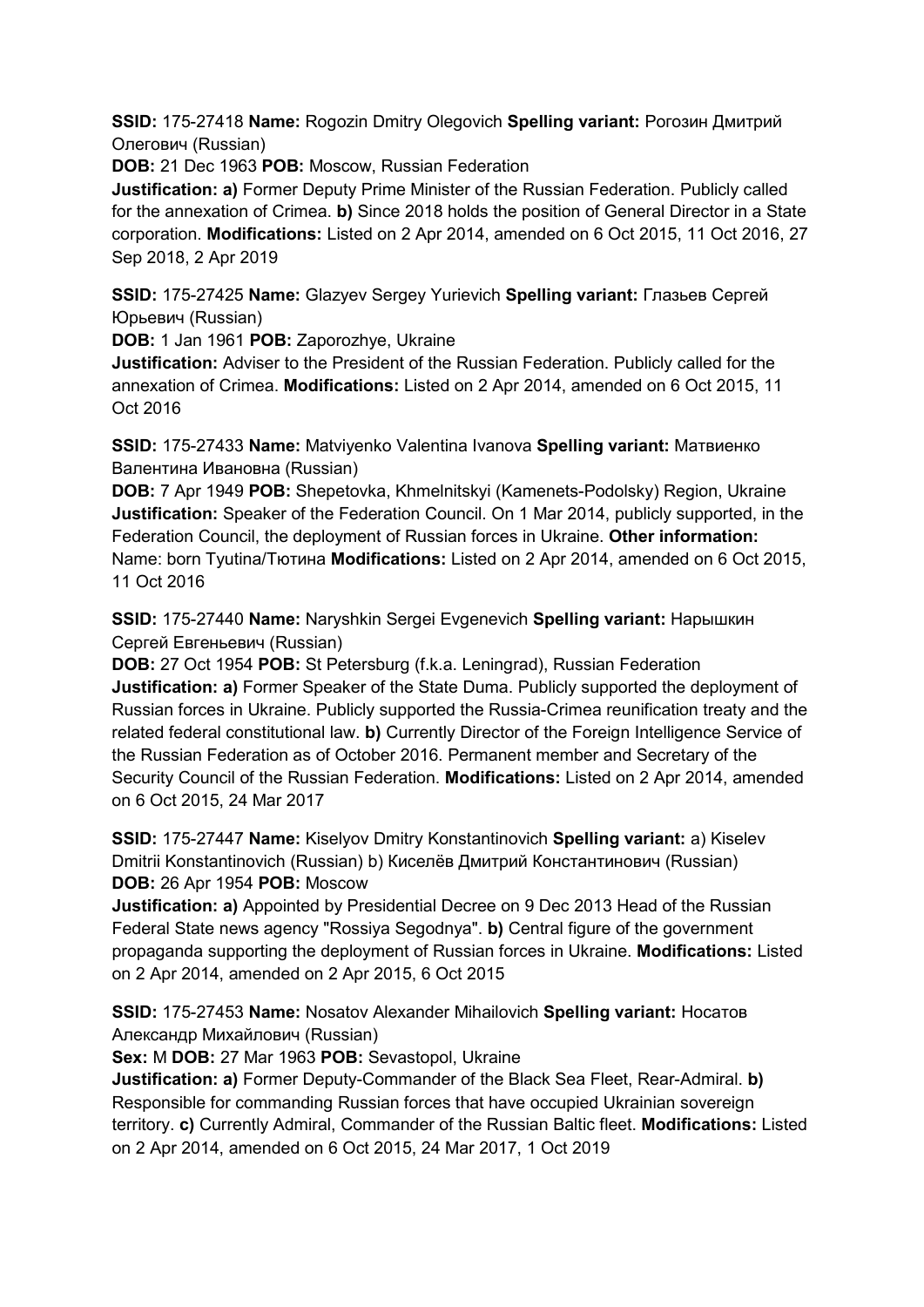**SSID:** 175-27461 **Name:** Kulikov Valery Vladimirovich **Spelling variant:** Куликов Валерий Владимирович (Russian)

**DOB:** 1 Sep 1956 **POB:** Zaporozhye, Ukraine

**Justification: a)** Former Deputy-Commander of the Black Sea Fleet, Rear Admiral. **b)**  Responsible for commanding Russian forces that have occupied Ukrainian sovereign territory. **c)** On 26 September 2017, with a Decree of the President of Russian Federation, he was dismissed from this post and from military service. **d)** Since September 2017, he is a member of the Federation Council of Russian Federation, representing the annexed City of Sevastopol. **Modifications:** Listed on 2 Apr 2014, amended on 6 Oct 2015, 21 Mar 2018, 27 Sep 2018

**SSID:** 175-27468 **Name:** Surkov Vladislav Yurievich **Spelling variant:** Сурков Владислав Юрьевич (Russian)

**DOB:** 21 Sep 1964 **POB:** Solntsevo, Lipetsk Region, Russian Federation **Justification:** Aide to the President of the Russian Federation. He was an organiser of the process in Crimea by which local Crimean communities were mobilised to stage actions undermining the Ukrainian authorities in Crimea. **Modifications:** Listed on 2 Apr 2014, amended on 6 Oct 2015

**SSID:** 175-27475 **Name:** Malyshev Mikhail Grigorievich **Spelling variant:** a) Малышев Михаил Григорьевич (Russian) b) Malyshev Mykhaylo Hryhorovych (Russian) c) Малишев Михайло Григорович (Russian)

**DOB:** 10 Oct 1955 **POB:** Simferopol, Crimea

**Justification: a)** Chair of the Crimea Electoral Commission. Responsible for administering the Crimean "referendum". Responsible under the Russian system for signing referendum results. **b)** In the capacity of Chair of the Crimea Electoral Commission he participated in the organization of the Russian presidential elections of 18 March 2018 in the illegally annexed Crimea and Sevastopol, and thereby actively supported and implemented policies that undermine the territorial integrity, sovereignty and independence of Ukraine. **Modifications:**  Listed on 2 Apr 2014, amended on 6 Oct 2015, 24 Mar 2017, 27 Sep 2018

**SSID:** 175-27480 **Name:** Medvedev Valery Kirillovich **Spelling variant:** a) Медведев Валерий Кириллович (Russian) b) Medvediev Valeriy Kyrylovych (Russian) c) Медведєв Валерій Кирилович (Ukrainian)

**DOB:** 21 Aug 1946 **POB:** Shmakovka, Primorsky region

**Justification: a)** Former Chair of Sevastopol Electoral Commission (until 26 May 2017). Responsible for administering the Crimean referendum. Responsible under the Russian system for signing referendum results. **b)** Remains active in supporting separatist actions or policies. **Modifications:** Listed on 2 Apr 2014, amended on 6 Oct 2015, 24 Mar 2017, 15 Aug 2017, 21 Mar 2018, 2 Apr 2019

**SSID:** 175-27485 **Name:** Turchenyuk Igor Nikolaevich **Spelling variant:** a) Турченюк Игорь Николаевич (Russian) b) Turchenyuk Igor Mykolayovich (Russian)

**Title:** Lt. Gen. **DOB:** 5 Dec 1959 **POB:** Osh, Kyrgyzstan

**Justification:** Former de facto Commander of Russian troops deployed on the ground in the illegally annexed Crimea (whom Russia continues to refer to officially as "local self-defence militias"). Former Deputy Commander of the Southern Military District. Currently he is the Head of Department of Public Administration and National Security at the Military Academy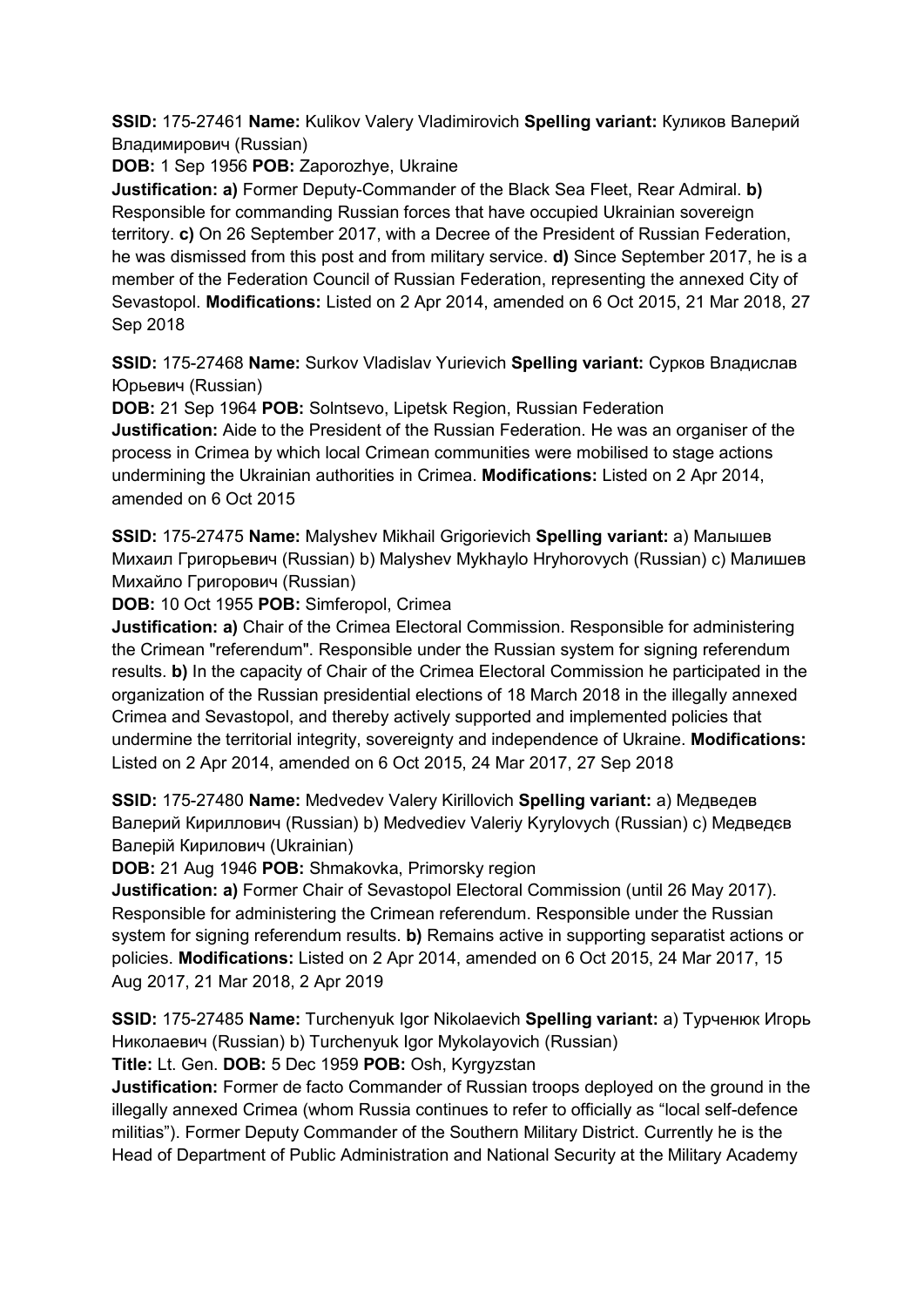of the Russian General Staff. **Modifications:** Listed on 2 Apr 2014, amended on 6 Oct 2015, 27 Sep 2018

**SSID:** 175-27490 **Name:** Mizulina (Maiden name: Dmitriyeva) Elena Borisovna **Spelling variant:** Мизулина (Maiden name: Дмитриева) Елена Борисовна (Russian) **DOB:** 9 Dec 1954 **POB:** Bui, Kostroma Region

**Justification: a)** Former Deputy in the State Duma. Originator and co-sponsor of recent legislative proposals in Russia that would have allowed regions of other countries to join Russia without their central authorities' prior agreement. **b)** As of September 2015, a Member of the Federation Council from Omsk region. Currently Deputy Chairman of the Federation Council Committee on Constitutional Legislation and State Building. **Modifications:** Listed on 2 Apr 2014, amended on 6 Oct 2015, 23 Mar 2016, 21 Mar 2018

**SSID:** 175-27524 **Name:** Kozak Dmitry Nikolayevich **Spelling variant:** Козак Дмитрий Николаевич (Russian)

**DOB:** 7 Nov 1958 **POB:** Bandurovo, Kirovograd Region, Ukraine

**Justification:** Deputy Prime Minister. Responsible for overseeing the integration of the annexed Autonomous Republic of Crimea into the Russian Federation. **Modifications:**  Listed on 2 May 2014, amended on 6 Oct 2015

**SSID:** 175-27531 **Name:** Belaventsev Oleg Yevgenyvich **Spelling variant:** Белавенцев Олег Евгеньевич (Russian)

**DOB:** 15 Sep 1949 **POB:** Moscow

**Justification: a)** Former Plenipotentiary Representative of the President of the Russian Federation into the so-called "Crimean Federal District", responsible for the implementation of the constitutional prerogatives of the Russian Head of State on the territory of the annexed Autonomous Republic of Crimea. Former non-permanent member of the Russian Security Council. **b)** Former Plenipotentiary Representative of the President of the Russian Federation into the North Caucasus Federal District (until Jun 2018). **c)** Remains active in supporting separatist actions or policies. **Modifications:** Listed on 2 May 2014, amended on 6 Oct 2015, 24 Mar 2017, 2 Apr 2019

**SSID:** 175-27538 **Name:** Savelyev Oleg Genrikhovich **Spelling variant:** Савельев Олег Генрихович (Russian)

**DOB:** 27 Oct 1965 **POB:** Leningrad

**Justification: a)** Former Minister for Crimean Affairs. Responsible for the integration of the annexed Autonomous Republic of Crimea into the Russian Federation. **b)** Former Deputy Chief of Staff of the Russian Government, responsible for the organisation of the work of the Governmental Commission on the socioeconomic development of the so-called "Republic of Crimea". **c)** Chief of Staff of the Audit Chamber of the Russian Federation. **Modifications:**  Listed on 2 May 2014, amended on 6 Oct 2015, 23 Mar 2016, 2 Apr 2019

**SSID:** 175-27545 **Name:** Menyailo Sergei Ivanovich **Spelling variant:** Меняйло Сергей Иванович (Russian)

**DOB:** 22 Aug 1960 **POB:** Alagir, North-Ossetian Autonomous SSR, Russian Federation **Justification: a)** Former Governor of the Ukrainian annexed city of Sevastopol. **b)** Currently Plenipotentiary Representative of the President of the Russian Federation to the Siberian Federal District. Member of the Security Council of the Russian Federation. **Modifications:**  Listed on 2 May 2014, amended on 6 Oct 2015, 24 Mar 2017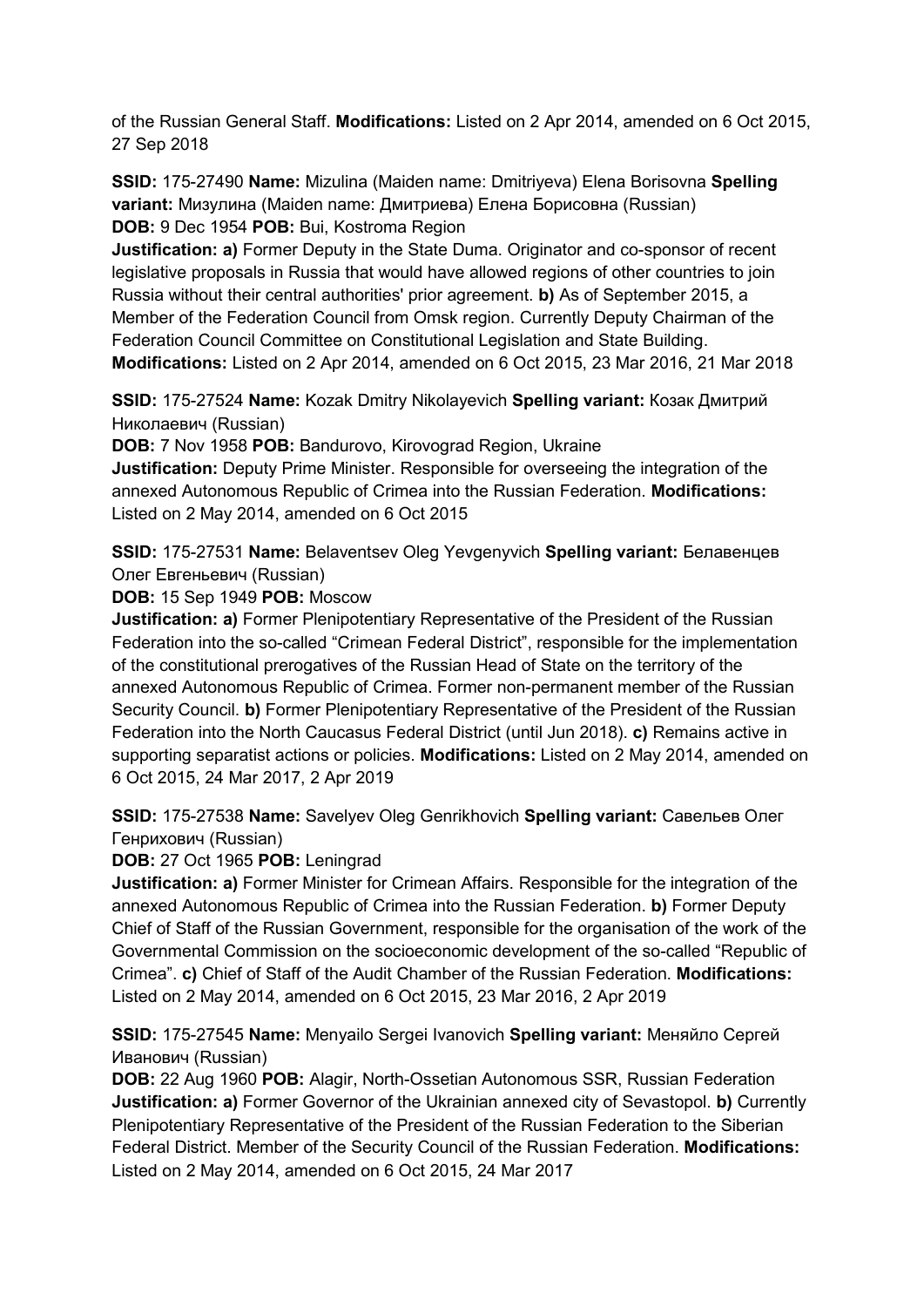**SSID:** 175-27552 **Name:** Kovitidi Olga Fedorovna **Spelling variant:** Ковитиди Ольга Фёдоровна (Russian)

**DOB:** 7 May 1962 **POB:** Simferopol, Ukraine

**Justification:** Member of the Russian Federation Council from the annexed Autonomous Republic of Crimea. **Modifications:** Listed on 2 May 2014, amended on 6 Oct 2015

**SSID:** 175-27566 **Name:** Neverov Sergei Ivanovich **Spelling variant:** Неверов Сергей Иванович (Russian)

**DOB:** 21 Dec 1961 **POB:** Tashtagol, Russian Federation

**Justification:** Deputy Chairman of State Duma, United Russia. Responsible for initiating legislation to integrate the annexed Autonomous Republic of Crimea into the Russian Federation. **Modifications:** Listed on 2 May 2014, amended on 6 Oct 2015

**SSID:** 175-27578 **Name:** Gerasimov Valery Vasilevich **Spelling variant:** Герасимов Валерий Васильевич (Russian)

**DOB:** 8 Sep 1955 **POB:** Kazan

**Justification:** Chief of the General Staff of the Armed Forces of the Russian Federation, First Deputy Minister of Defence of the Russian Federation, General of the Army. Responsible for the massive deployment of Russian troops along the border with Ukraine and lack of de-escalation of the situation. **Modifications:** Listed on 2 May 2014, amended on 6 Oct 2015

**SSID:** 175-27585 **Name:** Prokopiv German **Spelling variant:** a) Прокопив Герман (Russian) b) Prokopiv Herman (Russian) c) Прокопiв Герман (Ukrainian) **DOB:** 6 Jul 1993 **POB:** Prague, Czech Republic **Good quality a.k.a.:** Li Van Chol (Ли Ван Чоль)

**Justification: a)** Active member of the "Lugansk Guard". Took part in the seizure of the building of the Lugansk regional office of the Security Service. **b)** Remains an active military fighter of the LNR. **Modifications:** Listed on 2 May 2014, amended on 6 Oct 2015, 11 Oct 2016, 24 Mar 2017, 15 Aug 2017

**SSID:** 175-27593 **Name:** Purhin Andriy Yevhenovych **Spelling variant:** a) Пургін Андрій Eвгенович (Ukrainian) b) Purgin Andrei Evgenevich (Russian) c) Пургин Андрей Евгеньевич (Russian)

**DOB:** 26 Jan 1972 **POB:** Donetsk

**Justification: a)** Active participant and organiser of separatist actions, coordinator of actions of the "Russian tourists" in Donetsk. Co-founder of a "Civic Initiative of Donbass for the Eurasian Union". Former "First Deputy Chairman of the Council of Ministers". Until 4 Sep 2015 "Chairman" of the "People's Council of the Donetsk People's Republic". **b)** As of February 2017 deprived from his mandate of member of the "People's Council of the Donetsk People's Republic" upon decision of the so-called "People's Council". **c)** Remains active in supporting separatist actions or policies. **Modifications:** Listed on 2 May 2014, amended on 2 Apr 2015, 6 Oct 2015, 23 Mar 2016, 11 Oct 2016, 24 Mar 2017, 15 Aug 2017, 26 Sep 2017

**SSID:** 175-27597 **Name:** Pushylin Denys Volodymyrovych **Spelling variant:** a) Пушилін Денис Володимирович (Russian) b) Pushilin Denis Vladimirovich (Russian) c) Пушилин Денис Владимирович (Russian)

**Sex:** M **DOB:** 9 May 1981 **POB:** Makiivka, Donetsk Oblast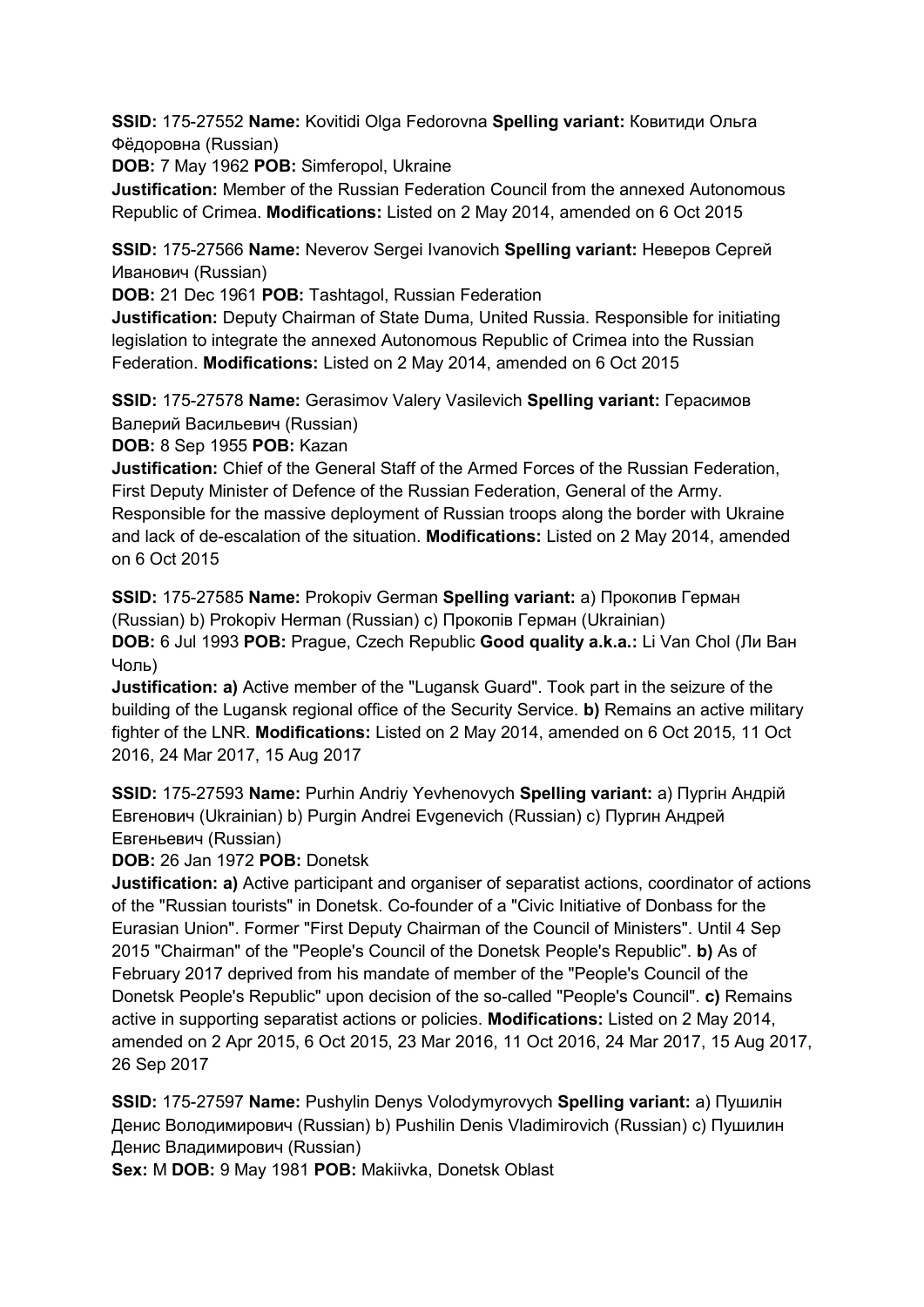**Justification:** One of the leaders of the "Donetsk People's Republic". Participated in the seizure and occupation of the regional administration in Donetsk in 2014. Until 4 Sep 2015 so-called Deputy Chairman of the "People's Council" of the so-called "Donetsk People's Republic". Since 4 Sep 2015 "Chairman" of the "People's Council of the Donetsk People's Republic". So-called "acting Head of the Donetsk People's Republic" after 7 Sep 2018. Socalled "Head of the Donetsk People's Republic" following the so-called elections of 11 Nov 2018. **Modifications:** Listed on 2 May 2014, amended on 2 Apr 2015, 6 Oct 2015, 23 Mar 2016, 2 Apr 2019, 1 Oct 2019

**SSID:** 175-27603 **Name:** Tsyplakov Sergey Gennadevich **Spelling variant:** a) Цыплаков Сергей Геннадьевич (Russian) b) Tsyplakov Serhiy Hennadiyovych (Russian) c) Циплаков Сергій Геннадійович (Ukrainian)

**Sex:** M **DOB:** 1 May 1983 **POB:** Khartsyzsk, Donetsk Region

**Justification: a)** One of the leaders of the ideologically radical organisation "People's Militia of Donbas". He took active part in the seizure of a number of State buildings in the Donetsk region. **b)** Member of the "People's Council of the Donetsk People's Republic", and of its "Committee on Foreign Policy, External Relations, Information Policy and Information Technology". **Modifications:** Listed on 2 May 2014, amended on 6 Oct 2015, 23 Mar 2016, 24 Mar 2017, 15 Aug 2017, 26 Sep 2017, 27 Sep 2018, 1 Oct 2019

**SSID:** 175-27607 **Name:** Girkin Igor Vsevolodovich **Spelling variant:** Гиркин Игорь Всеволодович (Russian)

**DOB:** 17 Dec 1970 **POB:** Moscow **Good quality a.k.a.:** Igor Strelkov (Ihor Strielkov) **Justification: a)** Identified as staff of Main Intelligence Directorate of the General Staff of the Armed Forces of the Russian Federation (GRU). He was involved in incidents in Sloviansk. Head of "Novorossia" public movement. Former "Minister of Defence" of the so-called "Donetsk People's Republic". **b)** Organised, on 4 Nov 2016, a Russian March in Moscow for Russian nationalists who support the separatists in eastern Ukraine. **c)** Remains active in supporting separatist activity in eastern Ukraine. One of the organisers of the "Russian March" in November 2016. **Modifications:** Listed on 2 May 2014, amended on 6 Oct 2015, 23 Mar 2016, 24 Mar 2017

**SSID:** 175-27685 **Name:** Volodin Vyacheslav Viktorovich **Spelling variant:** Володин Вячеслав Викторович (Russian)

**DOB:** 4 Feb 1964 **POB:** Alekseevka, Saratov region

**Justification: a)** Former First Deputy Chief of Staff of the Presidential Administration of Russia. Responsible for overseeing the political integration of the annexed Ukrainian region of Crimea into the Russian Federation. **b)** Currently Speaker of the State Duma of the Russian Federation since 5 Oct 2016. **Modifications:** Listed on 20 May 2014, amended on 6 Oct 2015, 24 Mar 2017

**SSID:** 175-27692 **Name:** Shamanov Vladimir Anatolievich **Spelling variant:** Шаманов Владимир Анатольевич (Russian)

**DOB:** 15 Feb 1957 **POB:** Barnaul

**Justification: a)** Former Commander of the Russian Airborne Troops, Colonel-General. In his senior position, holds responsibility for the deployment of Russian airborne forces in Crimea. **b)** Currently Chairperson of the Defense Committee of the State Duma of the Russian Federation. **Modifications:** Listed on 20 May 2014, amended on 6 Oct 2015, 24 Mar 2017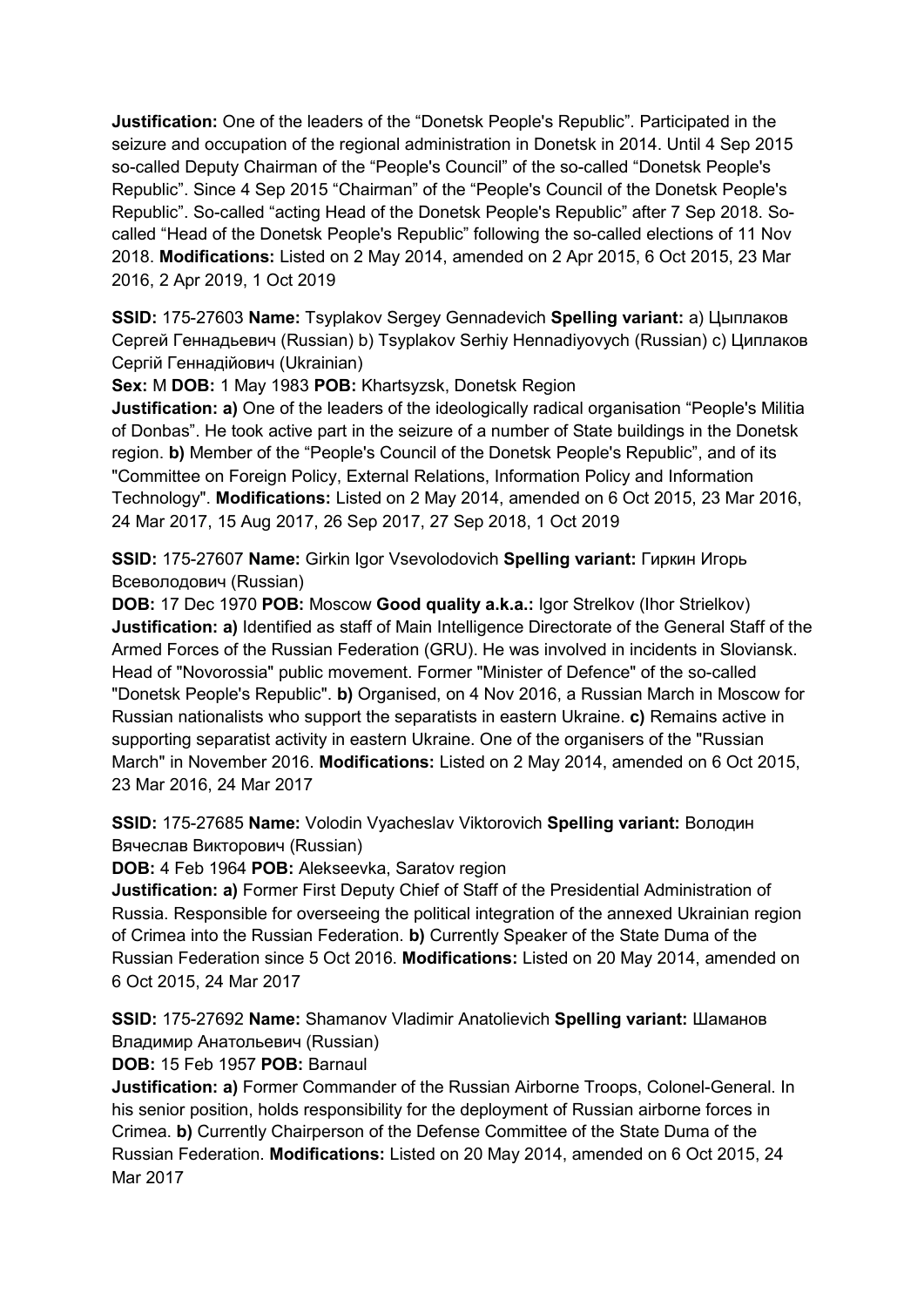**SSID:** 175-27699 **Name:** Pligin Vladimir Nikolaevich **Spelling variant:** Плигин Владимир Николаевич (Russian)

**DOB:** 19 May 1960 **POB:** Ignatovo, Vologodsk Oblast, Russian Federation **Justification: a)** Former member of the State Duma and former Chair of the Duma Constitutional Law Committee. Responsible for facilitating the adoption of legislation on the annexation of Crimea and Sevastopol into the Russian Federation. **b)** Member of the Supreme Council of the United Russia party. **Modifications:** Listed on 20 May 2014, amended on 6 Oct 2015, 24 Mar 2017, 21 Mar 2018

**SSID:** 175-27706 **Name:** Jarosh Petr Grigorievich **Spelling variant:** a) Ярош Петр Григорьевич (Russian) b) Yarosh Petro Hryhorovych (Russian) c) Iarosh Petro Hryhorovych (Russian) d) Ярош Петро Григорович (Ukrainian)

**DOB:** 30 Jan 1971 **POB:** Skvortsovo village, Simferopol Region, Crimea **Justification:** Former Head of the Federal Migration Service office for Crimea. Responsible for the systematic and expedited issuance of Russian passports for the residents of Crimea. **Modifications:** Listed on 20 May 2014, amended on 2 Apr 2015, 6 Oct 2015, 24 Mar 2017, 15 Aug 2017

**SSID:** 175-27710 **Name:** Kozyura Oleg Grigorievich **Spelling variant:** a) Козюра Олег Григорьевич (Russian) b) Kozyura Oleh Hryhorovych (Russian) c) Козюра Олег Григорович (Russian)

**DOB: a)** 30 Dec 1965 **b)** 19 Dec 1962 **POB: a)** Zaporizhia **b)** Crimea **c)** Simferopol **Justification: a)** Former Head of the Federal Migration Service office for Sevastopol. Responsible for the systematic and expedited issuance of Russian passports for the residents of Sevastopol. **b)** Since October 2016, Chief of Staff of the Legislative Assembly of Sevastopol. **Modifications:** Listed on 20 May 2014, amended on 6 Oct 2015, 23 Mar 2016, 11 Oct 2016, 24 Mar 2017, 26 Sep 2017, 21 Mar 2018

**SSID:** 175-27717 **Name:** Ponomariov Viacheslav - **Spelling variant:** a) Ponomaryov Vyacheslav Volodymyrovich (Russian) b) Пономарьов В'ячеслав Володимирович (Russian) c) Ponomarev Viacheslav Vladimirovich (Russian) d) Пономарёв Вячеслав Владимирович (Russian)

**DOB:** 2 May 1965 **POB:** Sloviansk, Donetsk Oblast

**Justification:** Former self-declared "People's Mayor" of Slaviansk (until 10 Jun 2014). Ponomariov called on Vladimir Putin to send in Russian troops to protect the city and later asked him to supply weapons. Ponomariov's men were involved in kidnappings (they captured Irma Krat and Simon Ostrovsky, a reporter for Vice News, both were later released, they detained military observers under the OSCE Vienna Document). Remains active in supporting separatist actions and policies. **Modifications:** Listed on 20 May 2014, amended on 2 Apr 2015, 6 Oct 2015, 23 Mar 2016, 11 Oct 2016

**SSID:** 175-27721 **Name:** Bezler Igor Nikolaevich **Spelling variant:** a) Безлер Игорь Николаевич (Russian) b) Bezler Ihor Mykolayovych (Russian) c) Безлер Iгор Миколайович (Ukrainian)

**DOB:** 30 Dec 1965 **POB:** Simferopol, Crimea **Good quality a.k.a.:** Bes (devil)

**Justification: a)** One of the former leaders of the self-proclaimed militia of Horlivka. He took control of the Security Service of Ukraine's Office in Donetsk region building and afterwards seized the Ministry of Internal Affairs' district station in the town of Horlivka. He has links to Igor Strelkov/Girkin under whose command he was involved in the murder of the Peoples'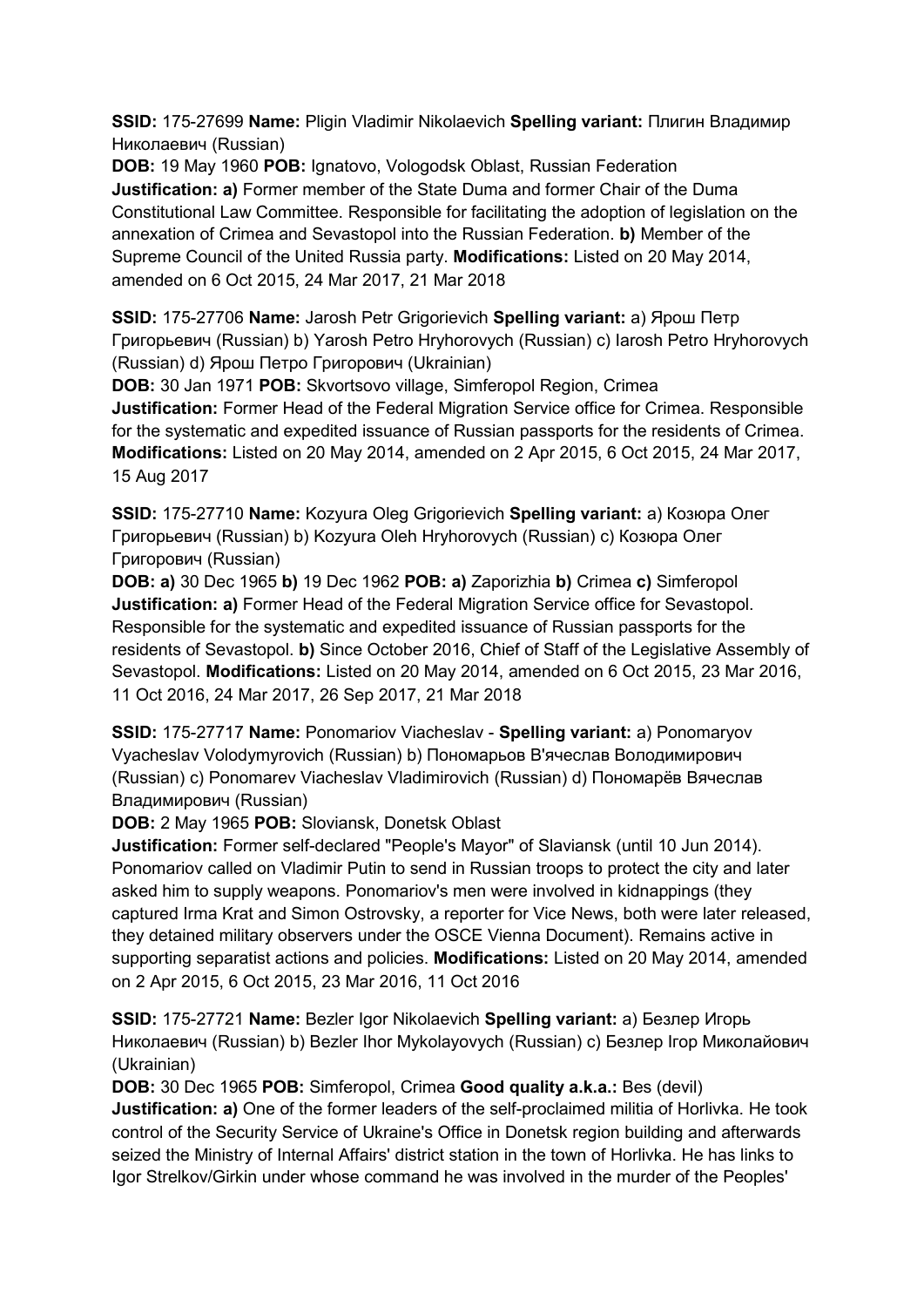Deputy of the Horlivka's Municipal Council Volodymyr Rybak. **b)** Remains active in supporting separatist actions or policies. **Modifications:** Listed on 20 May 2014, amended on 6 Oct 2015, 11 Oct 2016, 24 Mar 2017, 15 Aug 2017, 2 Apr 2019

**SSID:** 175-27726 **Name:** Kakidzyanov Igor Evgenevich **Spelling variant:** a) Какидзянов Игорь Евгеньевич (Russian) b) Khakimzyanov Igor Evegenevich (Russian) c) Хакимзянов Игорь Евгеньевич (Russian) d) Khakimzianov Ihor Yevhenovych (Russian) e) Хакiмзянов Iгор Євгенович (Ukrainian) f) Kakidzianov Ihor Yevhenovych (Russian) g) Какiдзянов Iгор Євгенович (Ukrainian)

**DOB:** 25 Jul 1980 **POB:** Makiivka, Donetsk Oblast

**Justification: a)** One of the former leaders of armed forces of the self-proclaimed "Donetsk People's Republic". The aim of the forces is to "protect the people of the Donetsk People's Republic and territorial integrity of the republic" according to Pushylin, one of the leaders of the "Donetsk People's Republic". **b)** Remains active in supporting separatist actions or policies. **Modifications:** Listed on 20 May 2014, amended on 2 Apr 2015, 11 Oct 2016, 24 Mar 2017, 15 Aug 2017, 27 Sep 2018

**SSID:** 175-27730 **Name:** Tsariov Oleg - **Spelling variant:** a) Tsarov Oleh Anatoliyovych (Russian) b) Царьов Олег Анатолiйович (Ukrainian) c) Tsaryov Oleg Anatolevich (Russian) d) Царёв Олег Анатольевич (Russian)

**Sex:** M **DOB:** 2 Jun 1970 **POB:** Dnepropetrovsk

**Justification: a)** Former member of the Rada, as such publicly called for the creation of the so-called "Federal Republic of Novorossiya", composed of south-eastern Ukrainian regions. Former "Speaker" of the so-called "Parliament of the Union of the People's Republics" ("Parliament of Novorossiya"). **b)** Remains active in supporting separatist actions or policies. **Modifications:** Listed on 20 May 2014, amended on 2 Apr 2015, 6 Oct 2015, 23 Mar 2016, 24 Mar 2017, 15 Aug 2017, 1 Oct 2019

**SSID:** 175-27734 **Name:** Lyagin Roman Viktorovich **Spelling variant:** a) Лягин Роман Викторович (Russian) b) Liahin Roman Viktorovych (Russian) c) Лягiн Роман Вікторович (Ukrainian)

**DOB:** 30 May 1980 **POB:** Donetsk, Ukraine

**Justification: a)** Former Head of the "Donetsk People's Republic" Central Electoral Commission. Actively organised the referendum on 11 May 2014 on the self-determination of the "Donetsk People's Republic". Former "Minister of Labour and Social Policy". **b)**  Remains active in supporting separatist actions and policies. **Modifications:** Listed on 20 May 2014, amended on 6 Oct 2015, 24 Mar 2017, 15 Aug 2017, 26 Sep 2017

**SSID:** 175-27738 **Name:** Malykhin Aleksandr Sergeevich **Spelling variant:** a) Malyhin Alexander Sergeevich (Russian) b) Малыхин Александр Сергеевич (Russian) c) Малихін Олександр Сергійович (Ukrainian) d) Malykhin Oleksandr Serhiyovych (Russian) e) Malykhin Oleksandr Sergiyovych (Russian)

**DOB:** 12 Jan 1981

**Justification: a)** Former head of the "Lugansk People's Republic" Central Electoral Commission. Actively organised the referendum on 11 May 2014 on the self-determination of the "Lugansk People's Republic". **b)** Remains active in supporting separatist policies. **Modifications:** Listed on 20 May 2014, amended on 2 Apr 2015, 6 Oct 2015, 11 Oct 2016, 24 Mar 2017, 15 Aug 2017, 21 Mar 2018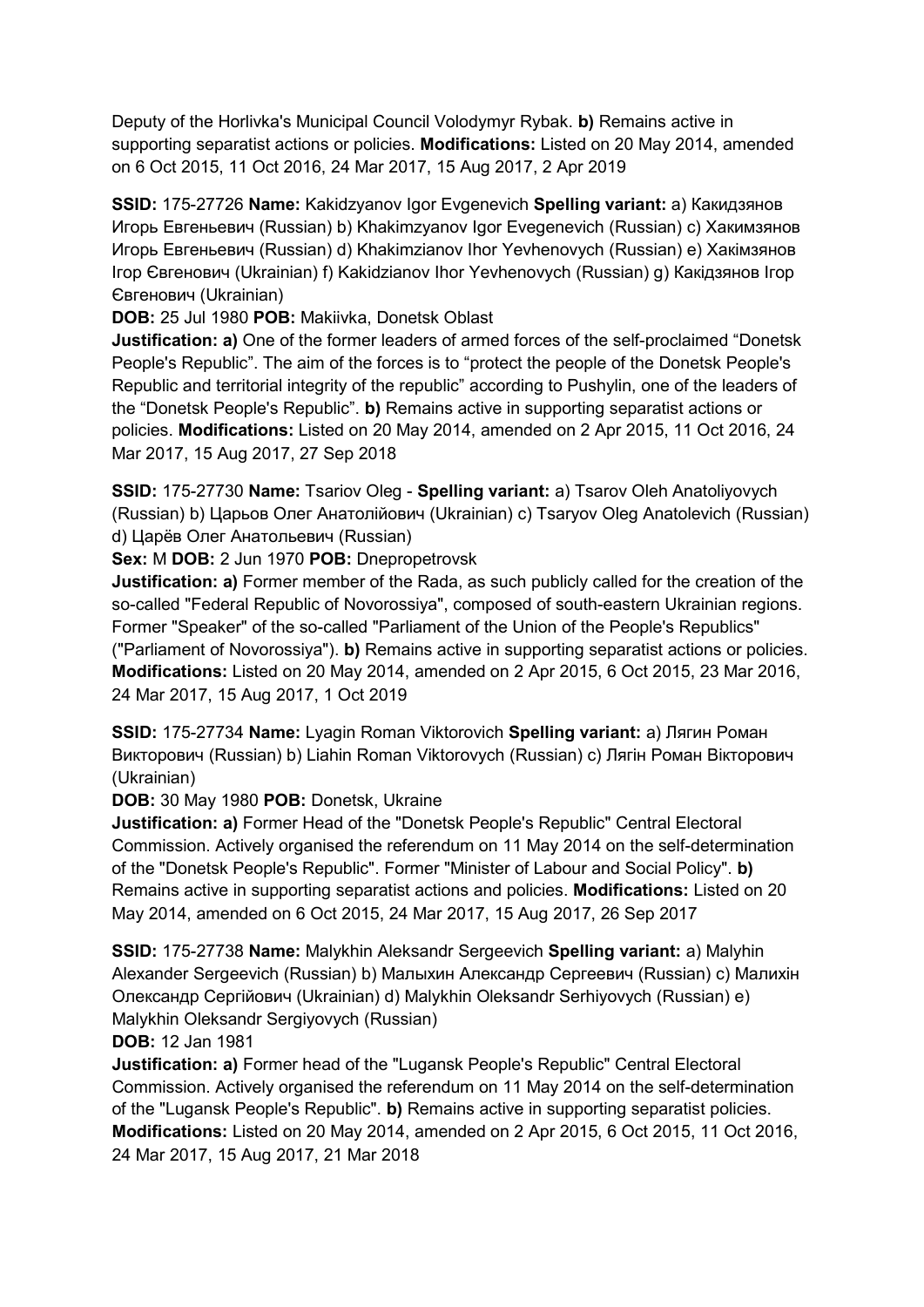**SSID:** 175-27742 **Name:** Poklonskaya Natalia Vladimirovna **Spelling variant:** Поклонская Наталья Владимировна (Russian)

**DOB:** 18 Mar 1980 **POB: a)** Mikhailovka, Voroshilovgrad Region, Ukraine **b)** Yevpatoria, Ukraine

**Justification: a)** Member of the State Duma, elected from the illegally annexed Autonomous Republic of Crimea. **b)** Former Prosecutor of the so-called "Republic of Crimea". Actively implemented Russia's annexation of Crimea. **c)** Currently Deputy Chairperson of the Committee for Security and countering corruption of the State Duma of the Russian Federation. **Modifications:** Listed on 20 May 2014, amended on 6 Oct 2015, 24 Mar 2017, 27 Sep 2018

**SSID:** 175-27749 **Name:** Shevchenko Igor Sergeievich **Spelling variant:** Шевченко Игорь Сергеевич (Russian)

**Sex:** M **DOB:** 9 Feb 1979 **POB:** Sevastopol, Crimea, Ukraine

**Justification: a)** Former Prosecutor of Sevastopol and as such actively implementing Russia's annexation of Sevastopol. **b)** Prosecutor of the Republic of Adygea. **Modifications:**  Listed on 20 May 2014, amended on 6 Oct 2015, 26 Sep 2017, 1 Oct 2019

**SSID:** 175-28114 **Name:** Borodai Aleksandr Yurevich **Spelling variant:** Бородай Александр Юрьевич (Russian)

**DOB:** 25 Jul 1972 **POB:** Moscow

**Justification: a)** Former so-called "Prime Minister of the Donetsk People's Republic", as such responsible for the separatist "governmental" activities of the so-called "government of the Donetsk People's Republic" (e.g. on 8 Jul 2014 stated "our military is conducting a special operation against the Ukrainian "fascists""), signatory of the Memorandum of Understanding on "Novorossiya union". Remains active in supporting separatist actions or policies; heads the "Union of Donbas volunteers". **b)** Involved actively in recruitment and training of "volunteers" sent to fight in Donbas. **Modifications:** Listed on 5 Aug 2014, amended on 2 Apr 2015, 6 Oct 2015, 23 Mar 2016, 24 Mar 2017

**SSID:** 175-28121 **Name:** Khodakovsky Alexander - **Spelling variant:** a) Ходаковский Александр Сергеевич (Russian) b) Khodakovskyi Oleksandr Serhiyovych (Russian) c) Ходаковський Олександр Сергійович (Ukrainian) d) Khodakovskii Aleksandr Sergeevich (Russian) e) Khodakovskyy Oleksandr Serhiyovych (Russian) f) Khodakovskyi Oleksandr Serhiyovych (Russian)

**DOB:** 18 Dec 1972 **POB:** Donetsk

**Justification:** Former so-called "Minister of Security of the Donetsk People's Republic", as such responsible for the separatist security activities of the so called "government of the Donetsk People's Republic". Remains active in supporting separatist actions or policies. **Modifications:** Listed on 5 Aug 2014, amended on 2 Apr 2015, 24 Mar 2017, 15 Aug 2017

**SSID:** 175-28126 **Name:** Kalyussky Alexandr Arkadievich **Spelling variant:** a) Калюсский Александр Аркадьевич (Russian) b) Kalyusskiy Oleksandr Arkadiyovych (Russian) c) Калюський Олександр Аркадійович (Russian)

**DOB:** 9 Oct 1975

**Justification:** Former so-called "de facto Deputy Prime Minister for Social Affairs of the Donetsk People's Republic". Responsible for the separatist "governmental" activities of the so-called "government of the Donetsk People's Republic". **Modifications:** Listed on 5 Aug 2014, amended on 2 Apr 2015, 6 Oct 2015, 23 Mar 2016, 11 Oct 2016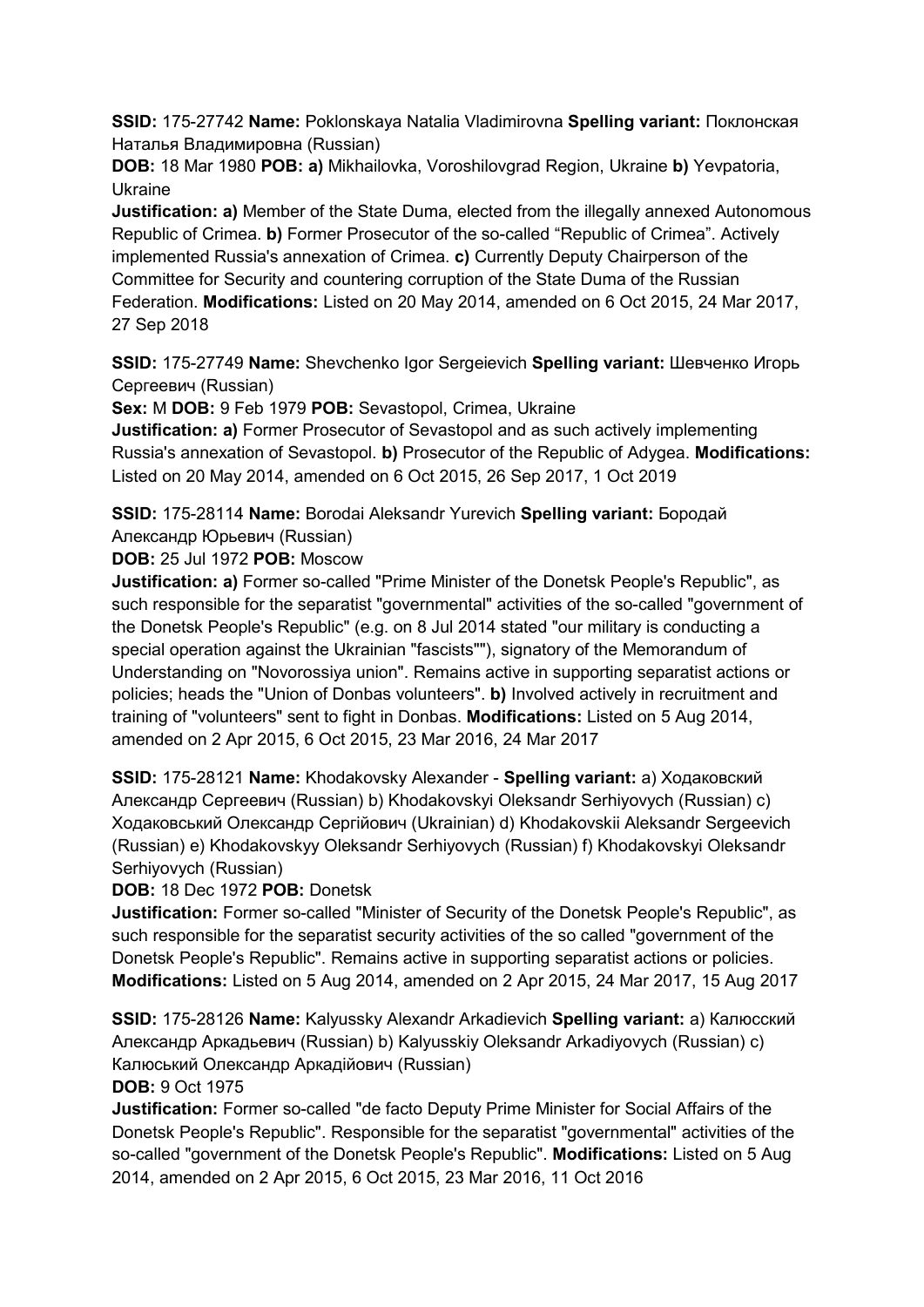**SSID:** 175-28131 **Name:** Khryakov Alexander - **Spelling variant:** a) Khryakov Aleksandr Vitalievich (Russian) b) Хряков Александр Витальевич (Russian) c) Khryakov Oleksandr Vitaliyovych (Russian) d) Хряков Олександр Віталійович (Ukrainian)

**DOB:** 6 Nov 1958 **POB:** Donetsk

**Justification: a)** Former so-called "Information and Mass Communications Minister" of the "Donetsk People's Republic". Currently a member of the so-called "People's Council" of the "Donetsk People's Republic". Responsible for the pro-separatist propaganda activities of the so-called "government" of the "Donetsk People's Republic". **b)** Continues active support to the separatist actions in Eastern Ukraine. **Modifications:** Listed on 5 Aug 2014, amended on 2 Apr 2015, 6 Oct 2015, 23 Mar 2016, 11 Oct 2016, 24 Mar 2017, 15 Aug 2017

**SSID:** 175-28136 **Name:** Bashirov Marat Faatovich **Spelling variant:** Баширов Марат Фаатович (Russian)

**DOB:** 20 Jan 1964 **POB:** Izhevsk, Russian Federation

**Justification: a)** Former so-called "Prime Minister of the Council of Ministers of the Lugansk People's Republic", confirmed on 8 Jul 2014. **b)** Responsible for the separatist "governmental" activities of the so-called "government of the Lugansk People's Republic". **c)** 

Continues activities of supporting LNR separatist structures. **Modifications:** Listed on 5 Aug 2014, amended on 2 Apr 2015, 6 Oct 2015, 24 Mar 2017, 21 Mar 2018

**SSID:** 175-28141 **Name:** Nikitin Vasyl Oleksandrovych **Spelling variant:** a) Nikitin Vasilii Aleksandrovich (Russian) b) Никитин Василий Александрович (Russian) c) Нікітін Василь Олександрович (Ukrainian)

**DOB:** 25 Nov 1971 **POB:** Shargun, Uzbekistan

**Justification: a)** Former so-called "Vice Prime Minister of the Council of Ministers of the Lugansk People's Republic", (used to be the so-called "Prime Minister of the Lugansk People's Republic", and former spokesman of the "Army of the Southeast"). **b)** Responsible for the separatist "governmental" activities of the so-called "government of the Lugansk People's Republic". **c)** Responsible for the statement of the Army of the South-East that the Ukrainian presidential elections in the "Lugansk People's Republic" cannot take place due to the "new" status of the region. **d)** Remains active in supporting separatist actions or policies. **Modifications:** Listed on 5 Aug 2014, amended on 2 Apr 2015, 6 Oct 2015, 11 Oct 2016, 24 Mar 2017, 15 Aug 2017

**SSID:** 175-28147 **Name:** Karyakin Aleksey Vyacheslavovich **Spelling variant:** a) Карякин Алексей Вячеславович (Russian) b) Karyakin Oleksiy Vyacheslavovych (Russian) c) Карякiн Олексій В'ячеславович (Ukrainian)

**DOB: a)** 7 Apr 1980 **b)** 7 Apr 1979 **POB:** Stakhanov, Lugansk Oblast

**Justification: a)** Until 25 Mar 2016 so-called "Supreme Council Chair of the Lugansk People's Republic". Former member of the so-called "People's Council of the Lugansk People's Republic". **b)** Responsible for the separatist "governmental" activities of the "Supreme Council", responsible for asking the Russian Federation to recognize the independence of the "Lugansk People's Republic". **c)** Signatory of the Memorandum of Understanding on the "Novorossiya union". **d)** Remains active in supporting separatist actions or policies. **Modifications:** Listed on 5 Aug 2014, amended on 2 Apr 2015, 11 Oct 2016, 24 Mar 2017, 15 Aug 2017, 26 Sep 2017

**SSID:** 175-28154 **Name:** Ivakin Yuriy Volodymyrovych **Spelling variant:** a) Ивакин Юрий Владимирович (Russian) b) Івакін Юрій Володимирович (Russian) c) Ivakin Iurii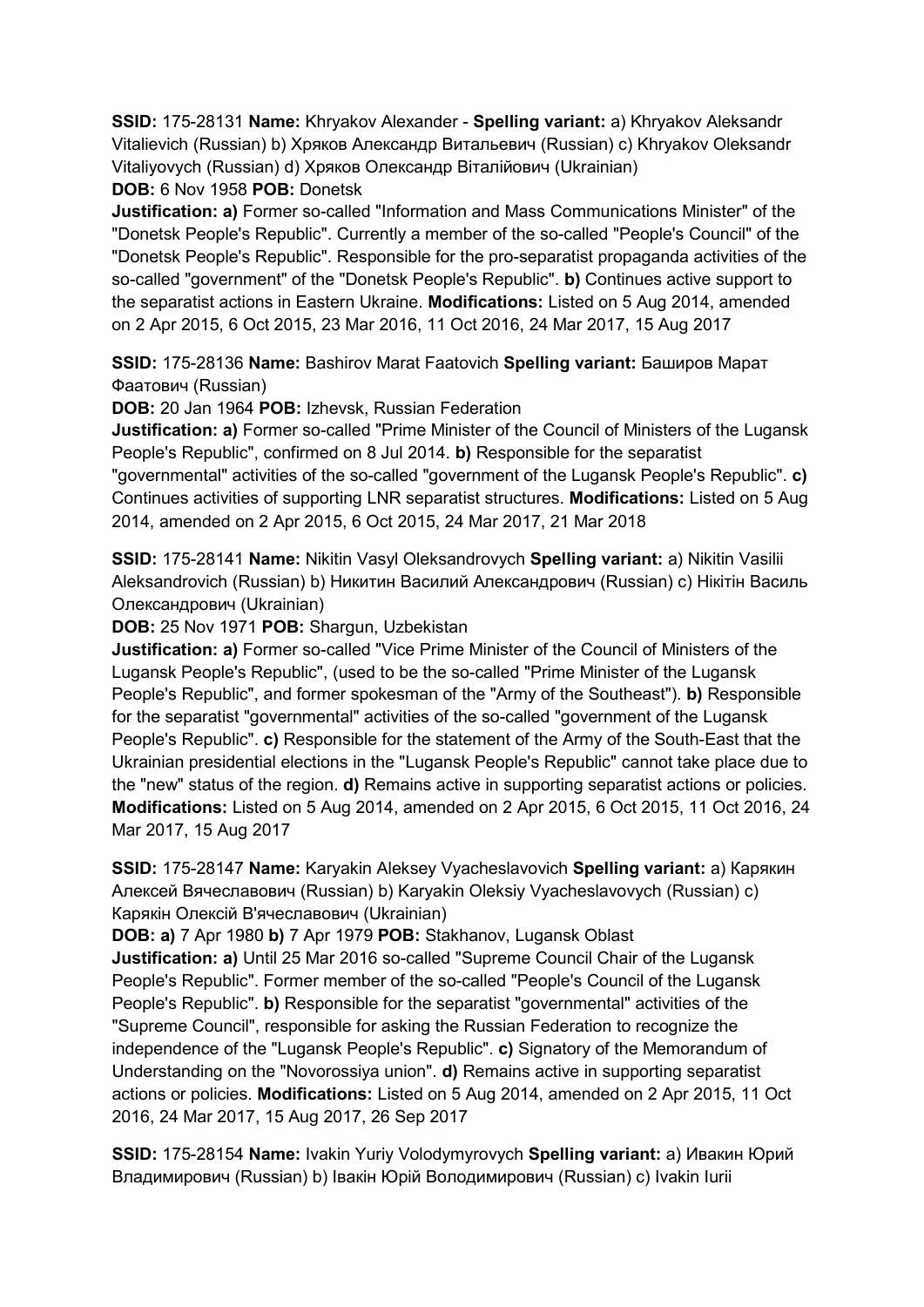Vladimirovich (Russian)

**DOB:** 13 Aug 1954 **POB:** Perevalsk, Lugansk Oblast

**Justification:** Former so-called "Minister of Internal Affairs of the Lugansk People's Republic", as such responsible for the separatist "governmental" activities of the so-called "government of the Lugansk People's Republic". **Modifications:** Listed on 5 Aug 2014, amended on 2 Apr 2015, 6 Oct 2015

**SSID:** 175-28159 **Name:** Plotnitsky Igor - **Spelling variant:** a) Plotnitskii Igor Venediktovich (Russian) b) Плотницкий Игорь Венедиктович (Russian) c) Plotnytskyy Ihor Venedyktovych (Russian) d) Plotnytskyy Igor Venedyktovych (Russian) e) Плотницький Iгор Венедиктович (Ukrainian)

**Sex:** M **DOB: a)** 24 Jun 1964 **b)** 25 Jun 1964 **c)** 26 Jun 1964 **POB:** Lugansk

**Justification: a)** Former so-called "Defence Minister" and former so-called "Head" of the "Lugansk People's Republic", and as such responsible for the separatist "governmental" activities of the so-called "government of the Lugansk People's Republic". **b)** Former Special Envoy of the so-called "Lugansk People's Republic" on Minsk implementation. **Other information:** POB: possibly in Kelmentsi, Chernivtsi Oblast **Modifications:** Listed on 5 Aug 2014, amended on 2 Apr 2015, 6 Oct 2015, 24 Mar 2017, 15 Aug 2017, 21 Mar 2018, 1 Oct 2019

**SSID:** 175-28164 **Name:** Kozitsyn Nikolay Ivanovich **Spelling variant:** Козицын Николай Иванович (Russian)

**DOB: a)** 20 Jun 1956 **b)** 6 Oct 1956 **POB:** Djerzjinsk, Donetsk region

**Justification: a)** Commander of Cossack forces. **b)** Responsible for commanding separatists in Eastern Ukraine fighting against the Ukrainian government forces. **c)** Remains active in supporting separatist actions or policies. **Modifications:** Listed on 5 Aug 2014, amended on 23 Mar 2016, 11 Oct 2016, 27 Sep 2018

**SSID:** 175-28179 **Name:** Fradkov Mikhail Efimovich **Spelling variant:** Фрадков Михаил Ефимович (Russian)

**DOB:** 1 Sep 1950 **POB:** Kurumoch, Kuibyshev region

**Justification: a)** Former permanent member of the Security Council of the Russian Federation; Former Director of the Foreign Intelligence Service of the Russian Federation. As a member of the Security Council, which provides advice on and coordinates national security affairs, he was involved in shaping the policy of the Russian Government threatening the territorial integrity, sovereignty and independence of Ukraine. **b)** As of 4 Jan 2017, Director of the Russian Institute for Strategic Studies. He is also the Chairperson of the Board of Directors of "Almaz-Antey". **c)** Remains active in supporting separatist actions and policies. **Relation:** Chairman of OAO Almaz Antey (SSID 175-29467) **Modifications:**  Listed on 5 Aug 2014, amended on 24 Mar 2017, 26 Sep 2017

**SSID:** 175-28186 **Name:** Patrushev Nikolai Platonovich **Spelling variant:** Патрушев Николай Платонович (Russian)

**DOB:** 11 Jul 1951 **POB:** St. Petersburg

**Justification:** Permanent member and Secretary of the Security Council of the Russian Federation. As a member of the Security Council, which provides advice on and coordinates national security affairs, he was involved in shaping the policy of the Russian Government threatening the territorial integrity, sovereignty and independence of Ukraine. **Modifications:**  Listed on 5 Aug 2014, amended on 6 Oct 2015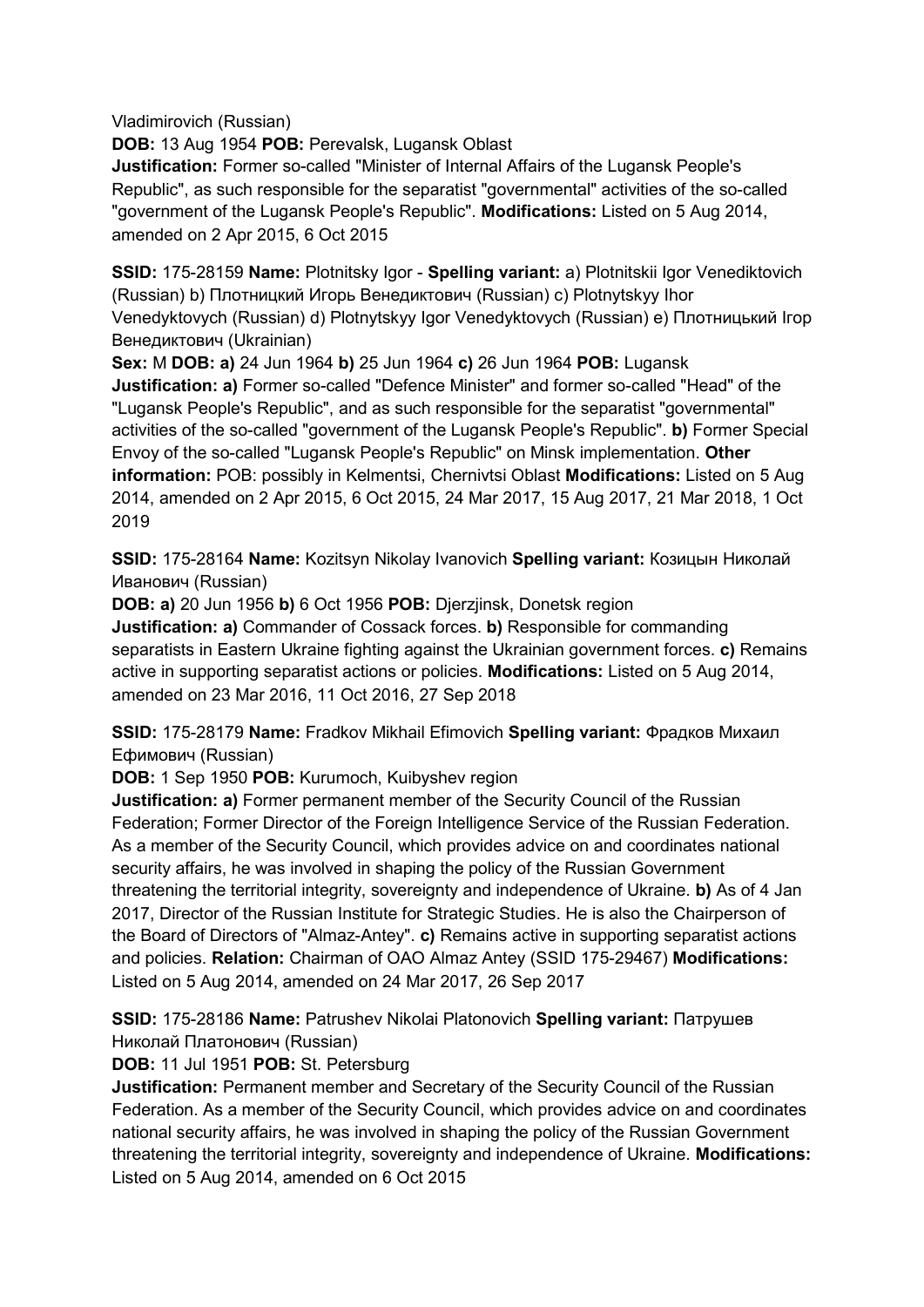**SSID:** 175-28193 **Name:** Bortnikov Aleksandr Vasilievich **Spelling variant:** Бортников Александр Васильевич (Russian)

**DOB:** 15 Nov 1951 **POB:** Perm

**Justification:** Permanent member of the Security Council of the Russian Federation; Director of the Federal Security Service (FSB). As a member of the Security Council, which provides advice on and coordinates national security affairs, he was involved in shaping the policy of the Russian Government threatening the territorial integrity, sovereignty and independence of Ukraine. **Modifications:** Listed on 5 Aug 2014

**SSID:** 175-28200 **Name:** Nurgaliev Rashid Gumarovich **Spelling variant:** Нургалиев Рашид Гумарович (Russian)

**DOB:** 8 Oct 1956 **POB:** Zhetikara, Kazakhstan

**Justification:** Permanent member and Deputy Secretary of the Security Council of the Russian Federation. As a member of the Security Council, which provides advice on and coordinates national security affairs, he was involved in shaping the policy of the Russian Government threatening the territorial integrity, sovereignty and independence of Ukraine. **Modifications:** Listed on 5 Aug 2014

**SSID:** 175-28207 **Name:** Gryzlov Boris Vyacheslavovich **Spelling variant:** Грызлов Борис Вячеславович (Russian)

**DOB:** 15 Dec 1950 **POB:** Vladivostok

**Justification: a)** Former permanent member of the Security Council of the Russian Federation. As a member of the Security Council, which provides advice on and coordinates national security affairs, he was involved in shaping the policy of the Russian Government threatening the territorial integrity, sovereignty and independence of Ukraine. **b)** He remains chairman of the Supreme Council of the United Russia party. **Modifications:** Listed on 5 Aug 2014, amended on 24 Mar 2017, 21 Mar 2018

**SSID:** 175-28214 **Name:** Beseda Sergei Orestovich **Spelling variant:** Беседа Сергей Орестович (Russian)

**DOB:** 17 May 1954

**Justification: a)** Commander of the Fifth Service of the FSB, Federal Security Service of the Russian Federation. **b)** As a senior FSB officer (Colonel-General), he heads a service responsible for overseeing intelligence operations and international activity. **Modifications:**  Listed on 5 Aug 2014, amended on 2 Apr 2015, 6 Oct 2015, 11 Oct 2016, 27 Sep 2018

**SSID:** 175-28219 **Name:** Degtyaryov Mikhail Vladimirovich **Spelling variant:** a) Дегтярёв Михаил Владимирович (Ukrainian) b) Degtyarev Mikhail Vladimirovich (Ukrainian) **DOB:** 10 Jul 1981 **POB:** Kuibyshev (Samara)

**Justification: a)** Member of the State Duma. **b)** As a member of the Duma he announced the inauguration of the "de facto embassy" of the unrecognised, so-called "Donetsk People's Republic" in Moscow, he contributes to undermining or threatening the territorial integrity, sovereignty and independence of Ukraine. **c)** Currently Chairman of the Russian State Duma Committee on Physical Education, Sport and Youth Affairs. **Modifications:** Listed on 5 Aug 2014, amended on 6 Oct 2015, 24 Mar 2017, 15 Aug 2017, 27 Sep 2018

**SSID:** 175-28226 **Name:** Kadyrov Ramzan Akhmadovitch **Spelling variant:** Кадыров Рамзан Ахматович (Russian) **DOB:** 5 Oct 1976 **POB:** Tsentaroy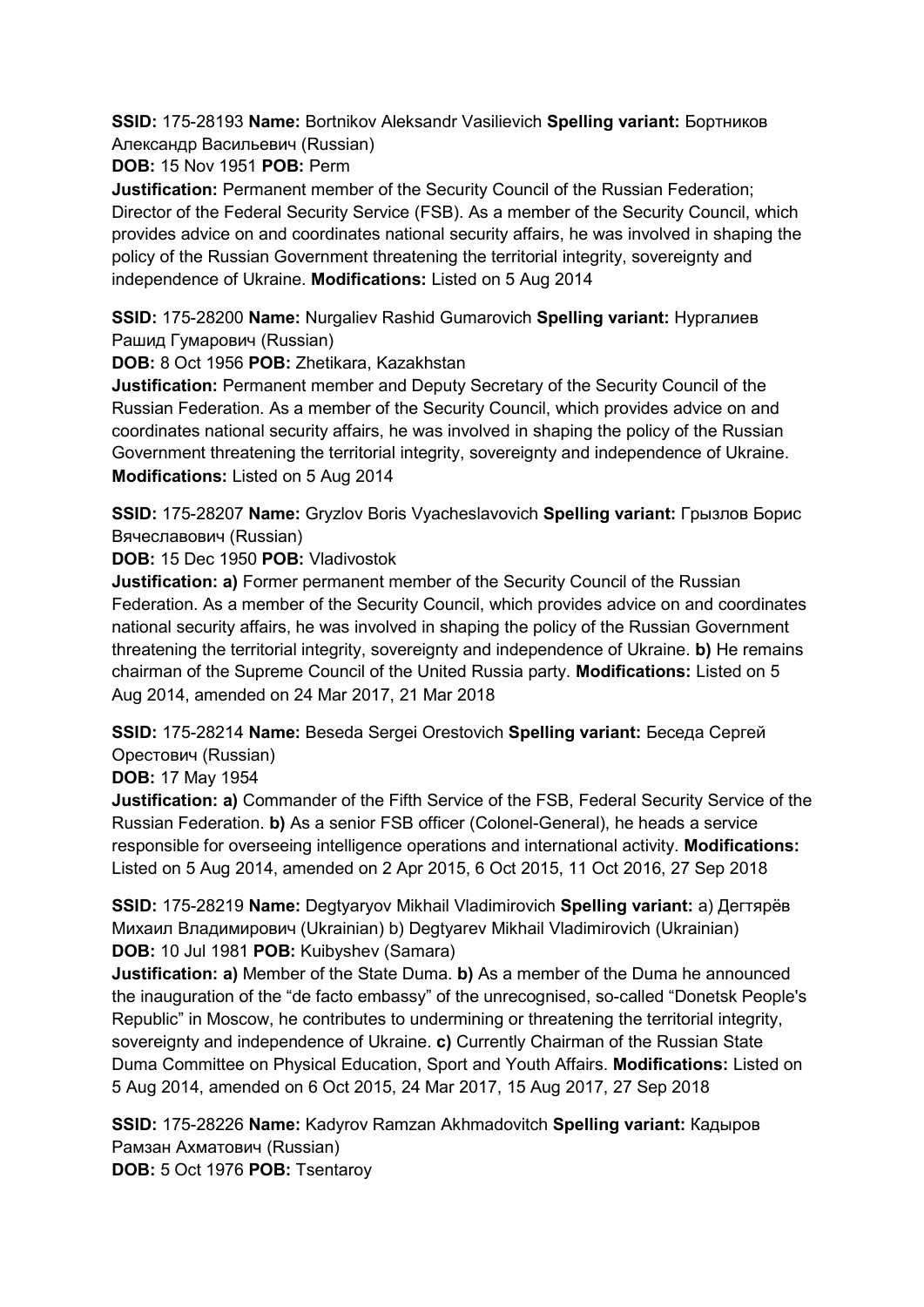**Justification:** President of the Republic of Chechnya. Kadyrov made statements in support of the illegal annexation of Crimea and in support of the armed insurgency in Ukraine. He stated inter alia on 14 Jun 2014 that he "will do anything to help revive Crimea". In that context, he was awarded the medal for "the liberation of Crimea" by the Acting Head of the "Autonomous Republic of Crimea" for the support he provided to the unlawful annexation of Crimea. In addition, on 1 June 2014 he expressed his readiness to send 74 000 Chechen volonteers to Ukraine if requested to do so. **Modifications:** Listed on 5 Aug 2014

**SSID:** 175-28233 **Name:** Tkachyov Alexander Nikolayevich **Spelling variant:** Ткачёв Александр Николаевич (Russian)

**DOB:** 23 Dec 1960 **POB:** Vyselki, Krasnodar Region

**Justification: a)** Former Governor of the Krasnodar Krai. **b)** He was awarded the medal "for the liberation of Crimea" by the Acting head of the "Autonomous Republic of Crimea" for the support he provided to the unlawful annexation of Crimea. On that occasion, the Acting Head of the "Autonomous Republic of Crimea" said that Tkachyov was one of the first to express his support to the new "leadership" of Crimea. **c)** Former Minister of Agriculture of the Russian Federation. **Modifications:** Listed on 5 Aug 2014, amended on 6 Oct 2015, 23 Mar 2016, 27 Sep 2018

**SSID:** 175-28240 **Name:** Gubarev Pavel Yurievich **Spelling variant:** a) Губарев Павел Юрьевич (Russian) b) Gubariev Pavlo Yuriyovich (Russian) c) Hubariev Pavlo Yuriyovich (Russian) d) Губарєв Павло Юрійович (Ukrainian)

**DOB: a)** 10 Feb 1983 **b)** 10 Mar 1983 **POB:** Sievierodonetsk

**Justification: a)** One of the self-described leaders of the "People's Republic of Donetsk". He requested Russian intervention in eastern Ukraine, including through the deployment of Russian peacekeeping forces. He was associated with Igor Strelkov/Girkin who is responsible for actions which undermine or threaten the territorial integrity, sovereignty and independence of Ukraine. Gubarev was responsible for recruiting people for armed forces of separatists. **b)** Responsible for taking over the regional government building in Donetsk with pro-Russian forces and proclaimed himself the "People's governor". **c)** Despite being arrested for threatening the territorial integrity of Ukraine, and subsequently released, he has continued to play a prominent role in separatist activities, thus undermining the territorial integrity, sovereignty and independence of Ukraine. **Modifications:** Listed on 5 Aug 2014, amended on 6 Oct 2015, 11 Oct 2016, 24 Mar 2017, 15 Aug 2017

**SSID:** 175-28249 **Name:** Gubareva Ekaterina Yurievna **Spelling variant:** a) Губарева Екатерина Юрьевна (Russian) b) Gubarieva Kateryna Yuriyivna (Russian) c) Hubarieva Kateryna Yuriyivna (Russian) d) Губарева Катерина Юріївна (Ukrainian) **DOB: a)** 5 Jul 1983 **b)** 10 Mar 1983 **POB:** Kakhovka, Kherson Oblast **Justification: a)** In her capacity of former so-called "Minister of Foreign Affairs" she was responsible for defending the so-called "Donetsk People's Republic", thus undermining the territorial integrity, sovereignty and independence of Ukraine. In taking on and acting in this capacity she has therefore supported actions and policies which undermine the territorial integrity, sovereignty and independence of Ukraine. Remains active in supporting separatist actions and policies. **b)** Former Member of the so-called "People's Council" of the "Donetsk People's Republic" (until Nov 2018). **Modifications:** Listed on 5 Aug 2014, amended on 2 Apr 2015, 6 Oct 2015, 23 Mar 2016, 11 Oct 2016, 24 Mar 2017, 15 Aug 2017, 2 Apr 2019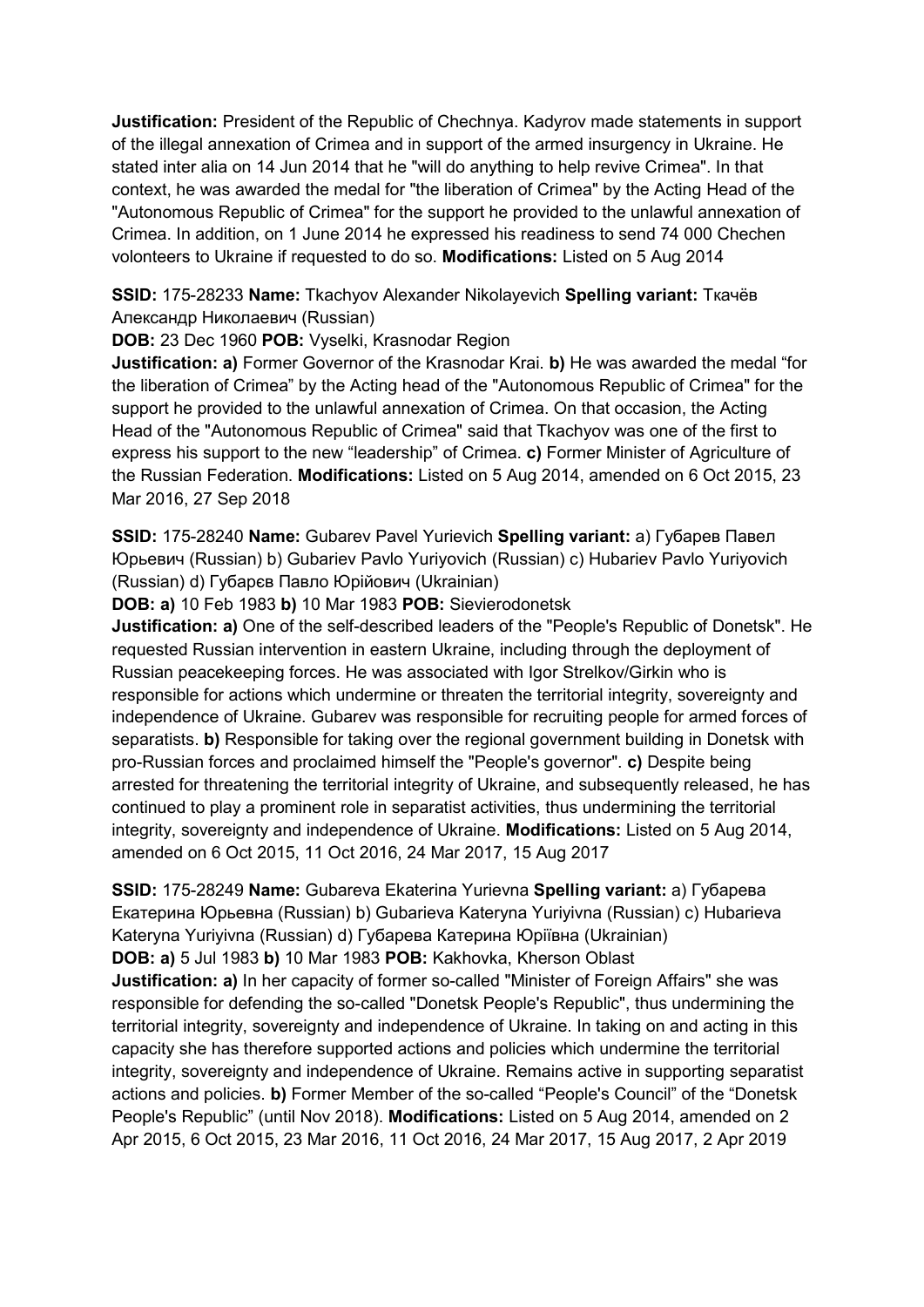**SSID:** 175-28258 **Name:** Berezin Fyodor Dmitrievich **Spelling variant:** a) Березин Фёдор Дмитриевич (Russian) b) Berezin Fedir Dmytrovych (Russian) c) Березін Федір Дмитрович (Ukrainian)

# **DOB:** 7 Feb 1960 **POB:** Donetsk

**Justification:** Former so-called "deputy defence minister" of the so-called "Donetsk People's Republic". He is associated with Igor Strelkov/Girkin, who is responsible for actions which undermine or threaten the territorial integrity, sovereignty and independence of Ukraine. In taking on and acting in this capacity Berezin has therefore supported actions and policies which undermine the territorial integrity, sovereignty and independence of Ukraine. Remains active in supporting separatist actions and policies. Current Chairman of the Board of DNR Writers' Union. **Relation:** Associated with Girkin Igor Vsevolodovich (SSID 175- 27607) **Modifications:** Listed on 5 Aug 2014, amended on 2 Apr 2015, 6 Oct 2015, 24 Mar 2017, 15 Aug 2017, 21 Mar 2018

**SSID:** 175-28265 **Name:** Kaurov Valery Vladimirovich **Spelling variant:** a) Кауров Валерий Владимирович (Russian) b) Kaurov Valeriy Volodymyrovych (Russian) c) Кауров Валерій Володимирович (Ukrainian)

**DOB:** 2 Apr 1956 **POB:** Odessa

**Justification: a)** The self-described "president" of the so-called "Republic of Novorossiya" who has called on Russia to deploy troops to Ukraine. In taking on and acting in this capacity he has therefore supported actions and policies which undermine the territorial integrity, sovereignty and independence of Ukraine. **b)** Remains active in supporting separatist actions and policies. **Modifications:** Listed on 5 Aug 2014, amended on 24 Mar 2017, 15 Aug 2017

**SSID:** 175-28272 **Name:** Zdriliuk Serhii Anatoliyovych **Spelling variant:** a) Здрилюк Сергей Анатольевич (Russian) b) Здрилюк Сергій Анатолійович (Ukrainian)

**DOB: a)** 23 Jun 1972 **b)** 23 Jul 1972 **POB:** Vinnytsia region **Good quality a.k.a.:** Abwehr **Justification: a)** Senior aid to Igor Strelkov/Girkin who is responsible for actions which undermine or threaten the territorial integrity, sovereignty and independence of Ukraine. In taking on and acting in this capacity, Zdriliuk has therefore supported actions and policies which undermine the territorial integrity, sovereignty and independence of Ukraine. **b)**  Remains active in supporting separatist actions and policies. **Relation:** Senior aid to Girkin Igor Vsevolodovich (SSID 175-27607) **Modifications:** Listed on 5 Aug 2014, amended on 6 Oct 2015, 11 Oct 2016, 24 Mar 2017, 15 Aug 2017, 26 Sep 2017

**SSID:** 175-28279 **Name:** Antyufeyev Vladimir **Spelling variant:** Антюфеев Владимир (Russian)

**DOB:** 19 Feb 1951 **POB:** Novosibirsk **Good quality a.k.a.: a)** Vladimir Shevtsov **b)** Vladimir Iurievici Antiufeev **c)** Vladimir Gheorghievici Alexandrov **d)** Vadim Gheorghievici Shevtsov **Justification: a)** Former "Minister of State Security" in the separatist region of Transnistria. Former vice-prime minister of the "Donetsk People's Republic", responsible for security and law enforcement. In his capacity, he was responsible for the separatist "governmental" activities of the so-called "government of the Donetsk People's Republic". **b)** Remains active in supporting separatist actions and policies. **Modifications:** Listed on 5 Aug 2014, amended on 6 Oct 2015, 11 Oct 2016, 26 Sep 2017

**SSID:** 175-28521 **Name:** Gromov Alexeyevich Alexey **Spelling variant:** Громов Алексеевич Алексей (Russian)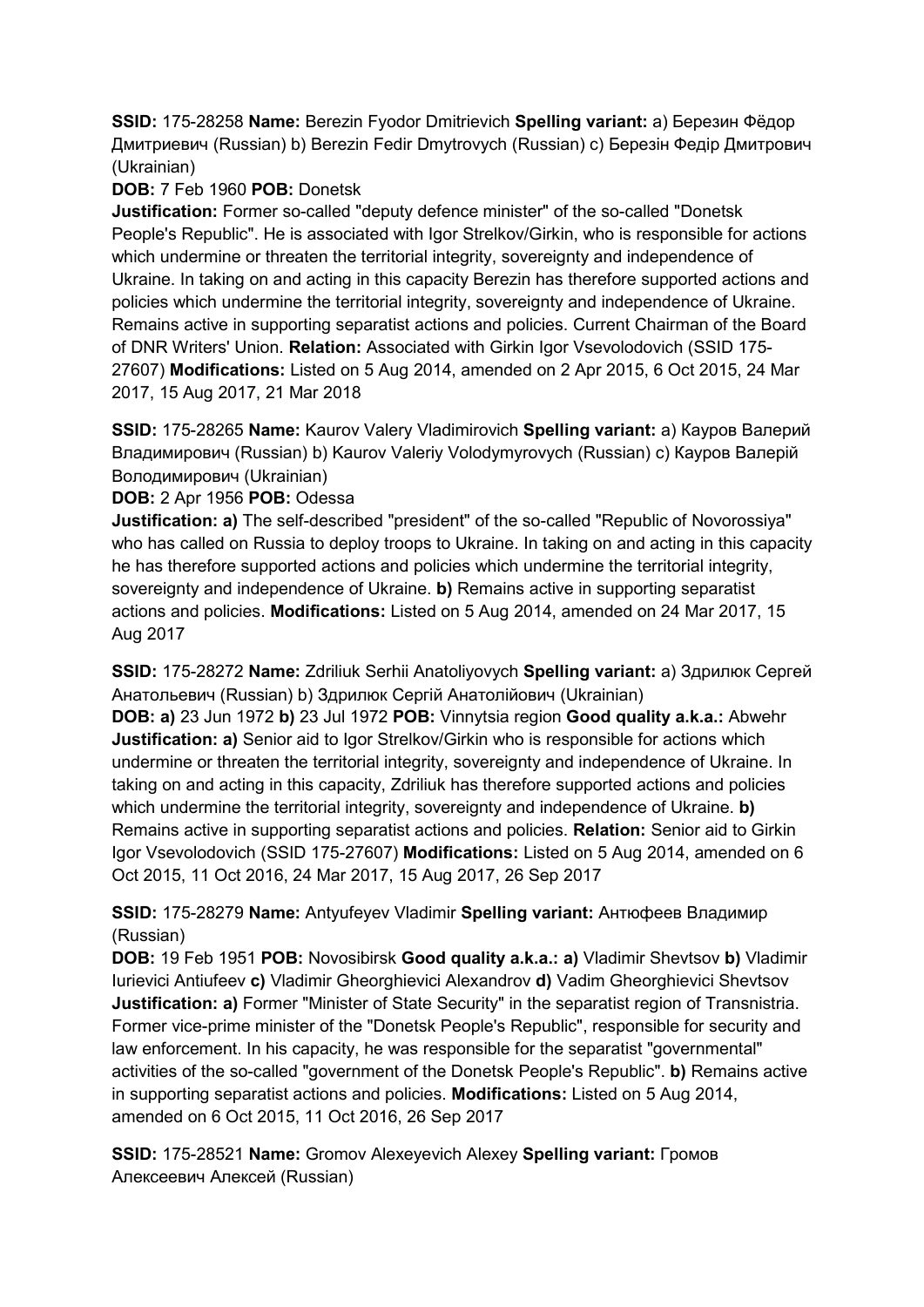**DOB:** 31 May 1960 **POB:** Zagorsk, Sergiev Posad, Russian Federation **Justification:** As first Deputy Chief of Staff of the Presidential Administration, he is responsible for instructing Russian media outlets to take a line favourable with the separatists in Ukraine and the annexation of Crimea, therefore supporting the destabilisation of Eastern Ukraine and the annexation of Crimea. **Modifications:** Listed on 27 Aug 2014, amended on 6 Oct 2015

**SSID:** 175-28527 **Name:** Tchigrina Oksana - **Spelling variant:** a) Чигрина Оксана Александровна (Russian) b) Chigrina Oksana Aleksandrovna (Russian) c) Chyhryna Oksana Aleksandrovna (Russian)

**DOB:** 23 Jul 1981 (approximately)

**Justification: a)** Former spokesperson of the so-called "government" of the so-called "Lugansk People's Republic" who made declarations justifying, inter alia, the shooting down of a Ukrainian military airplane, the taking of hostages, fighting activities by the illegal armed groups, which have as a consequence undermined the territorial integrity, sovereignty and unity of Ukraine. **b)** Former spokesperson of the Press Service of LNR. **c)** Remains active in supporting separatist actions or policies. **Modifications:** Listed on 27 Aug 2014, amended on 2 Apr 2015, 11 Oct 2016, 24 Mar 2017, 27 Sep 2018, 2 Apr 2019

**SSID:** 175-28531 **Name:** Litvinov Boris Alekseevich **Spelling variant:** a) Литвинов Борис Алексеевич (Russian) b) Lytvynov Borys Oleksiyovych (Russian) c) Литвинов Борис Олексійович (Ukrainian)

**DOB:** 13 Jan 1954 **POB:** Dzerzhynsk, Donetsk Oblast

**Justification:** Former member of the so-called "People's Council" and former chairman of the so-called "Supreme Council" of the so-called "Donetsk People's Republic" who was at the source of policies and the organisation of the illegal "referendum" leading to the proclamation of the so-called "Donetsk People's Republic", which constituted a breach of the territorial integrity, sovereignty and unity of Ukraine. Current leader of Communist Party of DNR. **Modifications:** Listed on 27 Aug 2014, amended on 2 Apr 2015, 6 Oct 2015, 24 Mar 2017, 15 Aug 2017, 21 Mar 2018

**SSID:** 175-28539 **Name:** Abisov Sergey Vadimovich **Spelling variant:** a) Абисов Сергей Вадимович (Russian) b) Abisov Sergiy Vadymovych (Russian) c) Abisov Serhiy Vadymovych (Russian) d) Абiсов Сергій Вадимович (Ukrainian) **DOB:** 27 Nov 1967 **POB:** Simferopol, Crimea

**Justification: a)** By accepting his appointment as so-called "Minister of Interior of the Republic of Crimea" by the President of Russia (decree No. 301) on 5 May 2014 and by his actions as so-called "Minister of Interior" he has undermined the territorial integrity, sovereignty and unity of Ukraine. **b)** Dismissed as so-called "Minister of Interior of the Republic of Crimea" in Jun 2018. **Modifications:** Listed on 27 Aug 2014, amended on 6 Oct 2015, 24 Mar 2017, 15 Aug 2017, 2 Apr 2019

**SSID:** 175-28544 **Name:** Rotenberg Arkady Romanovich **Spelling variant:** a) Rotenberg Arkadii Romanovich (Russian) b) Ротенберг Аркадий Романович (Russian) **DOB:** 15 Dec 1951 **POB:** St. Petersburg, Russian Federation

**Justification: a)** Arkady Rotenberg is a prominent Russian businessman who has close personal ties to President Putin. Since March 2014, Rotenberg, or his companies, have received State contracts totalling over USD 7 billion. In 2015, Rotenberg led the annual list of government contracts in terms of value, after being awarded contracts worth 555 billion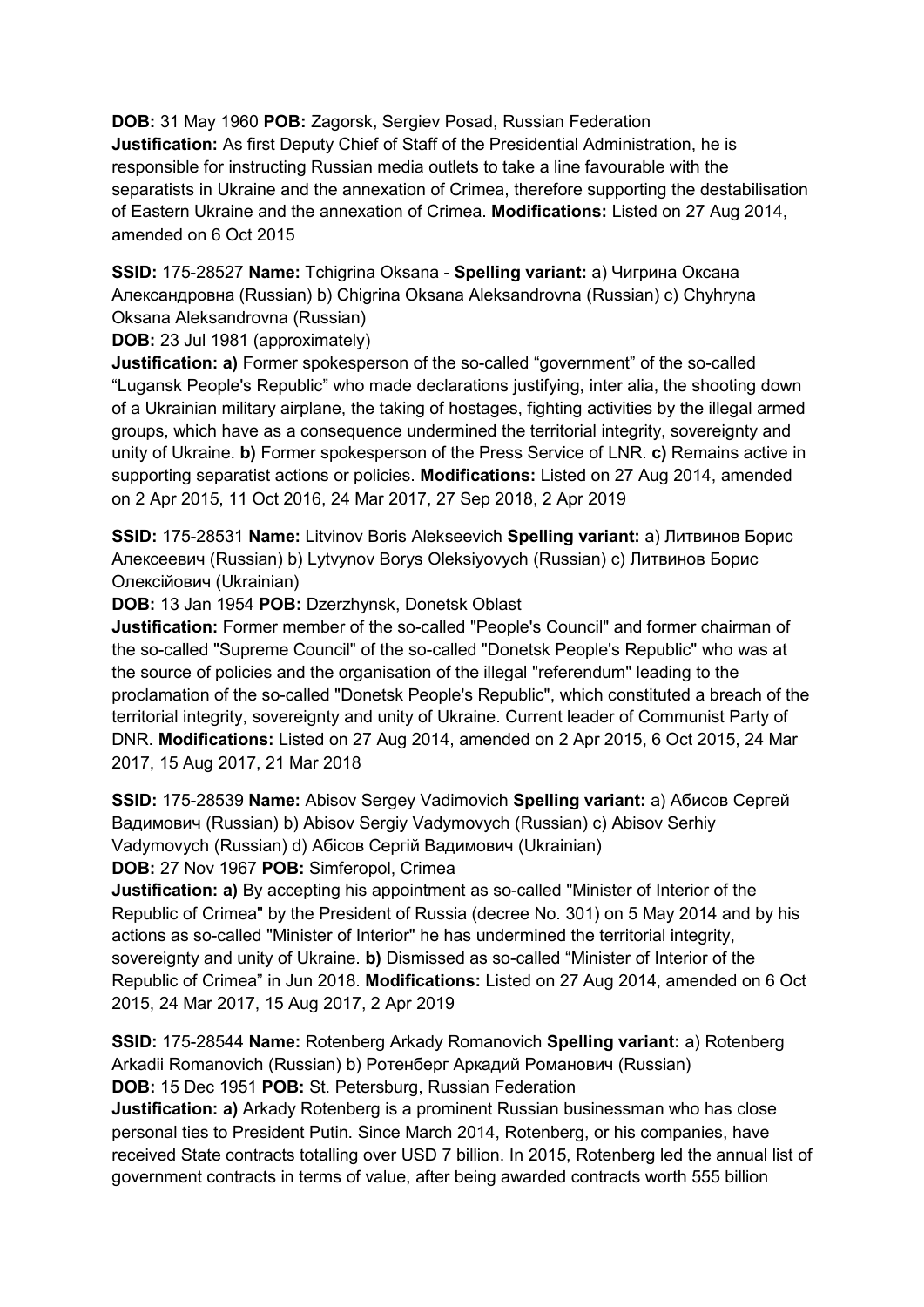roubles from the Russian Government. Many of these contracts were awarded without formal competitive processes. On 30 Jan 2015, Prime Minister Dmitry Medvedev signed a decree that awarded to Rotenberg's company, Stroygazmontazh, a State contract for the construction of the Kerch bridge from Russia to the illegally annexed Autonomous Republic of Crimea. Through these contracts he has financially benefited from Russian decisionmakers responsible for the annexation of Crimea or the destabilisation of eastern Ukraine. **b)**  He is the owner of the company Stroygazmontazh, which has been awarded a State contract for the construction of the Kerch bridge from Russia to the illegally annexed Autonomous Republic of Crimea, therefore consolidating its integration into the Russian Federation, which in turn further undermines the territorial integrity of Ukraine. Similarly, in January 2017, Stroygazmontazh was awarded the State contract worth 17 billion roubles for the construction of a railway line on the Kerch bridge, which again further undermines the territorial integrity of Ukraine. **c)** He is the chairman of the board of directors of publishing house Prosvescheniye, which has notably implemented the project "To the Children of Russia: Address — Crimea", a public relations campaign that was designed to persuade Crimean children that they are now Russian citizens living in Russia, and thereby supporting the Russian Government's policy to integrate Crimea into Russia. **Modifications:** Listed on 27 Aug 2014, amended on 2 Apr 2015, 6 Oct 2015, 15 Aug 2017

# **SSID:** 175-28550 **Name:** Malofeev Konstantin Valerevich **Spelling variant:** Малофеев Константин Валерьевич (Russian)

**DOB:** 3 Jul 1974 **POB:** Puschino, Moscow region

**Justification: a)** Mr Malofeev is closely linked to Ukrainian separatists in Eastern Ukraine and Crimea. He is a former employer of Mr Borodai, former so-called "Prime Minister" of the "Donetsk People's Republic" and met with Mr Aksyonov, so-called "Prime Minister" of the socalled "Republic of Crimea", during the period of the Crimean annexation process. The Ukrainian Government has opened a criminal investigation into his alleged material and financial support to separatists. In addition, he gave a number of public statements supporting the annexation of Crimea and the incorporation of Ukraine into Russia and notably stated in June 2014 that "You can't incorporate the whole of Ukraine into Russia. The East (of Ukraine) maybe". **b)** Therefore Mr Malofeev is acting in support of the destabilisation of Eastern Ukraine. **Modifications:** Listed on 27 Aug 2014, amended on 6 Oct 2015, 11 Oct 2016, 26 Sep 2017

# **SSID:** 175-28557 **Name:** Kovalchuk Valentinovich Yuriy **Spelling variant:** Ковальчук Валентинович Юрий (Russian)

**DOB:** 25 Jul 1951 **POB:** St. Petersburg, Russian Federation

**Justification: a)** Mr. Kovalchuk is a long-time acquaintance of President Putin. He is a cofounder of the so-called Ozero Dacha, a cooperative society bringing together an influential group of individuals around President Putin. **b)** He is benefiting from his links with Russian decision-makers. He is the chairman and largest shareholder of Bank Rossiya, of which he owned around 38 % in 2013, and which is considered the personal bank of Senior Officials of the Russian Federation. Since the illegal annexation of Crimea, Bank Rossiya has opened branches across Crimea and Sevastopol, thereby consolidating their integration into the Russian Federation. **c)** Furthermore, Bank Rossiya has important stakes in the National Media Group which in turn controls television stations which actively support the Russian government's policies of destabilisation of Ukraine. **Modifications:** Listed on 27 Aug 2014, amended on 6 Oct 2015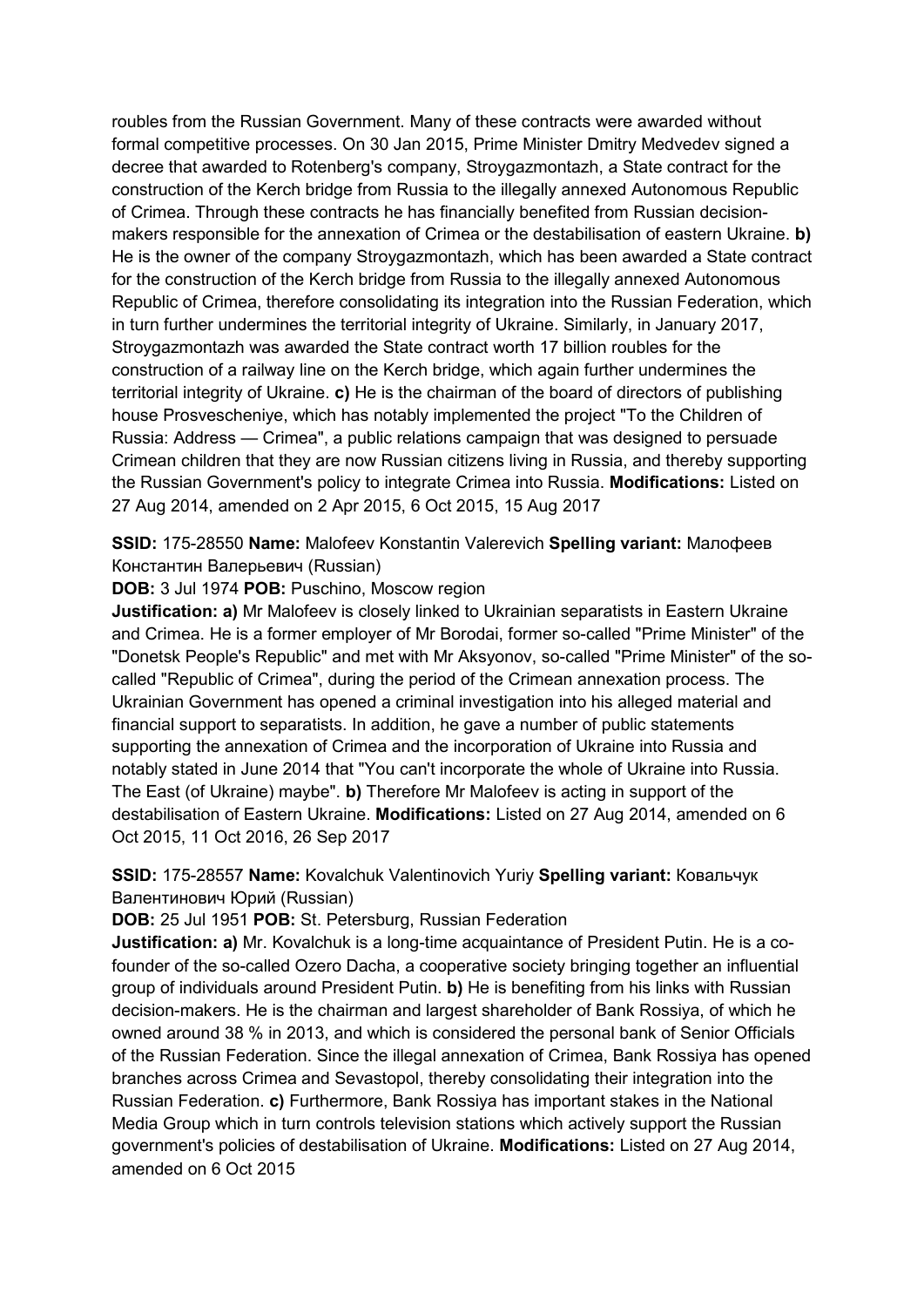**SSID:** 175-28563 **Name:** Shamalov Terentievich Nikolay **Spelling variant:** Шамалов Терентьевич Николай (Russian)

**DOB:** 24 Jan 1950 **POB:** Belarus

**Justification: a)** Mr. Shamalov is a long-time acquaintance of President Putin. He is a cofounder of the so-called Ozero Dacha, a cooperative society bringing together an influential group of individuals around President Putin. **b)** He benefits from his links with Russian decision-makers. He is the second largest shareholder of Bank Rossiya, of which he owned around 10 % in 2013, and which is considered the personal bank of Senior Officials of the Russian Federation. Since the illegal annexation of Crimea, Bank Rossiya has opened branches across Crimea and Sevastopol, thereby consolidating their integration into the Russian Federation. **c)** Furthermore, Bank Rossiya has important stakes in the National Media Group which, in turn, controls television stations which actively support the Russian government's policies of destabilisation of Ukraine. **Modifications:** Listed on 27 Aug 2014, amended on 2 Apr 2015, 6 Oct 2015

**SSID:** 175-29281 **Name:** Kononov Vladimir Petrovich **Spelling variant:** a) Кононов Владимир Петровнч (Russian) b) Kononov Volodymyr Petrovych (Russian) c) Кононов Володимир Петрович (Russian)

**Sex:** M **DOB:** 14 Oct 1974 **POB:** Gorsky, Lugansk Oblast **Good quality a.k.a.:** Tsar **Justification: a)** As of 14 Aug 2014, he replaced Igor Strelkov/Girkin, as the so-called "Defence minister" of the "Donetsk People's Republic". He has reportedly commanded a division of separatist fighters in Donetsk since Apr 2014 and has promised to solve the strategic task of repelling Ukraine's military aggression. Kononov has therefore supported actions and policies which undermine the territorial integrity, sovereignty and independence of Ukraine. **b)** Dismissed as so-called "Defence minister" in Sep 2018. **c)** Chief of the Directorate for Social Assistance to Retired Servicemen, under the so called "Head of the Donetsk People's Republic". **Modifications:** Listed on 12 Nov 2014, amended on 6 Oct 2015, 11 Oct 2016, 24 Mar 2017, 21 Mar 2018, 2 Apr 2019, 1 Oct 2019

**SSID:** 175-29289 **Name:** Rudenko Miroslav Vladimirovich **Spelling variant:** a) Руденко Мирослав Владимирович (Russian) b) Rudenko Myroslav Volodymyrovych (Russian) c) Руденко Мирослав Володимирович (Russian)

**DOB:** 21 Jan 1983 **POB:** Debaltsevo

**Justification:** Associated with the "Donbass People's Militia". He has, inter alia, stated that they will continue their fighting in the rest of the country. Rudenko has therefore supported actions and policies which undermine the territorial integrity, sovereignty and independence of Ukraine. Member of the so-called "People's Council of the Donetsk People's Republic". **Modifications:** Listed on 12 Nov 2014, amended on 2 Apr 2015, 23 Mar 2016, 11 Oct 2016, 24 Mar 2017

**SSID:** 175-29301 **Name:** Pinchuk Andrey Yurevich **Spelling variant:** a) Пинчук Андрей Юрьевич (Russian) b) Pinchuk Andriy Yuriyovych (Russian) c) Пiнчук Андрій Юрійович (Ukrainian)

**Sex:** M **DOB:** 27 Dec 1977 (approximately)

**Justification:** Former "State security minister" of the so-called "Donetsk People's Republic". Associated with Vladimir Antyufeyev, who was responsible for the separatist "governmental" activities of the so-called "government of the Donetsk People's Republic". He has therefore supported actions and policies which undermine the territorial integrity, sovereignty and independence of Ukraine. Remains active in supporting separatist actions or policies. Head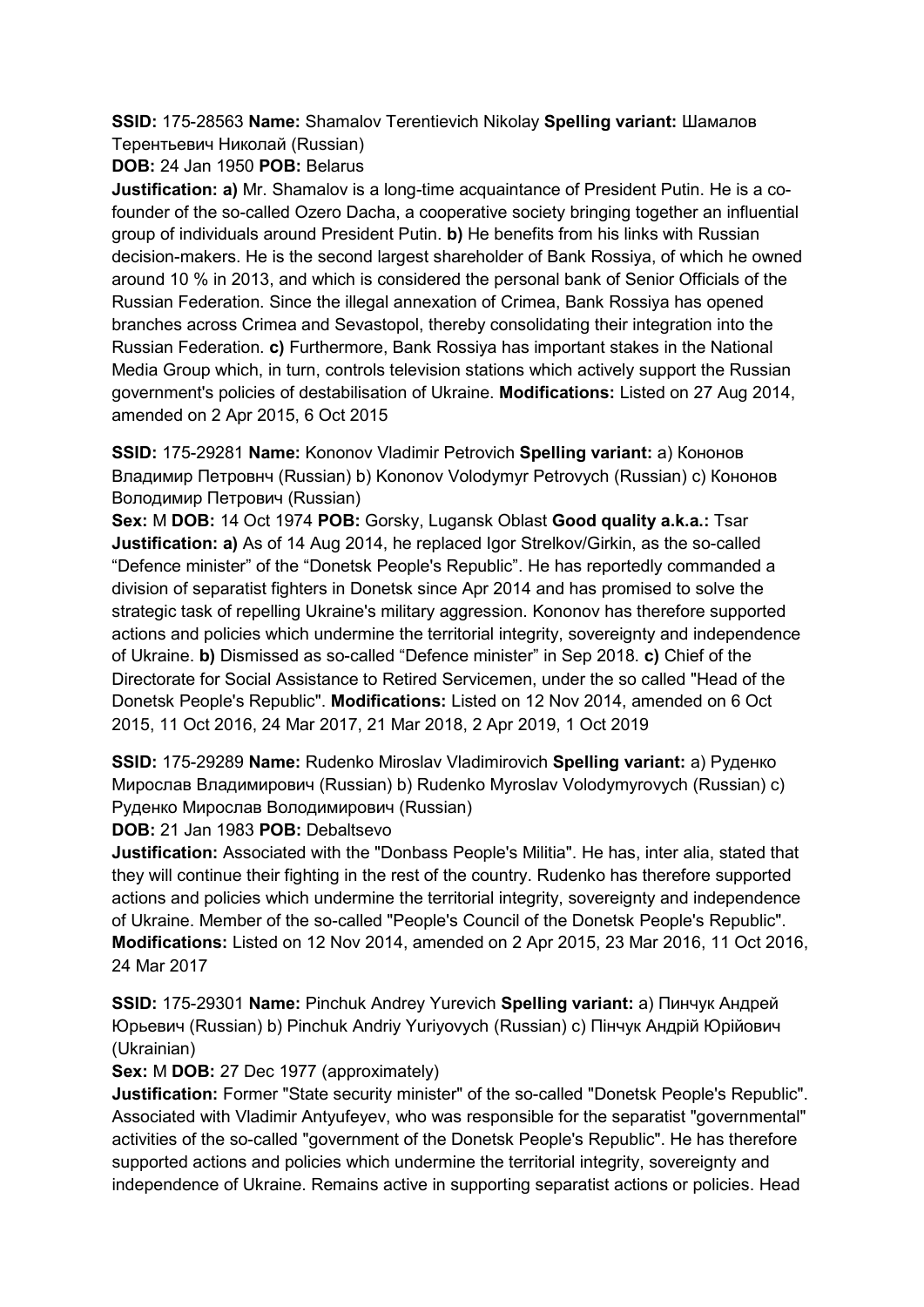of the "Union of Donbas volunteers". **Relation:** Associated with Antyufeyev Vladimir (SSID 175-28279) **Modifications:** Listed on 12 Nov 2014, amended on 2 Apr 2015, 23 Mar 2016, 24 Mar 2017, 15 Aug 2017, 1 Oct 2019

**SSID:** 175-29305 **Name:** Bereza Oleg Vladimirovich **Spelling variant:** Берëза Олег Владимирович (Russian)

**Sex:** M **DOB:** 1 Mar 1977

**Justification:** Former so-called "Internal affairs minister" of the "Donetsk People's Republic". Associated with Vladimir Antyufeyev, who was responsible for the separatist "governmental" activities of the so-called "Government of the Donetsk People's Republic". He has therefore supported actions and policies which undermine the territorial integrity, sovereignty and independence of Ukraine. **Relation:** Associated with Antyufeyev Vladimir (SSID 175-28279) **Modifications:** Listed on 12 Nov 2014, amended on 2 Apr 2015, 6 Oct 2015, 11 Oct 2016, 1 Oct 2019

**SSID:** 175-29309 **Name:** Rodkin Andrei Nikolaevich **Spelling variant:** Родкин Андрей Николаевич (Russian)

**DOB:** 23 Sep 1976 **POB:** Moscow

**Justification: a)** Former Moscow Representative of the so-called "Donetsk People's Republic". In his statements he has, inter alia, talked about the militias' readiness to conduct a guerrilla war and their seizure of weapon systems from the Ukrainian armed forces. He has therefore supported actions and policies which undermine the territorial integrity, sovereignty and independence of Ukraine. **b)** One of the former leaders of the "Union of Donbas Volunteers". **c)** Remains active in supporting separatist actions or policies. **Modifications:** Listed on 12 Nov 2014, amended on 2 Apr 2015, 6 Oct 2015, 23 Mar 2016, 27 Sep 2018, 2 Apr 2019

**SSID:** 175-29313 **Name:** Karaman Aleksandr Akimovich **Spelling variant:** a) Караман Александр Акимович (Russian) b) Caraman Alexandru - (Russian) **DOB:** 26 Jul 1956 **POB:** Cioburciu, Slobozia district, Moldova

**Justification: a)** Former so-called "Deputy Prime Minister for Social Issues" of the "Donetsk People's Republic". Associated with Vladimir Antyufeyev, who was responsible for the separatist "governmental" activities of the so-called "Government of the Donetsk People's Republic". He has therefore supported actions and policies which undermine the territorial integrity, sovereignty and independence of Ukraine. Protégé of Russia's former Deputy Prime Minister Dmitry Rogozin. Former Head of the Administration of the Council of Ministers of the "Donetsk People's Republic". **b)** Until Mar 2017, so-called "Plenipotentiary representative of the President" of the so-called "Pridnestrovian Moldavian Republic" to the Russian Federation. **c)** Remains active in supporting separatist actions or policies. **Relation: a)** Associated with Antyufeyev Vladimir (SSID 175-28279) **b)** Protégé of Rogozin Dmitry Olegovich (SSID 175-27418) **Modifications:** Listed on 12 Nov 2014, amended on 2 Apr 2015, 6 Oct 2015, 11 Oct 2016, 24 Mar 2017, 21 Mar 2018, 2 Apr 2019

**SSID:** 175-29317 **Name:** Muradov Georgiy L'vovich **Spelling variant:** Мурадов Георгий Львович (Russian)

**DOB:** 19 Nov 1954 **POB:** Kochmes, Komi Republic

**Justification:** So-called "Deputy Prime Minister" of Crimea and Plenipotentiary Representative of Crimea to President Putin. Muradov has played an important role in consolidating Russian institutional control over Crimea since the illegal annexation. He has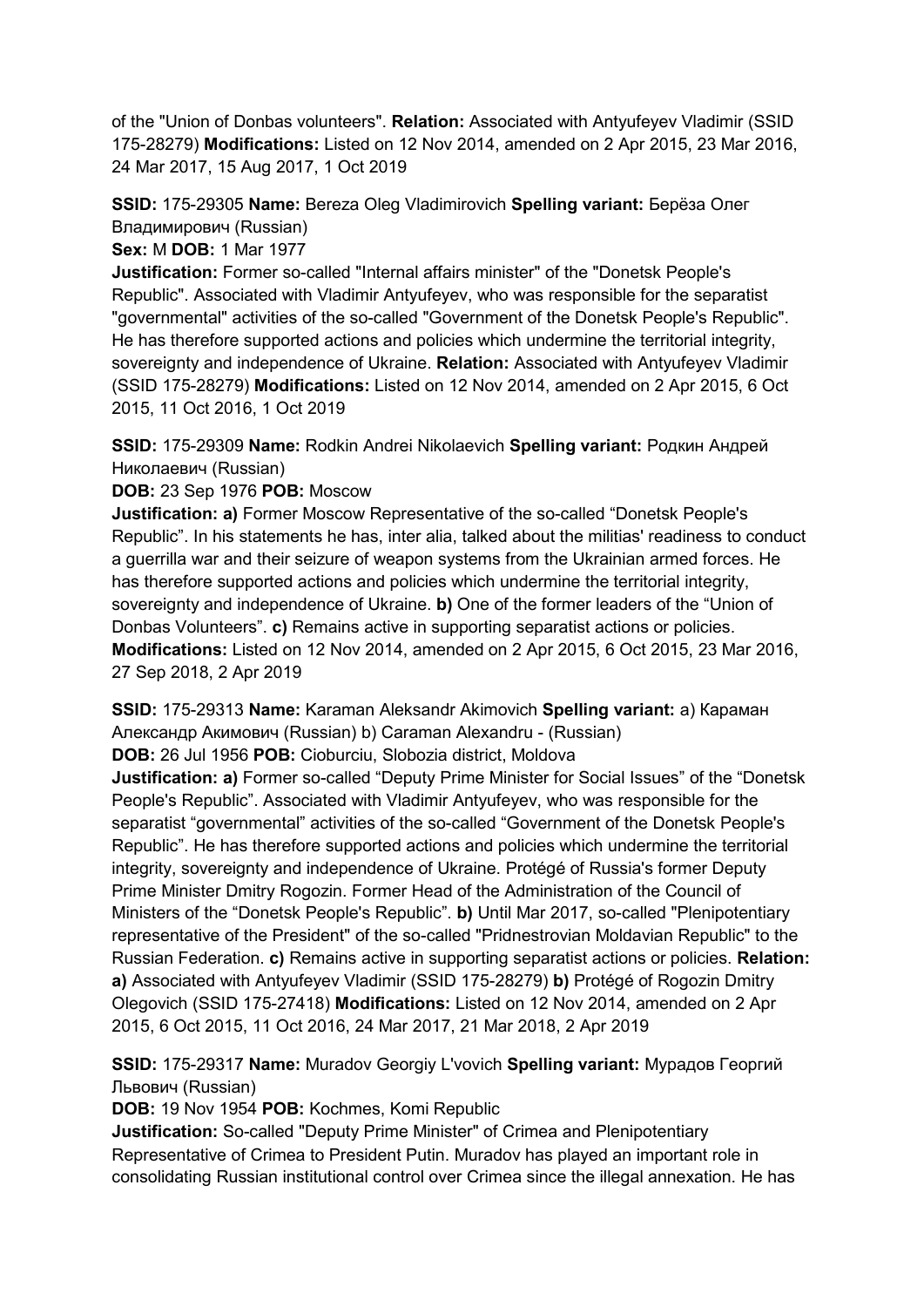therefore supported actions and policies which undermine the territorial integrity, sovereignty and independence of Ukraine. **Modifications:** Listed on 12 Nov 2014, amended on 2 Apr 2015, 6 Oct 2015

**SSID:** 175-29322 **Name:** Sheremet Mikhail Sergeyevich **Spelling variant:** a) Шеремет Михаил Сергеевич (Russian) b) Sheremet Mykhaylo Serhiyovych (Russian) c) Шеремет Михайло Сергійович (Ukrainian)

**DOB:** 23 May 1971 **POB:** Dzhankoy

**Justification: a)** Former so-called "First Deputy Prime Minister" of Crimea. Sheremet played a key role in the organisation and implementation of the 16 March referendum in Crimea on unification with Russia. At the time of the referendum, Sheremet reportedly commanded the pro-Moscow "self-defence forces" in Crimea. He has therefore supported actions and policies which undermine the territorial integrity, sovereignty and independence of Ukraine. **b)** Member of the State Duma, elected from the illegally annexed Autonomous Republic of Crimea. **c)** Elected on 18 Sep 2016 as a Duma deputy from illegally annexed Crimean Peninsula. **Modifications:** Listed on 12 Nov 2014, amended on 6 Oct 2015, 23 Mar 2016, 24 Mar 2017, 15 Aug 2017

**SSID:** 175-29329 **Name:** Vorobiov Yuri Leonidovich **Spelling variant:** Воробьев Юрий Леонидович (Russian)

**DOB:** 2 Feb 1948 **POB:** Krasnoyarsk

**Justification:** Deputy Speaker of the Federation Council of the Russian Federation. On 1 Mar 2014 Vorobiov publicly supported in the Federation Council the deployment of Russian forces in Ukraine. He subsequently voted in favour of the related decree. **Modifications:**  Listed on 12 Nov 2014

**SSID:** 175-29336 **Name:** Zhirinovsky Vladimir Volfovich **Spelling variant:** Жириновски Владимир Вольфович (Russian)

**DOB:** 25 Apr 1946 **POB:** Almaty (f.k.a. Alma-Ata), Kazakhstan

**Justification:** Member of the Council of the State Duma; leader of the LDPR party. He actively supported the use of Russian Armed Forces in Ukraine and annexation of Crimea. He has actively called for the split of Ukraine. He signed on behalf of the LDPR party he chairs, an agreement with the so-called "Donetsk People's Republic". **Modifications:** Listed on 12 Nov 2014, amended on 16 Dec 2014, 6 Oct 2015

**SSID:** 175-29343 **Name:** Vasilyev Vladimir Abdualiyevich **Spelling variant:** Васильев Владимир Абдуалиевич (Russian)

**DOB:** 11 Aug 1949 **POB:** Klin

**Justification: a)** Former Deputy Speaker of the State Duma. On 20 Mar 2014 he voted in favour of the draft Federal Constitutional Law "on the acceptance into the Russian Federation of the Republic of Crimea and the formation within the Russian Federation of new federal subjects – the republic of Crimea and the City of Federal Status Sevastopol". **b)**  He was appointed acting head of Republic of Dagestan in October 2017 by Presidential decree. **Modifications:** Listed on 12 Nov 2014, amended on 21 Mar 2018

**SSID:** 175-29350 **Name:** Vodolatsky Viktor Petrovich **Spelling variant:** Водолацкий Виктор Петрович (Russian)

**DOB:** 19 Aug 1957 **POB:** Stefanidin Dar, Rostov Region

**Justification:** Chairman ("ataman") of the Union of the Russian and Foreign Cossack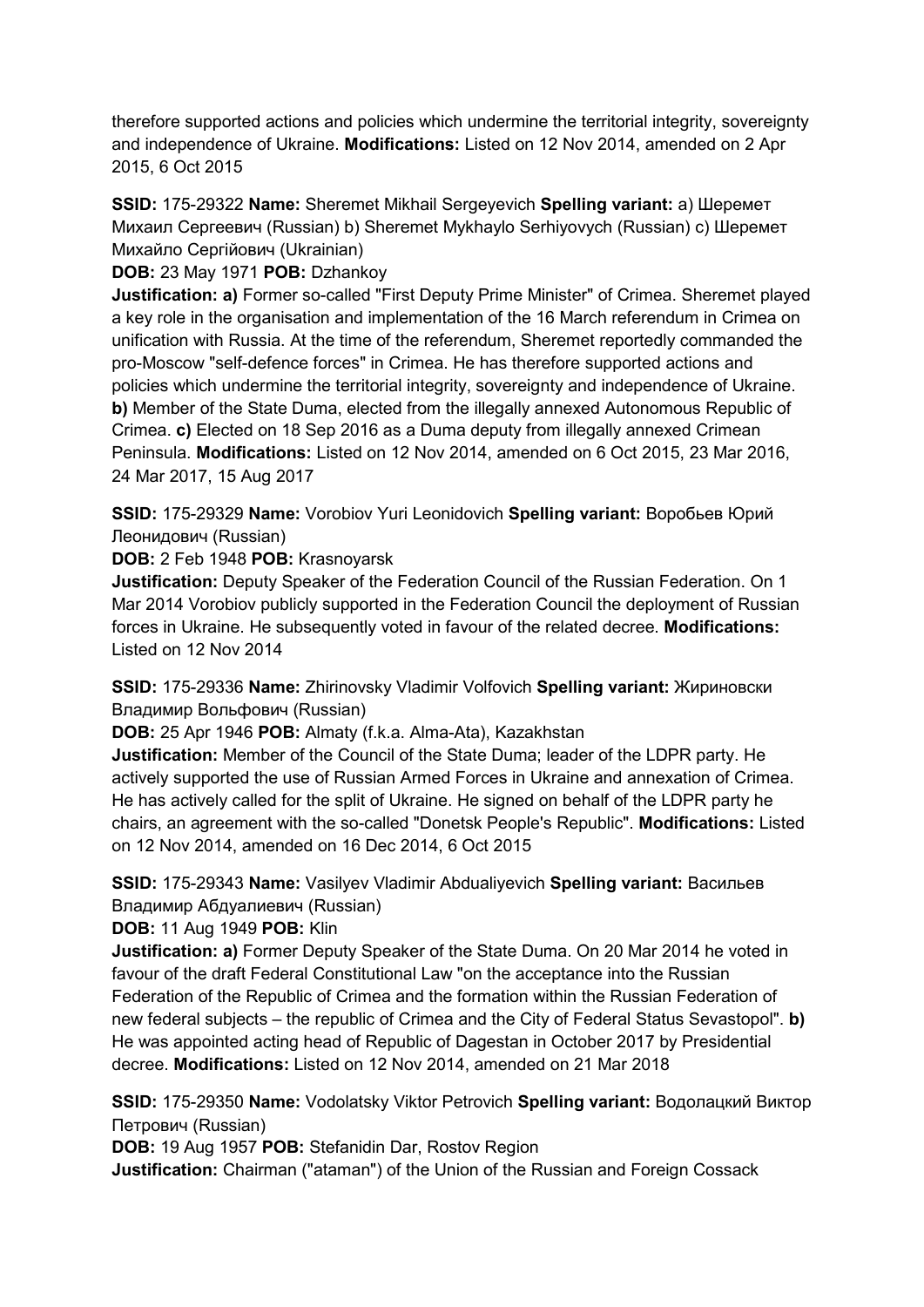Forces, and deputy of the State Duma. He supported the annexation of Crimea and admitted that Russian Cossacks were actively engaged in the Ukrainian conflict on the side of the Moscow-backed separatists. On 20 Mar 2014 he voted in favour of the draft Federal Constitutional Law "on the acceptance into the Russian Federation of the Republic of Crimea and the formation within the Russian Federation of new federal subjects – the republic of Crimea and the City of Federal Status Sevastopol". **Modifications:** Listed on 12 Nov 2014, amended on 6 Oct 2015

**SSID:** 175-29357 **Name:** Kalashnikov Leonid Ivanovich **Spelling variant:** Калашников Леонид Иванович (Russian)

**DOB:** 6 Aug 1960 **POB:** Stepnoy Dvorets

**Justification: a)** Former First deputy Chairman of the Committee on Foreign Affairs of the State Duma. On 20 Mar 2014 he voted in favour of the draft Federal Constitutional Law "on the acceptance into the Russian Federation of the Republic of Crimea and the formation within the Russian Federation of new federal subjects – the republic of Crimea and the City of Federal Status Sevastopol". **b)** Currently Chairman of the Russian State Duma Committee for CIS Affairs, Eurasian Integration and Relations with Compatriots. **Modifications:** Listed on 12 Nov 2014, amended on 24 Mar 2017

**SSID:** 175-29364 **Name:** Nikitin Vladimir Stepanovich **Spelling variant:** Никитин Владимир Степанович (Russian)

**DOB:** 5 Apr 1948 **POB:** Opochka

**Justification: a)** Former member of the State Duma and former First Deputy Chairman of the Committee for CIS Affairs, Eurasian Integration and Relations with Compatriots of the State Duma. On 20 Mar 2014 he voted in favour of the draft Federal Constitutional Law "on the acceptance into the Russian Federation of the Republic of Crimea and the formation within the Russian Federation of new federal subjects – the republic of Crimea and the City of Federal Status Sevastopol". **b)** Member of the Presidium of the Central Committee of the Communist Party of the Russian Federation. **Modifications:** Listed on 12 Nov 2014, amended on 6 Oct 2015, 24 Mar 2017, 21 Mar 2018

**SSID:** 175-29371 **Name:** Lebedev Oleg Vladimirovich **Spelling variant:** Лебедев Олег Владимирович (Russian)

**DOB:** 21 Mar 1964 **POB:** Rudny, Kostanai Region, Kazakhstan

**Justification: a)** Former member of the State Duma and former First Deputy Chairman of the Committee for CIS Affairs, Eurasian Integration and Relations with Compatriots of the State Duma. On 20 Mar 2014 he voted in favour of the draft Federal Constitutional Law "on the acceptance into the Russian Federation of the Republic of Crimea and the formation within the Russian Federation of new federal subjects – the republic of Crimea and the City of Federal Status Sevastopol". **b)** Remains active in supporting separatist policies. **Modifications:** Listed on 12 Nov 2014, amended on 6 Oct 2015, 24 Mar 2017, 21 Mar 2018

**SSID:** 175-29378 **Name:** Melnikov Ivan Ivanovich **Spelling variant:** Мельников Иван Иванович (Russian)

**DOB:** 7 Aug 1950 **POB:** Bogoroditsk

**Justification:** First Deputy Speaker, State Duma. On 20 Mar 2014 he voted in favour of the draft Federal Constitutional Law "on the acceptance into the Russian Federation of the Republic of Crimea and the formation within the Russian Federation of new federal subjects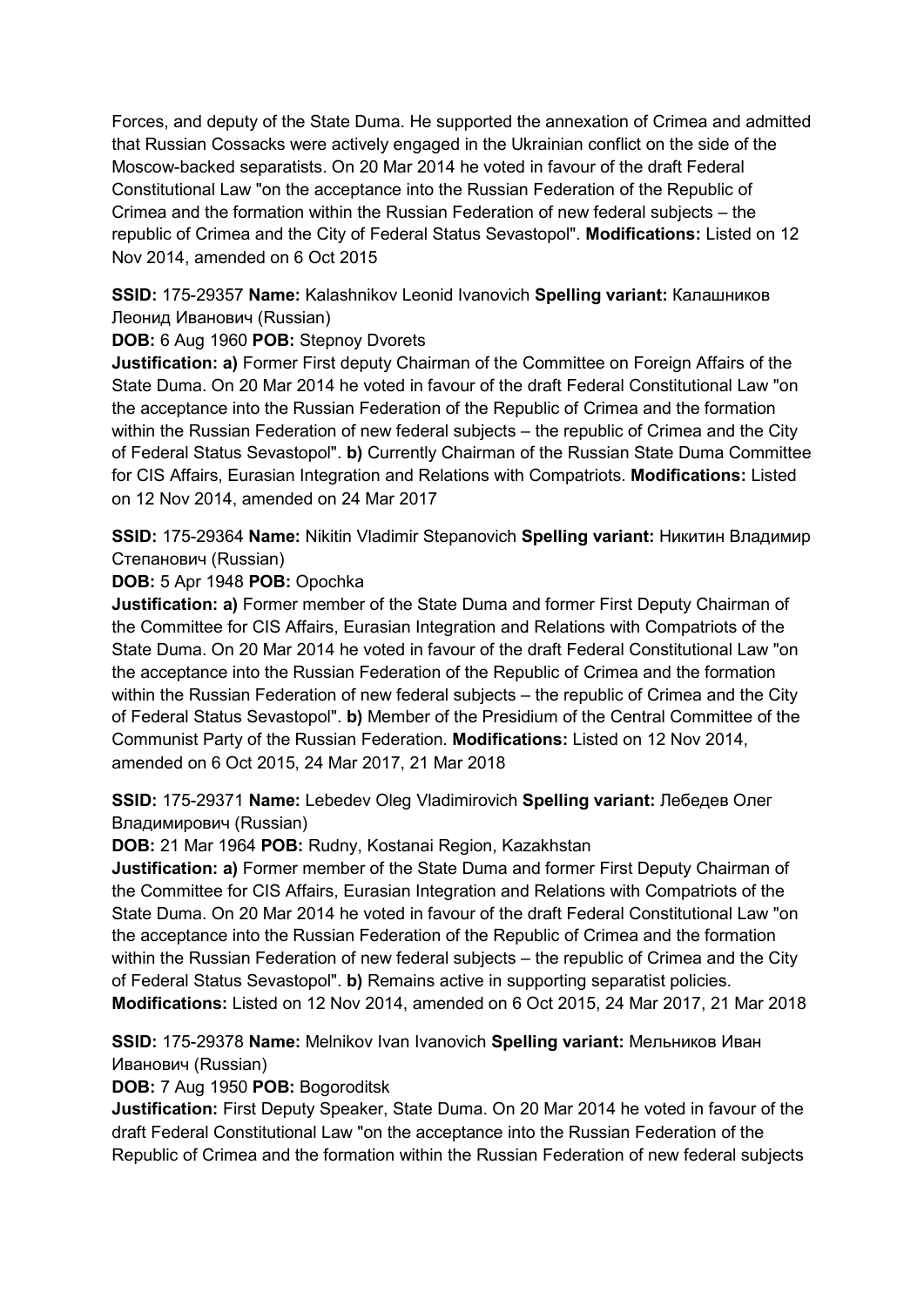- the republic of Crimea and the City of Federal Status Sevastopol". **Modifications:** Listed on 12 Nov 2014, amended on 6 Oct 2015

**SSID:** 175-29385 **Name:** Lebedev Igor Vladimirovich **Spelling variant:** Лебедев Игорь Владимирович (Russian)

**DOB:** 27 Sep 1972 **POB:** Moscow

**Justification:** Deputy Speaker, State Duma. On 20 Mar 2014 he voted in favour of the draft Federal Constitutional Law "on the acceptance into the Russian Federation of the Republic of Crimea and the formation within the Russian Federation of new federal subjects – the republic of Crimea and the City of Federal Status Sevastopol". **Modifications:** Listed on 12 Nov 2014

**SSID:** 175-29392 **Name:** Levichev Nikolai Vladimirovich **Spelling variant:** Левичев Николай Владимирович (Russian)

**DOB:** 28 May 1953 **POB:** Pushkin

**Justification: a)** Former member of the State Duma. Former Deputy Speaker, State Duma. On 20 Mar 2014 he voted in favour of the draft Federal Constitutional Law "on the acceptance into the Russian Federation of the Republic of Crimea and the formation within the Russian Federation of new federal subjects – the republic of Crimea and the City of Federal Status Sevastopol". **b)** Currently a member of the Central Election Commission. **Modifications:** Listed on 12 Nov 2014, amended on 24 Mar 2017

**SSID:** 175-29399 **Name:** Zhurova Svetlana Sergeevna **Spelling variant:** Журова Светлана Сергеевна (Russian)

**DOB:** 7 Jan 1972 **POB:** Pavlov-on-the-Neva

**Justification:** First Deputy Chairman of the Committee on Foreign Affairs, State Duma. On 20 Mar 2014 she voted in favour of the draft Federal Constitutional Law "on the acceptance into the Russian Federation of the Republic of Crimea and the formation within the Russian Federation of new federal subjects – the republic of Crimea and the City of Federal Status Sevastopol". **Modifications:** Listed on 12 Nov 2014

**SSID:** 175-29406 **Name:** Naumets Aleksey Vasilevich **Spelling variant:** Hаумец Алексей Васильевич (Russian)

**DOB:** 11 Feb 1968

**Justification:** Major-general of the Russian Army. Former commander of the 76th airborne division which has been involved in the Russian military presence on the territory of Ukraine, notably during the illegal annexation of Crimea. Since 2018 Deputy Chief of Staff of the Airborne Forces. **Modifications:** Listed on 12 Nov 2014, amended on 27 Sep 2018

**SSID:** 175-29411 **Name:** Chemezov Sergey Viktorovich **Spelling variant:** Чемезов Сергей Викторович (Russian)

# **DOB:** 20 Aug 1952 **POB:** Cheremkhovo

**Justification: a)** Sergei Chemezov is one of President Putin's known close associates, both were KGB officers posted in Dresden and he is a member of the Supreme Council of "United Russia". He is benefiting from his links with the Russian President by being promoted to senior positions in state-controlled firms. He chairs the Rostec conglomerate, the leading Russian state-controlled defence and industrial manufacturing corporation. Further to a decision of the Russian government, Technopromexport, a subsidiary of Rostec, is planning to build energy plants in Crimea thereby supporting its integration into the Russian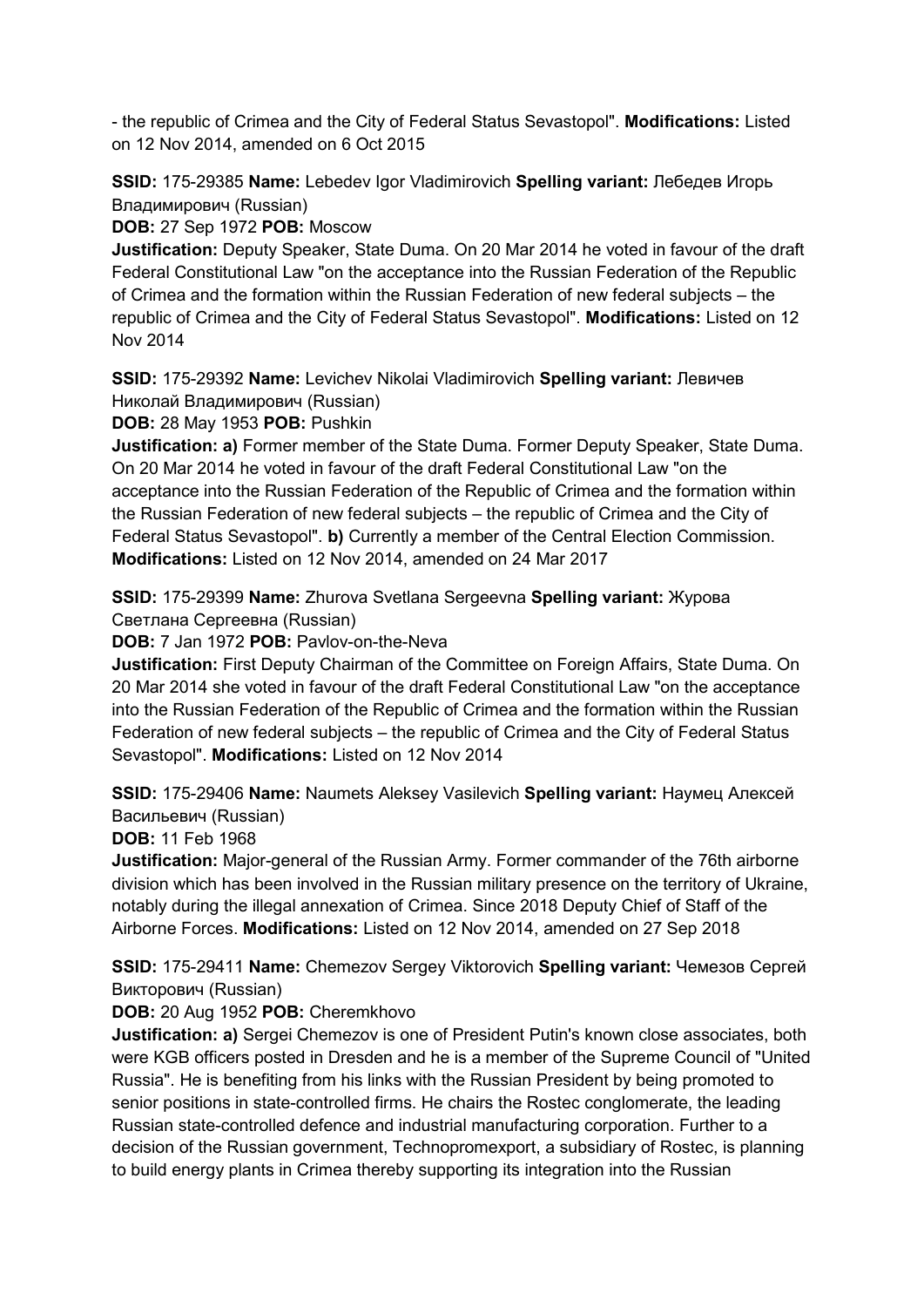Federation. **b)** Furthermore, Rosoboronexport, a subsidiary of Rostec, has supported the integration of Crimean defence companies into Russia's defence industry, thereby consolidating the illegal annexation of Crimea into the Russian Federation. **Modifications:**  Listed on 12 Nov 2014, amended on 6 Oct 2015

## **SSID:** 175-29419 **Name:** Babakov Alexander Mikhailovich **Spelling variant:** Бабаков

Aлександр Михайлович (Russian)

**DOB:** 8 Feb 1963 **POB:** Chisinau

**Justification: a)** Former member of the State Duma. Former State Duma Deputy, Chair of the State Duma Commission on Legislative Provisions for Development of the Military-Industrial Complex of the Russian Federation. He is a prominent member of "United Russia" and a businessman with heavy investments in Ukraine and in Crimea. **b)** On the 20 Mar 2014 he voted in favour of the draft Federal Constitutional Law "on the acceptance into the Russian Federation of the Republic of Crimea and the formation within the Russian Federation of new federal subjects - the Republic of Crimea and the city of federal status of Sevastopol". **c)** Currently member of the Federation Council of the Russian Federation. Deputy Chairman of the Committee on Foreign Affairs. **Modifications:** Listed on 12 Nov 2014, amended on 6 Oct 2015, 24 Mar 2017, 21 Mar 2018

**SSID:** 175-29700 **Name:** Kozyakov Sergey Yurievich **Spelling variant:** a) Козьяков Сергей Юрьевич (Russian) b) Kozyakov Serhiy Yuriyovych (Russian) c) Козьяков Сергій Юрійович (Ukrainian)

**DOB: a)** 29 Sep 1982 **b)** 23 Sep 1982

**Justification: a)** In his former capacity as so-called "Head of the Luhansk Central Election Commission" he was responsible for organising the so-called "elections" of 2 Nov 2014 in the "Luhansk People's Republic". These "elections" were in breach of Ukrainian law and therefore illegal. Between Oct 2015 and Dec 2017 so-called "Minister of Justice" of the "Luhansk People's Republic". **b)** In taking on and acting in these capacities, and in organising the illegal "elections", he has therefore actively supported actions and policies which undermine the territorial integrity, sovereignty and independence of Ukraine, and further destabilised Ukraine. **c)** Continues to support and legitimise separatist policies in cooperation with separatist, authorities. **Modifications:** Listed on 16 Dec 2014, amended on 6 Oct 2015, 23 Mar 2016, 11 Oct 2016, 24 Mar 2017, 15 Aug 2017, 27 Sep 2018, 2 Apr 2019

**SSID:** 175-29705 **Name:** Akimov Oleg Konstantinovich **Spelling variant:** a) Акимов Олег Константинович (Russian) b) Akimov Oleh - (Russian) c) Akimov Oleh Kostiantynovych (Russian) d) Акiмов Олег Костянтинович (Ukrainian)

**DOB:** 15 Sep 1981 **POB:** Lugansk

**Justification: a)** Deputy of the "Lugansk Economic Union" in the "National Council" of the "Lugansk People's Republic". Stood as a candidate in the so-called "elections", of 2 Nov 2014 to the post of so-called "Head" of the "Lugansk People's Republic". These "elections" were in breach of Ukrainian law and therefore illegal. Since 2014 he is the "Head" of the socalled "Federation of Trade Unions" and a member of the so-called "People's Council" of the "Lugansk People's Republic". **b)** In taking on and acting in this capacity, and in participating formally as a candidate in the illegal "elections", he has therefore actively supported actions and policies which undermine the territorial integrity, sovereignty and independence of Ukraine, and further destabilised Ukraine. **c)** Supports actively actions and policies undermining the territorial integrity, sovereignty and independence of Ukraine.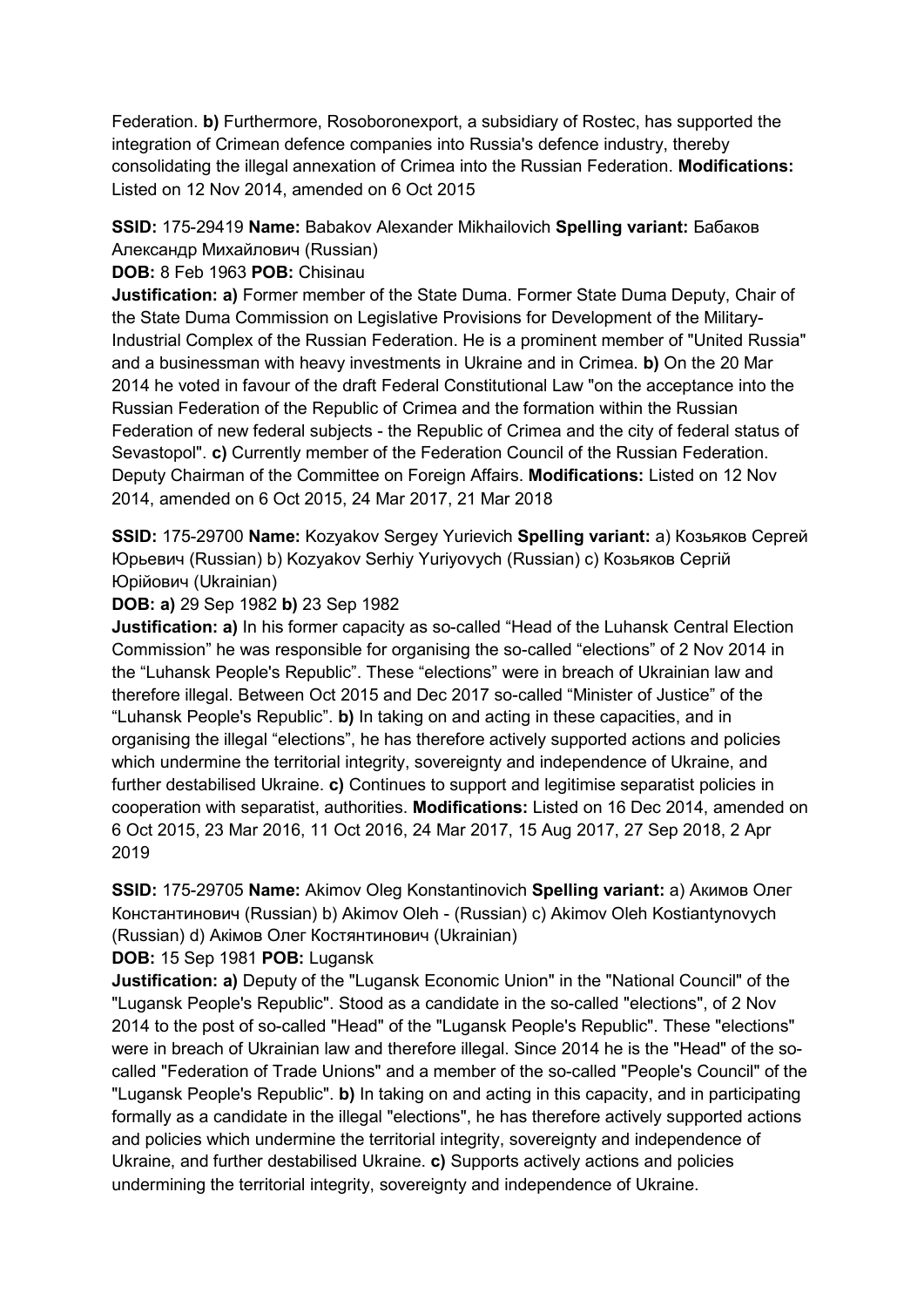**Modifications:** Listed on 16 Dec 2014, amended on 2 Apr 2015, 6 Oct 2015, 23 Mar 2016, 11 Oct 2016, 24 Mar 2017, 15 Aug 2017

**SSID:** 175-29709 **Name:** Airapetyan Larisa Leonidovna **Spelling variant:** a) Айрапетян Лариса Леонидовна (Russian) b) Ayrapetyan Larysa - (Russian) c) Airapetyan Larisa - (Russian) d) Airapetyan Larysa - (Russian) e) Айрапетян Лариса Леонідівна (Ukrainian) **DOB:** 21 Feb 1970

**Justification: a)** Former so-called "Health Minister" of the so-called "Lugansk People's Republic". Stood as a candidate in the so-called "elections" of 2 Nov 2014 to the post of the "Head" of the so-called "Lugansk People's Republic". **b)** These "elections" are in breach of Ukrainian law and therefore illegal. **c)** In taking on and acting in this capacity, and in participating formally as a candidate in the illegal "elections", she has therefore actively supported actions and policies which undermine the territorial integrity, sovereignty and independence of Ukraine, and further destabilised Ukraine. **d)** Remains active in supporting separatist actions or policies. **Modifications:** Listed on 16 Dec 2014, amended on 2 Apr 2015, 6 Oct 2015, 24 Mar 2017, 15 Aug 2017, 2 Apr 2019

**SSID:** 175-29713 **Name:** Sivokonenko Yuriy Viktorovich **Spelling variant:** a) Сивоконенко Юрий Викторович (Russian) b) Sivokonenko Yury - (Russian) c) Syvokonenko Yury - (Russian) d) Sivokonenko Yuriy - (Russian)

**DOB:** 7 Aug 1957 **POB:** Donetsk

**Justification: a)** Member of the "Parliament" of the so-called "Donetsk People's Republic" and Chairman of the public association Union of veterans of the Donbass Berkut and a member of the public movement "Free Donbass". Stood as a candidate in the so-called "elections" of 2 Nov 2014 to the post of the Head of the so-called "Donetsk People's Republic". These elections were in breach of Ukrainian law and therefore illegal. **b)** In taking on and acting in this capacity, and in participating formally as a candidate in the illegal "elections", he has therefore actively supported actions and policies which undermine the territorial integrity, sovereignty and independence of Ukraine, and further destabilised Ukraine. **c)** He remains a member of the so-called "people's council of the Donetsk People's Republic". **Modifications:** Listed on 16 Dec 2014, amended on 2 Apr 2015, 6 Oct 2015, 24 Mar 2017, 21 Mar 2018

**SSID:** 175-29717 **Name:** Kofman Aleksandr Igorevich **Spelling variant:** a) Кофман Александр Игоревич (Russian) b) Kofman Oleksandr - (Russian) c) Кофман Олександр Iгорович (Ukrainian)

**DOB:** 30 Aug 1977 **POB:** Makiivka, Donetsk Oblast

**Justification: a)** Former so-called "Foreign Minister" and so-called "First deputy speaker" of the "Parliament" of the "Donetsk People's Republic". Stood as a candidate in the so-called illegal "elections" of 2 Nov 2014 to the post of so-called "Head" of the "Donetsk People's Republic". These elections were in breach of Ukrainian law and therefore illegal. **b)** In taking part and acting in this capacity, and in participating formally as a candidate in the illegal "elections", he has therefore actively supported actions and policies which undermine the territorial integrity, sovereignty and independence of Ukraine, and further destabilised Ukraine. Remains active in supporting separatist actions or policies. **Modifications:** Listed on 16 Dec 2014, amended on 2 Apr 2015, 6 Oct 2015, 11 Oct 2016, 24 Mar 2017, 15 Aug 2017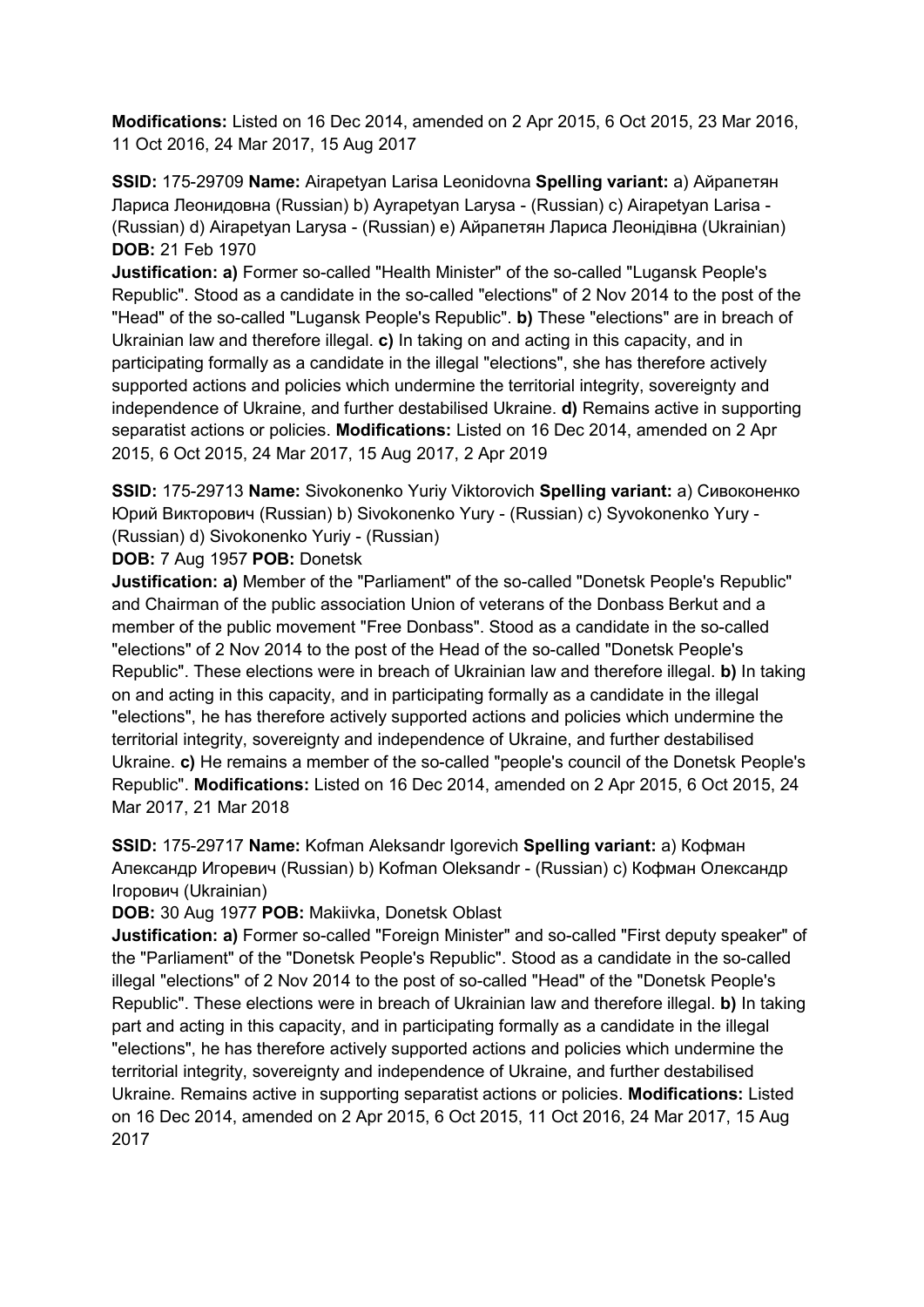**SSID:** 175-29721 **Name:** Khalikov Ravil Zakarievich **Spelling variant:** a) Халиков Равиль Закариевич (Russian) b) Khalikov Ravil Zakariyovych (Russian) c) Халiков Равіль Закарійович (Ukrainian)

**DOB:** 23 Feb 1969 **POB:** Belozernoe village, Romodanovskiy rayon, Russian Federation **Justification: a)** Former so-called "First Deputy Prime Minister" and previous "Prosecutor-General" of the "Donetsk People's Republic". **b)** In taking on and acting in this capacity, he has therefore actively supported actions and policies which undermine the territorial integrity, sovereignty and independence of Ukraine, and further destabilised Ukraine. **c)** Currently "aide" to the head of the Moscow branch of the Investigative Committee of Russian Federation (GSU SK). **Modifications:** Listed on 16 Dec 2014, amended on 2 Apr 2015, 6 Oct 2015, 11 Oct 2016, 24 Mar 2017, 15 Aug 2017, 21 Mar 2018

**SSID:** 175-29725 **Name:** Semyonov Dmitry Aleksandrovich **Spelling variant:** a) Семенов Дмитрий Александрович (Russian) b) Semenov Dmitrii Aleksandrovich (Russian) **Sex:** M **DOB:** 1 Jun 1977 **POB:** Russian Federation

**Justification: a)** Former "Deputy Prime Minister for Finances" of the so-called "Lugansk People's Republic". **b)** In taking on and acting in this capacity, has actively supported actions and policies which undermine the territorial integrity, sovereignty and independence of Ukraine, and further destabilised Ukraine. **c)** Remains active in supporting LNR separatist structures. **Modifications:** Listed on 16 Dec 2014, amended on 2 Apr 2015, 6 Oct 2015, 23 Mar 2016, 24 Mar 2017, 21 Mar 2018, 1 Oct 2019

**SSID:** 175-29729 **Name:** Bugrov Oleg Evgenevich **Spelling variant:** a) Бугров Олег Евгеньевич (Russian) b) Buhrov Oleh Yevhenovych (Russian) c) Бугров Олег Євгенович (Ukrainian)

**DOB: a)** 29 Aug 1969 **b)** 1973 **POB:** Sverdlovsk, Luhansk

**Justification: a)** Former "Defence Minister" of the so-called "Lugansk People's Republic". **b)**  In taking on and acting in this capacity, he has therefore actively supported actions and policies which undermine the territorial integrity, sovereignty and independence of Ukraine, and further destabilised Ukraine. **Modifications:** Listed on 16 Dec 2014, amended on 2 Apr 2015, 6 Oct 2015, 23 Mar 2016, 11 Oct 2016, 24 Mar 2017, 15 Aug 2017, 26 Sep 2017

**SSID:** 175-29733 **Name:** Lapteva Lesya Mikhaylovna **Spelling variant:** a) Лаптева Леся Михайловна (Russian) b) Laptieva Lesya Mykhaylivna (Russian) c) Лаптєва Леся Михайлівна (Ukrainian)

**DOB:** 11 Mar 1976 **POB:** Dzhambul (a.k.a. Taraz, Jambul), Kazakhstan

**Justification: a)** Former "Minister of Education, Science, Culture and Religion" of the socalled "Lugansk People's Republic". **b)** In taking on and acting in this capacity, she has therefore actively supported actions and policies which undermine the territorial integrity, sovereignty and independence of Ukraine, and further destabilised Ukraine. **Modifications:**  Listed on 16 Dec 2014, amended on 6 Oct 2015, 11 Oct 2016, 24 Mar 2017, 15 Aug 2017

**SSID:** 175-29737 **Name:** Mikhaylov Yevgeniy Eduardovich **Spelling variant:** a) Михайлов Евгений Эдуардович (Russian) b) Mychaylov Yevhen Eduardovych (Russian) c) Михайлов Євген Едуардович (Ukrainian)

**DOB:** 17 Mar 1963 **POB:** Arkhangelsk

**Justification: a)** Former so-called "Minister of the Council of Ministers" (head of the administration for governmental affairs) of the "Donetsk People's Republic". **b)** In taking on and acting in this capacity, he has therefore actively supported actions and policies which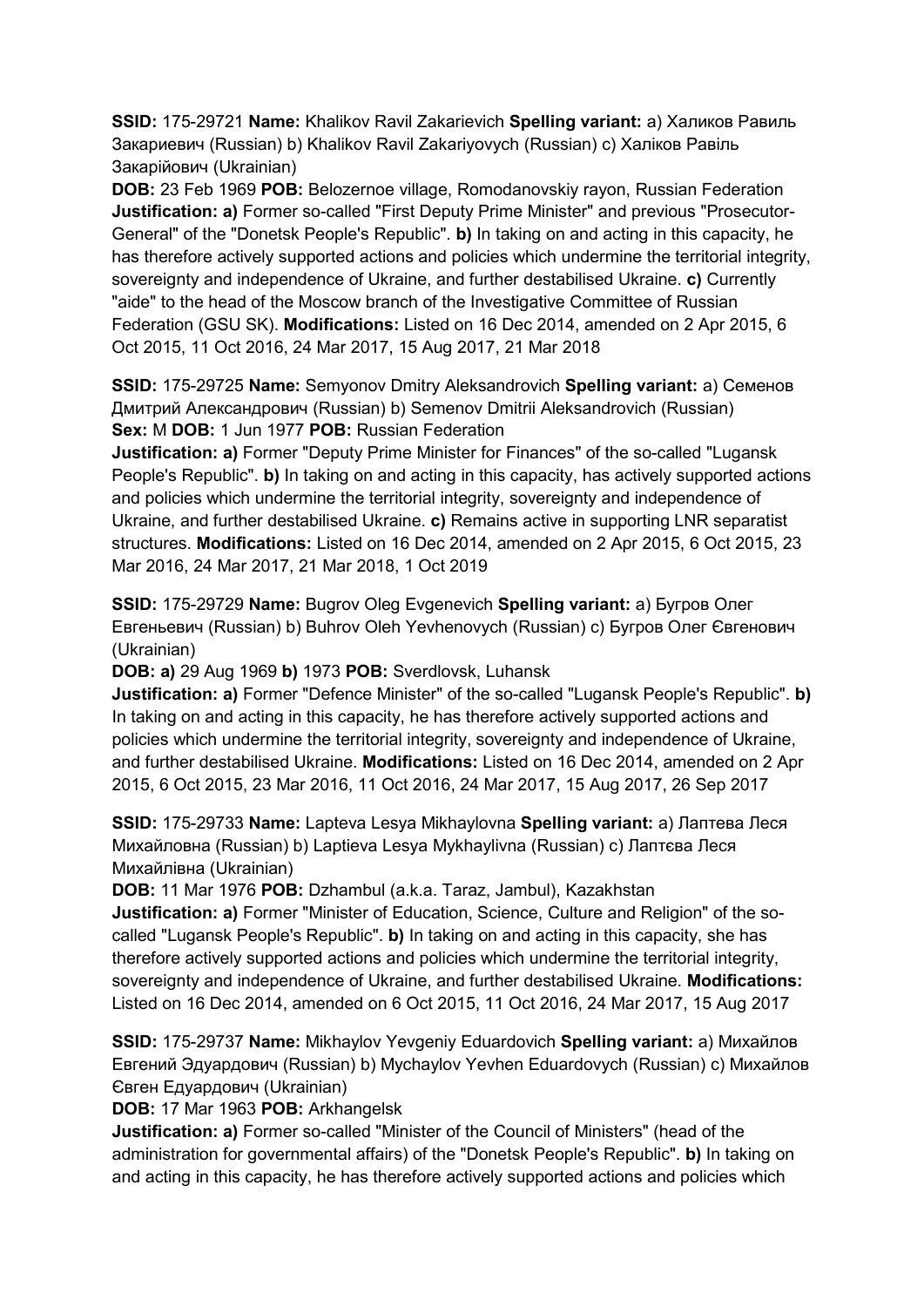undermine the territorial integrity, sovereignty and independence of Ukraine, and further destabilised Ukraine. **c)** Remains active in supporting separatist actions or policies. **Modifications:** Listed on 16 Dec 2014, amended on 6 Oct 2015, 11 Oct 2016, 24 Mar 2017, 15 Aug 2017, 2 Apr 2019

**SSID:** 175-29744 **Name:** Kostenok Ihor Vladymyrovych **Spelling variant:** a) Костенок Игорь Владимирович (Russian) b) Kostenok Igor Vladimirovich (Russian) **Sex:** M **DOB:** 15 Mar 1961 **POB:** Vodyanske (Водянское), Dobropillia Rayon, Donetsk oblast (Добропольский район Донецкой области)

**Justification: a)** Former so-called "Minister of Education" of the "Donetsk People's Republic". **b)** In taking on and acting in this capacity, he has therefore actively supported actions and policies which undermine the territorial integrity, sovereignty and independence of Ukraine, and further destabilised Ukraine. **c)** Currently working for the Donetsk Academy of Management and Civil Service under the so called "Head of the Donetsk People's Republic". **Modifications:** Listed on 16 Dec 2014, amended on 2 Apr 2015, 11 Oct 2016, 24 Mar 2017, 1 Oct 2019

**SSID:** 175-29748 **Name:** Orlov Yevgeniy Vyacheslavovich **Spelling variant:** a) Орлов Евгений Вячеславович (Russian) b) Orlov Yevhen Vyacheslavovych (Russian) **DOB: a)** 10 May 1980 **b)** 21 Oct 1983 **POB:** Snezhnoye (г. Снежное), Donetsk Oblast (Донецкой области)

**Justification: a)** Member of the "National Council" of the so-called "Donetsk's People's Republic". Chairman of the public movement "Free Donbass". **b)** In taking on and acting in this capacity, he has therefore actively supported actions and policies which undermine the territorial integrity, sovereignty and independence of Ukraine, and further destabilised Ukraine. **Modifications:** Listed on 16 Dec 2014, amended on 11 Oct 2016, 24 Mar 2017, 26 Sep 2017

**SSID:** 175-29752 **Name:** Deynego Vladyslav Mykolayovych **Spelling variant:** a) Дейнего Владислав Миколайович (Russian) b) Deynego Vladislav Nikolayevich (Russian) c) Дейнего Владислав Николаевич (Russian)

**Sex:** M **DOB:** 12 Mar 1964 **POB:** Romny (Ромны), Sumy Oblast (Сумская область) **Justification: a)** Former "Deputy Head" of the "People's Council" of the so-called "Lugansk People's Republic". **b)** In taking on and acting in this capacity, he has therefore actively supported actions and policies which undermine the territorial integrity, sovereignty and independence of Ukraine, and further destabilised Ukraine. **c)** Currently so-called "Minister of Foreign Affairs" of the so-called "Lugansk People's Republic". **Modifications:** Listed on 16 Dec 2014, amended on 2 Apr 2015, 6 Oct 2015, 24 Mar 2017, 2 Apr 2019, 1 Oct 2019

**SSID:** 175-30388 **Name:** Milchakov Alexey Yurevich **Spelling variant:** Мильчаков Алексей Юрьевич (Russian)

**DOB:** 30 Apr 1991 **POB:** St. Petersburg **Good quality a.k.a.: a)** Fritz **b)** Serbian **Justification: a)** Commander of the "Rusich" unit, an armed separatist group involved in the fighting in eastern Ukraine. **b)** In this capacity, he has actively supported actions and policies which undermine the territorial integrity, sovereignty and independence of Ukraine, and further destabilised Ukraine. **Modifications:** Listed on 6 Mar 2015, amended on 6 Oct 2015, 23 Mar 2016, 11 Oct 2016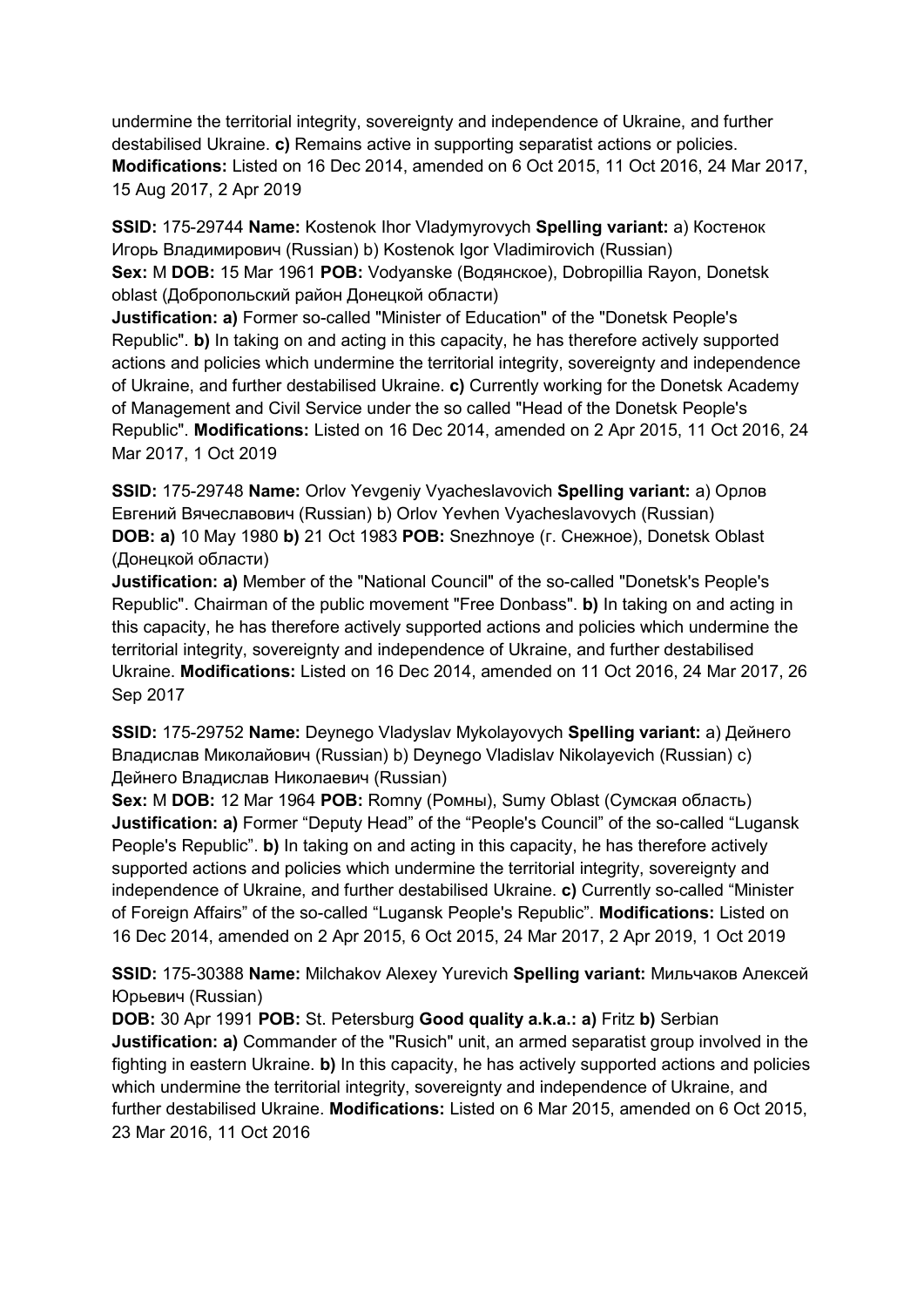**SSID:** 175-30412 **Name:** Basurin Eduard Aleksandrovich **Spelling variant:** a) Басурин Эдуард Александрович (Russian) b) Basurin Eduard Oleksandrovych (Russian) c) Басурiн Едуард Олександрович (Ukrainian)

**Sex:** M **DOB:** 27 Jun 1966 **POB:** Donetsk

**Justification: a)** Spokesperson and Deputy Head of the "People's Militia" of the so-called "Donetsk People's Republic". **b)** In taking on and acting in this capacity, he has therefore actively supported actions and policies which undermine the territorial integrity, sovereignty and independence of Ukraine, and further destabilised Ukraine. **Modifications:** Listed on 6 Mar 2015, amended on 2 Apr 2015, 6 Oct 2015, 23 Mar 2016, 11 Oct 2016, 24 Mar 2017, 15 Aug 2017, 26 Sep 2017, 1 Oct 2019

**SSID:** 175-30416 **Name:** Shubin Alexandr Vasilievich **Spelling variant:** Шубин Александр Васильевич (Russian)

**Sex:** M **DOB: a)** 20 May 1972 **b)** 30 May 1972 **POB:** Lugansk

**Justification: a)** Former so-called "Minister of Justice", of the illegal so-called "Luhansk People's Republic". Former chairman of the "Central Election Commission" of the so-called "Luhansk People's Republic". **b)** In taking on and acting in this capacity, he has therefore actively supported actions and policies which undermine the territorial integrity, sovereignty and independence of Ukraine, and further destabilised Ukraine. **c)** Dismissed as chairman of the "Central Election Commission" of the so-called "Luhansk People's Republic" in Jun 2018. **d)** Continues to support and legitimise separatist policies. **Modifications:** Listed on 6 Mar 2015, amended on 6 Oct 2015, 23 Mar 2016, 24 Mar 2017, 27 Sep 2018, 2 Apr 2019, 1 Oct 2019

**SSID:** 175-30420 **Name:** Ignatov Sergey Yurevich **Spelling variant:** Игнатов Сергей Юрьевич (Russian)

**Sex:** M **DOB:** 7 Jan 1967 **POB:** Michurinsk (Мичуринск), Tambov Oblast (Тамбовская область) **Good quality a.k.a.: a)** Kuzovlev (Кузовлев) **b)** Tambov (ТAMБOB) **Justification: a)** Former so-called Commander in Chief of the People's Militia of the "Luhansk People's Republic". **b)** In taking on and acting in this capacity, he has therefore actively supported actions and policies which undermine the territorial integrity, sovereignty and independence of Ukraine, and further destabilised the country. **c)** Former Commander of 8th Army of the Russian Armed Force. Chief of Staff and First Deputy Commander of the Russian Southern Military District. **Modifications:** Listed on 6 Mar 2015, amended on 23 Mar 2016, 11 Oct 2016, 24 Mar 2017, 21 Mar 2018, 1 Oct 2019

**SSID:** 175-30428 **Name:** Filippova Ekaterina - **Spelling variant:** a) Филиппова Екатерина Владимировна (Russian) b) Filippova Kateryna Volodymyrivna (Russian) c) Фiлiппова Катерина Володимирівна (Ukrainian)

**DOB:** 20 Jan 1988 **POB:** Krasnoarmëisk

**Justification: a)** Former so-called "Minister of Justice" of the so-called "Donetsk People's Republic". **b)** In taking on and acting in this capacity, she has therefore actively supported actions and policies which undermine the territorial integrity, sovereignty and independence of Ukraine, and further destabilised Ukraine. **Modifications:** Listed on 6 Mar 2015, amended on 6 Oct 2015, 23 Mar 2016, 24 Mar 2017, 15 Aug 2017, 27 Sep 2018

**SSID:** 175-30435 **Name:** Timofeev Aleksandr Yurievich **Spelling variant:** a) Тимофеев Александр Юрьевич (Russian) b) Tymofeyev Oleksandr Yuriyovych (Russian) c) Тимофеєв Олександр Юрійович (Ukrainian)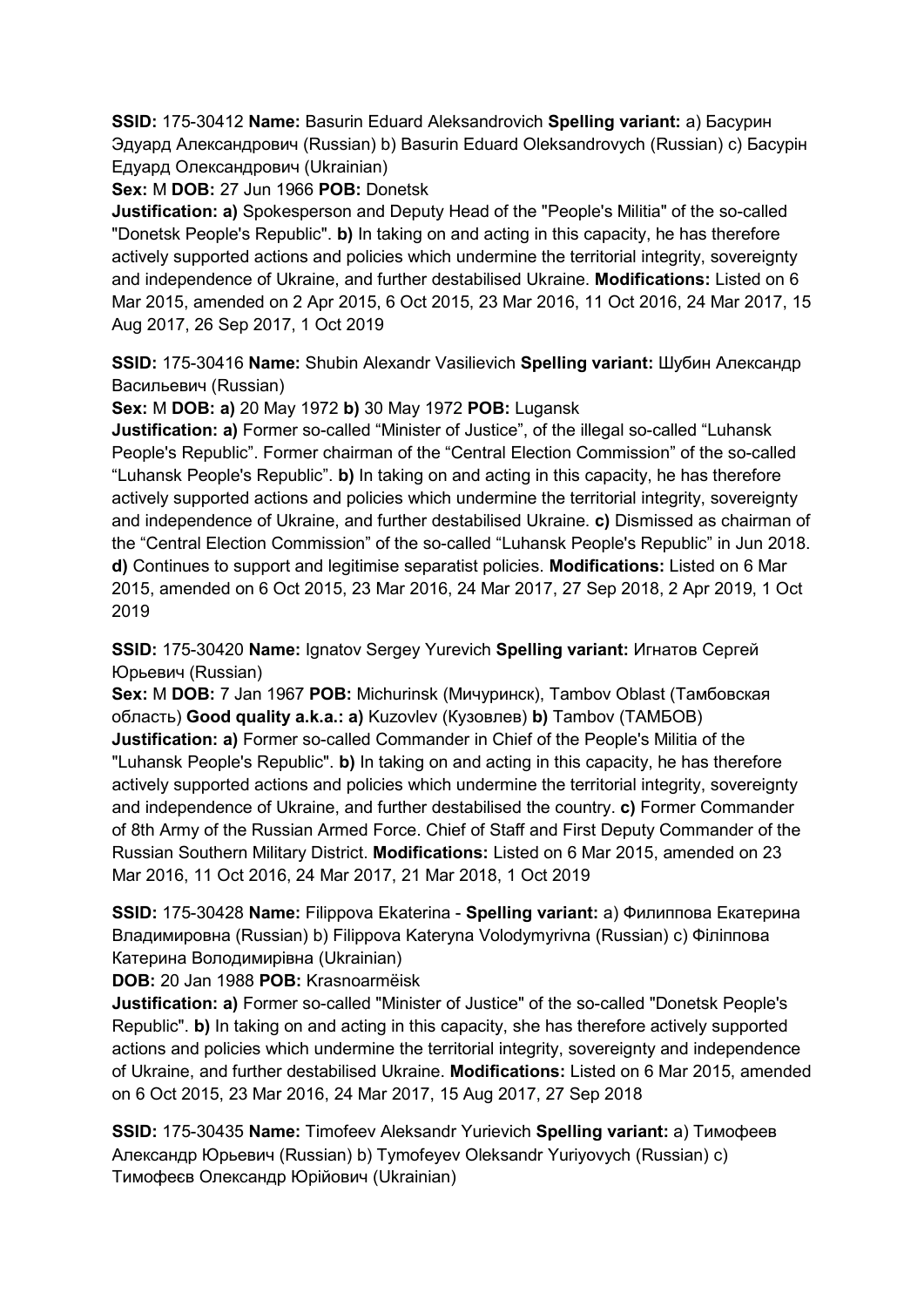**Sex:** M **DOB:** 15 May 1971 **POB:** Nevinnomyssk (Невинномысск), Stavropol Krai (Ставропольский край)

**Justification: a)** Former so-called "Minister of Finance and Taxes" of the "Donetsk People's Republic". **b)** In taking on and acting in this capacity, he has therefore actively supported actions and policies which undermine the territorial integrity, sovereignty and independence of Ukraine, and further destabilised the country. **c)** Dismissed as so-called "Minister of Finance and Taxes" in Sep 2018. Remains active in supporting separatist actions or policies. **Modifications:** Listed on 6 Mar 2015, amended on 6 Oct 2015, 11 Oct 2016, 24 Mar 2017, 15 Aug 2017, 2 Apr 2019, 1 Oct 2019

**SSID:** 175-30440 **Name:** Manuylov Evgeny Vladimirovich **Spelling variant:** a) Мануйлов Евгений Владимирович (Russian) b) Manuylov Yevhen Volodymyrovych (Russian) c) Мануйлов Євген Володимирович (Ukrainian)

**DOB:** 5 Jan 1967 **POB:** Baranykivka (с. Бараниковка), Bilovodsk Raion, Luhansk Oblast (Беловодского района Луганской области)

**Justification: a)** So-called "Minister of Finance" of the so-called "Lugansk People's Republic". **b)** In taking on and acting in this capacity, he has therefore actively supported actions and policies which undermine the territorial integrity, sovereignty and independence of Ukraine, and further destabilised Ukraine. **Modifications:** Listed on 6 Mar 2015, amended on 2 Apr 2015, 6 Oct 2015, 23 Mar 2016, 24 Mar 2017, 15 Aug 2017, 26 Sep 2017

**SSID:** 175-30444 **Name:** Yatsenko Viktor Vyacheslavovich **Spelling variant:** a) Яценко Виктор Вячеславович (Russian) b) Yatsenko Viktor Viacheslavovych (Russian) c) Яценко Віктор В'ячеславович (Ukrainian)

**DOB:** 22 Apr 1985 **POB:** Kherson

**Justification: a)** So-called "Minister of Communications" of the so-called "Donetsk People's Republic". **b)** In taking on and acting in this capacity, he has therefore actively supported actions and policies which undermine the territorial integrity, sovereignty and independence of Ukraine, and further destabilised Ukraine. **Modifications:** Listed on 6 Mar 2015, amended on 6 Oct 2015, 11 Oct 2016, 24 Mar 2017, 15 Aug 2017

**SSID:** 175-30451 **Name:** Besedina Olga Igorevna **Spelling variant:** a) Беседина Ольга Игорева (Russian) b) Besedina Olha Ihorivna (Russian) c) Беседiна Ольга Iгорівна (Ukrainian)

**Sex:** W **DOB:** 10 Dec 1976 **POB:** Lugansk

**Justification: a)** Former so-called "Minister of Economic Development and Trade" of the socalled "Lugansk People's Republic". **b)** In taking on and acting in this capacity, she has therefore actively supported actions and policies which undermine the territorial integrity, sovereignty and independence of Ukraine, and further destabilised Ukraine. **c)** Former head of the foreign economy department at the Office of the head of the "Luhansk Administration". **Modifications:** Listed on 6 Mar 2015, amended on 23 Mar 2016, 11 Oct 2016, 24 Mar 2017, 15 Aug 2017, 21 Mar 2018, 1 Oct 2019

**SSID:** 175-30455 **Name:** Ismailov Zaur Raufovich **Spelling variant:** a) Исмаилов Заур Рауфович (Russian) b) Ismayilov Zaur Raufovych (Russian) c) Iсмаїлов Заур Рауфович (Ukrainian)

**DOB: a)** 25 Jul 1978 **b)** 23 Mar 1975 **POB:** Krasny Luch, Voroshilovgrad, Lugansk region **Justification: a)** Former so-called "General Prosecutor" of the so-called "Lugansk People's Republic" (until October 2017). Currently acting so-called "Minister of Justice" of the so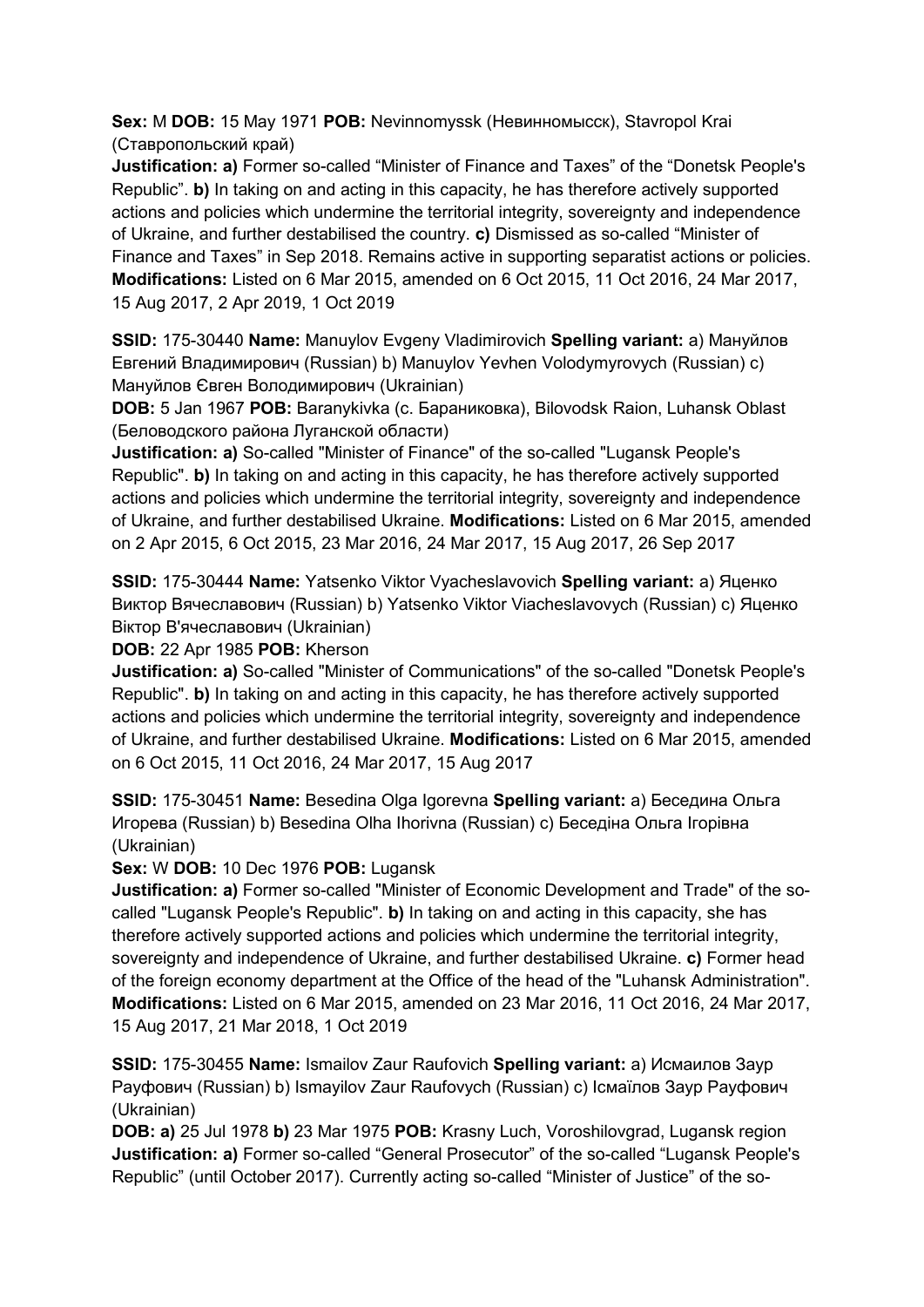called "Lugansk People's Republic". **b)** In taking on and acting in this capacity, he has therefore actively supported actions and policies which undermine the territorial integrity, sovereignty and independence of Ukraine, and further destabilised Ukraine. **Modifications:**  Listed on 6 Mar 2015, amended on 2 Apr 2015, 6 Oct 2015, 11 Oct 2016, 24 Mar 2017, 15 Aug 2017, 21 Mar 2018, 27 Sep 2018

**SSID:** 175-30462 **Name:** Antonov Anatoly Ivanovich **Spelling variant:** Антонов Анатолий Иванович (Russian)

**DOB:** 15 May 1955 **POB:** Omsk

**Justification: a)** Former Deputy Minister of Defence and, in that capacity, involved in supporting the deployment of Russian troops in Ukraine. **b)** According to the present Russian Ministry of Defence structure, in that capacity he participates in shaping and implementing the policy of the Russian Government. These policies threaten the territorial integrity, sovereignty and independence of Ukraine. **c)** As of 28 Dec 2016, Former Deputy Minister of Foreign Affairs. **d)** Holds a position of an Ambassador in the diplomatic corps of the Russian Federation. **Modifications:** Listed on 6 Mar 2015, amended on 6 Oct 2015, 26 Sep 2017, 21 Mar 2018

**SSID:** 175-30469 **Name:** Bakhin Arkady Viktorovich **Spelling variant:** Бахин Аркадий Викторович (Russian)

**DOB:** 8 May 1956 **POB:** Kaunas, Lithuania

**Justification: a)** Former First Deputy Minister of Defence (until 17 Nov 2015) and was, in that capacity, involved in supporting the deployment of Russian troops in Ukraine. **b)**  According to the present Russian Ministry of Defence structure, in that capacity he participates in shaping and implementing the policy of the Russian Government. These policies threaten the territorial integrity, sovereignty and independence of Ukraine. **c)**  Currently employed by Rosatom. **Modifications:** Listed on 6 Mar 2015, amended on 6 Oct 2015, 23 Mar 2016, 24 Mar 2017

**SSID:** 175-30476 **Name:** Kartapolov Andrei Valeryevich **Spelling variant:** Картaполов Андрей Валерьевич (Russian)

**DOB:** 9 Nov 1963 **POB:** Germany, Democratic Republic (GDR)

**Justification: a)** Former Commander of the Western Military District. Former Director of the Main Operations Department and deputy chief of the General Staff of the Armed Forces of the Russian Federation. Actively involved in shaping and implementing the military campaign of the Russian forces in Ukraine. **b)** According to the stated activities of the general staff, by exercising operational control over the armed forces, he was actively involved in shaping and implementing the Russian government policy threatening the territorial integrity, sovereignty and independence of Ukraine. **c)** Deputy Minister of Defence since Jul 2018. **Modifications:** Listed on 6 Mar 2015, amended on 6 Oct 2015, 23 Mar 2016, 2 Apr 2019

**SSID:** 175-30489 **Name:** Rashkin Valery Fedorovich **Spelling variant:** Рашкин Валерий Фёдорович (Russian)

**DOB:** 14 Mar 1955 **POB:** Zhilino, Kaliningrad Region

**Justification: a)** First Deputy Chairman of the State Duma Committee on Ethnicity issues. **b)** He is the founder of the civil movement "Krassnaya Moskva - Red Moscow - Patriotic Front Aid" which organised public demonstrations supporting separatists, thereby supporting policies which undermine the territorial integrity, sovereignty and independence of Ukraine. On 20 Mar 2014 he voted in favour of the draft Federal Constitutional Law "on the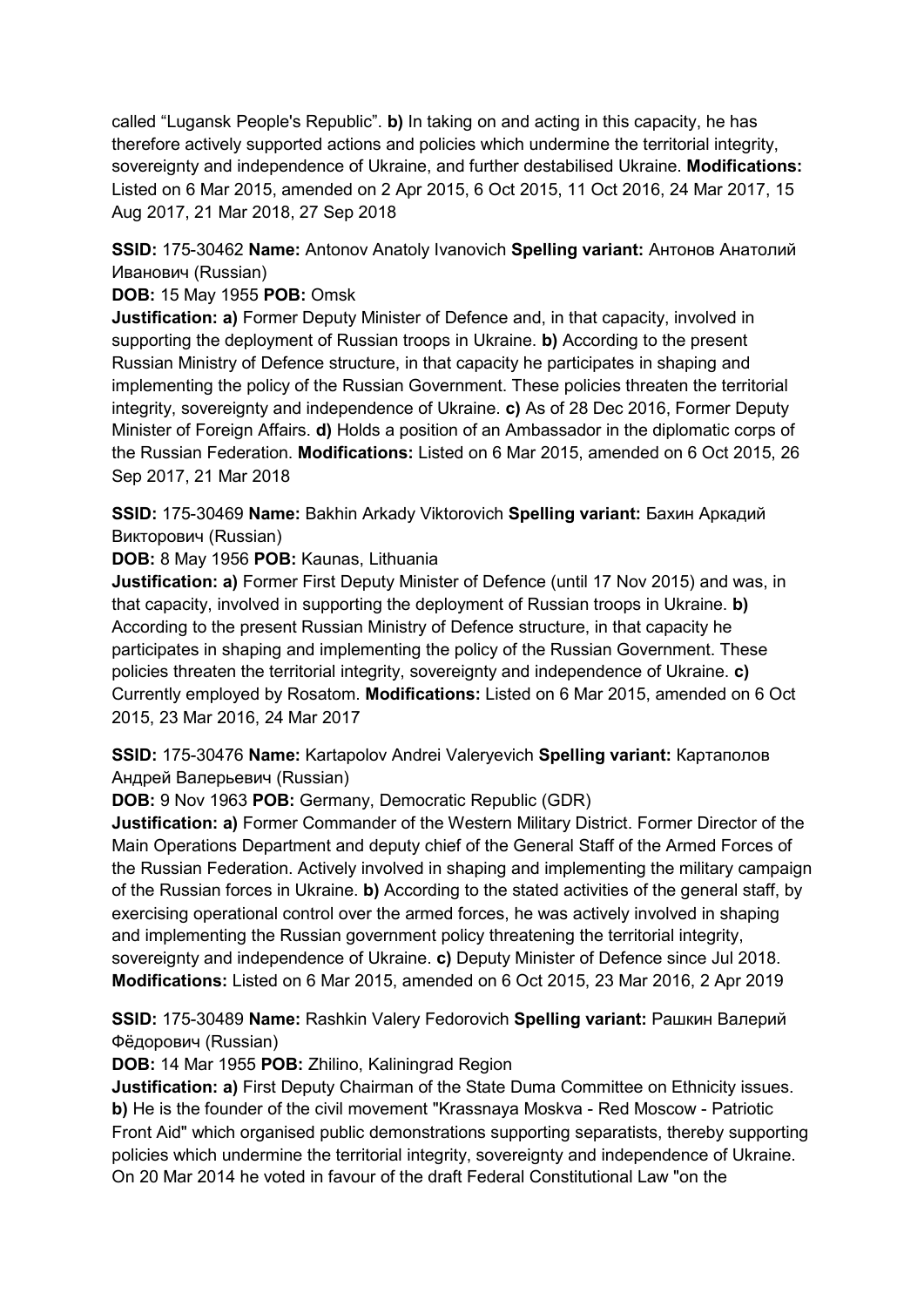acceptance into the Russian Federation of the Republic of Crimea and the formation within the Russian Federation of new federal subjects - the republic of Crimea and the City of Federal Status Sevastopol". **Modifications:** Listed on 6 Mar 2015, amended on 6 Oct 2015

**SSID:** 175-35242 **Name:** Balbek Ruslan Ismailovich **Spelling variant:** Бальбек Руслан Исмаилович (Russian)

**DOB:** 28 Aug 1977 **POB:** Bekabad, Uzbekistan

**Justification: a)** Member of the State Duma, elected from the illegally annexed Autonomous Republic of Crimea. **b)** Deputy Chairperson of the Duma Committee on ethnic affairs. **c)** In 2014 Balbek was appointed as a Deputy Chairperson of the Council of Ministers of the socalled "Republic of Crimea" and worked in this capacity for the integration of the illegally annexed Crimean peninsula into the Russian Federation, for which he has been awarded with a medal "For the Defence of Republic of Crimea". He has supported the annexation of Crimea in public statements, including on his profile on the United Russia (Crimean branch) website and a press article published on NTV website on 3 Jul 2016. **Modifications:** Listed on 17 Nov 2016

**SSID:** 175-35251 **Name:** Bakharev Konstantin Mikhailovich **Spelling variant:** Бахарев Константин Михайлович (Russian)

**DOB:** 20 Oct 1972 **POB:** Simferopol, Ukraine

**Justification: a)** Member of the State Duma, elected from the illegally annexed Autonomous Republic of Crimea. **b)** Member of the Duma Committee on Control and Regulation. **c)** In March 2014 Bakharev was appointed as a Deputy Chairperson of the State Council of the so-called "Republic of Crimea", and in August 2014 as First Deputy Chairperson of that body. He has admitted his personal involvement in the events of 2014 that led to the illegal annexation of Crimea and Sevastopol, which he has publicly supported, including in an interview published on gazetakrimea.ru website on 22 Mar 2016 and c-pravda.ru website on 23 Aug 2016. He was awarded with the order "For loyalty to duty" by the "authorities" of "Republic of Crimea". **Modifications:** Listed on 17 Nov 2016, amended on 21 Mar 2018

**SSID:** 175-35259 **Name:** Belik Dmitry Anatolievich **Spelling variant:** Белик Дмитрий Анатольевич (Russian)

**DOB:** 17 Oct 1969 **POB:** Kular Ust-Yansky District, Yakut Autonomous SSR **Justification: a)** Member of the State Duma, elected from the illegally annexed city of Sevastopol. **b)** Member of the Duma Committee on Control and Regulation. **c)** As a member of the Sevastopol municipal administration in February–March 2014 he supported the activities of the so-called "People's Mayor" Alexei Chaliy. He has publicly admitted his involvement in the events of 2014 that led to the illegal annexation of Crimea and Sevastopol, which he publicly defended, including on his personal website and in an interview published on 21 Feb 2016 on nation-news.ru website. **d)** For his involvement in the annexation process he has been awarded with Russian State order "For Merit to the Fatherland — second degree". **Modifications:** Listed on 17 Nov 2016, amended on 21 Mar 2018

**SSID:** 175-35269 **Name:** Kozenko Andrei Dmitrievich **Spelling variant:** Козенко Андрей Дмитриевич (Russian)

**DOB:** 3 Aug 1981 **POB:** Simferopol, Ukraine

**Justification: a)** Member of the State Duma, elected from the illegally annexed Autonomous Republic of Crimea. **b)** Member of Duma Committee on Financial Markets. **c)** In March 2014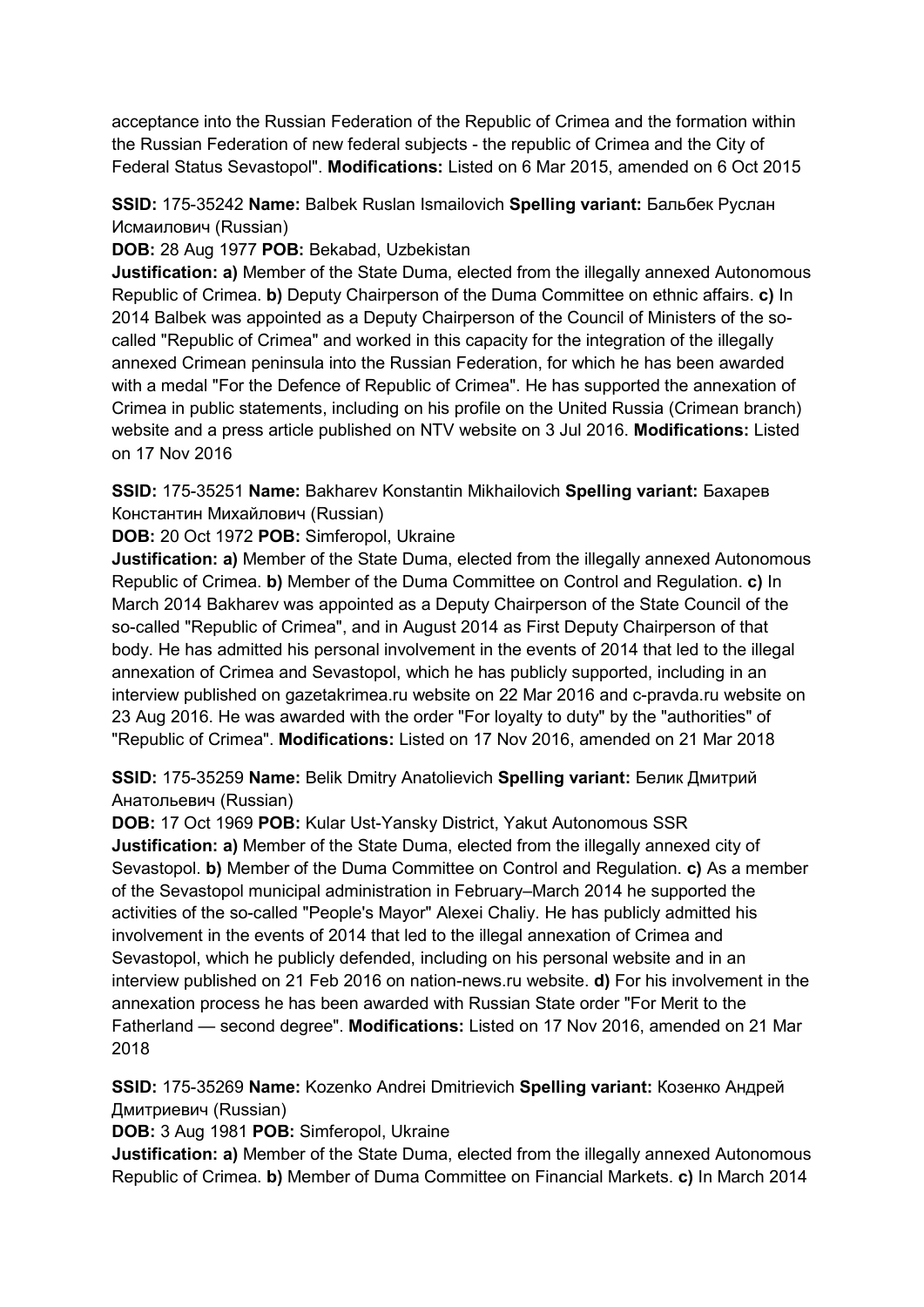Kozenko was appointed as a Deputy Chairperson of the State Council of the so-called "Republic of Crimea". He has publicly admitted his involvement in the events of 2014 that led to the illegal annexation of Crimea and Sevastopol, which he has publicly defended, including in an interview published on gazetacrimea.ru website on 12 Mar 2016. For his involvement in the annexation process he has been awarded with a medal "For the defence of Republic of Crimea" by the local "authorities". **Modifications:** Listed on 17 Nov 2016

**SSID:** 175-35277 **Name:** Savchenko Svetlana Borisovna **Spelling variant:** Савченко Светлана Борисовна (Russian)

**DOB:** 24 Jun 1965 **POB:** Belogorsk, Ukraine

**Justification: a)** Member of the State Duma, elected from the illegally annexed Autonomous Republic of Crimea. **b)** Member of the Duma Committee on Culture. **c)** She has been a member of the Supreme Council of the Autonomous Republic of Crimea since 2012 and as of March 2014 supported the integration of the illegally annexed Crimea and Sevastopol into the Russian Federation. In September 2014 Savchenko was elected to the State Council of the so-called "Republic of Crimea". She has defended the illegal annexation of Crimea and Sevastopol on numerous occasions in public statements, including interviews published on c-pravda.ru website on 2 Apr 2016 and 20 Aug 2016. She has been awarded with Russian state order "For duties to the motherland" — II degree in 2014 and with the order "For loyalty to duty" by the "authorities" of "Republic of Crimea" in 2015. **Modifications:** Listed on 17 Nov 2016

**SSID:** 175-35286 **Name:** Shperov Pavel Valentinovich **Spelling variant:** Шперов Павел Валентинович (Russian)

**DOB:** 4 Jul 1971 **POB:** Simferopol, Ukraine

**Justification: a)** Member of the State Duma, elected from the illegally annexed Autonomous Republic of Crimea. **b)** Member of the Duma Committee for CIS Affairs, Eurasian Integration and Relations with Compatriots. **c)** In September 2014 Shperov was elected to the State Council of the so-called "Republic of Crimea". **d)** He has publicly admitted, including in an interview published on ldpr-rk.ru website on 3 Sep 2016, his role in the events of 2014 that led to the illegal annexation of Crimea and Sevastopol and in particular his role in the organisation of the illegal referendum on the illegal annexation of the peninsula. **Modifications:** Listed on 17 Nov 2016, amended on 24 Mar 2017

**SSID:** 175-37050 **Name:** Cherezov Andrey Vladimirovich **Spelling variant:** a) Tscheresow Andrey Vladimirovich (English) b) Черезов Андрей Владимирович (Russian) **DOB:** 12 Oct 1967 **POB:** Salair, Kemerovskaya Oblast, Russian Federation **Justification:** Shares responsibility for the decision to transfer gas turbines that had been delivered by Siemens Gas Turbine Technologies OOO to OAO VO Technopromexport, to be installed in Crimea. This decision contributes to establishing an independent power supply for Crimea and Sevastopol as a means of supporting their separation from Ukraine, and undermines the territorial integrity, sovereignty and independence of Ukraine. **Other information:** Vice-Minister for Energy of the Russian Federation. **Modifications:** Listed on 15 Aug 2017

**SSID:** 175-37058 **Name:** Grabchak Evgeniy Petrovich **Spelling variant:** Грабчак Евгений Петрович (Russian)

**DOB:** 18 Jul 1981 **POB:** Ust-Labinsk, Krasnodar Region, Russian Federation **Justification:** Responsible within the Ministry of Energy of the Russian Federation for the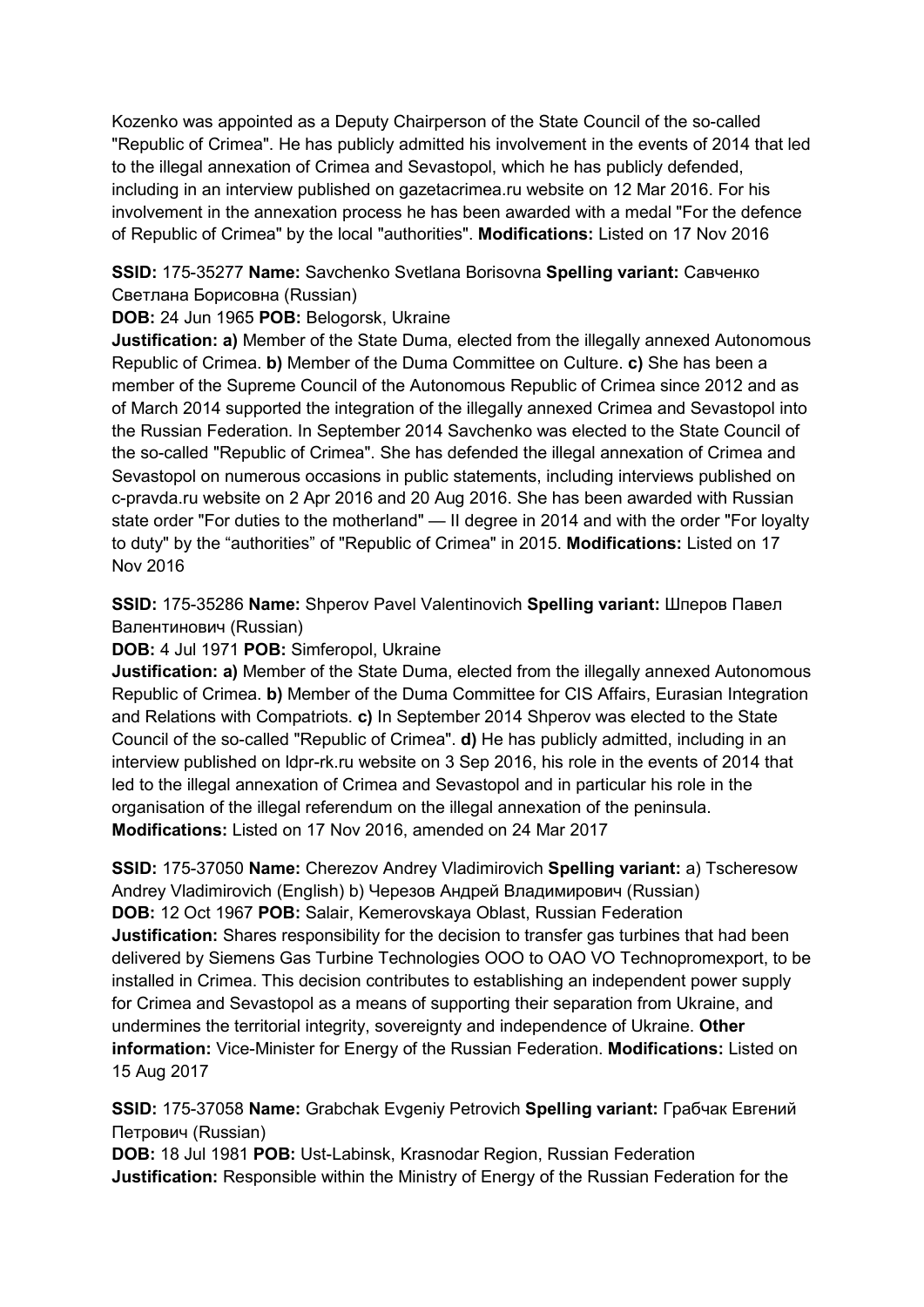development of electro-energetic projects in Crimea. These projects contribute to establishing an independent power supply for Crimea and Sevastopol as a means of supporting their separation from Ukraine, and undermine the territorial integrity, sovereignty and independence of Ukraine. **Other information:** Head of Department in the Energy Ministry of the Russian Federation. **Modifications:** Listed on 15 Aug 2017

# **SSID:** 175-37066 **Name:** Topor-Gilka Sergey Anatolevich **Spelling variant:** Топор-Гилка Сергей Анатольевич (Russian)

## **Sex:** M **DOB:** 17 Feb 1970

**Justification:** In his capacity as Director General of OAO "VO TPE", he led the negotiations with Siemens Gas Turbine Technologies OOO regarding the purchase and delivery of the gas turbines for a power plant in Taman, Krasnodar region, Russian Federation. He was later, as Director General of OOO "VO TPE", responsible for the transfer of the gas turbines to Crimea and for the implementation of the construction project of the thermal power plants Balaklava and Tavricheskaya, where the turbines were installed. This contributes to establishing an independent power supply for Crimea and Sevastopol as a means of supporting their separation from Ukraine, and undermines the territorial integrity, sovereignty and independence of Ukraine. **Other information:** Director General of OAO "VO TPE" until its insolvency, Director General of OOO "VO TPE". **Modifications:** Listed on 15 Aug 2017, amended on 21 Mar 2018, 1 Oct 2019

**SSID:** 175-37667 **Name:** Ovsyannikov Dmitry Vladimirovich **Spelling variant:** Овсянников Дмитрий Владимирович (Russian)

**DOB:** 21 Feb 1977 **POB:** Omsk, Russian Federation

**Justification: a)** "Governor of Sevastopol" **b)** Ovsyannikov was elected the "Governor of Sevastopol" in the elections of 10 Sep 2017 organised by the Russian Federation in the illegally annexed city of Sevastopol. **c)** On 28 Jul 2016, President Putin appointed him as the acting "Governor of Sevastopol". In this capacity, he has worked for further integration of the illegally annexed Crimean peninsula into the Russian Federation, and is as such responsible for actively supporting, or implementing actions or policies which undermine or threaten the territorial integrity, sovereignty, and independence of Ukraine. **d)** In 2017 he made public statements supporting the illegal annexation of Crimea and Sevastopol and on the anniversary of the illegal "Crimean referendum". He commemorated the veterans of the so called "self-defence units" that facilitated the deployment of Russian forces on the Crimean peninsula in the runup to its illegal annexation by the Russian Federation, and called for Sevastopol to become the Southern capital of the Russian Federation. **Modifications:**  Listed on 22 Dec 2017

**SSID:** 175-38915 **Name:** Guzeyeva Inna Nikolayevna **Spelling variant:** a) ГУЗЕЕВА Инна Николаевна (Russian) b) Guzeeva Inna Nikolayevna (Russian) c) ГУЗЕЕВА Инна Николаевна (Russian) d) Huzieieva Inna Mykolayivna (Ukrainian) e) ГУЗЄЄВА Iнна Миколаївна (Ukrainian)

### **DOB:** 20 May 1971 **POB:** Crimea

**Justification:** Deputy Chair of the Crimea Electoral Commission. In this capacity she participated in the organisation of the Russian presidential elections of 18 Mar 2018 in the illegally annexed Crimea and Sevastopol, and thereby actively supported and implemented policies that undermine the territorial integrity, sovereignty and independence of Ukraine. **Modifications:** Listed on 23 May 2018, amended on 26 Jun 2018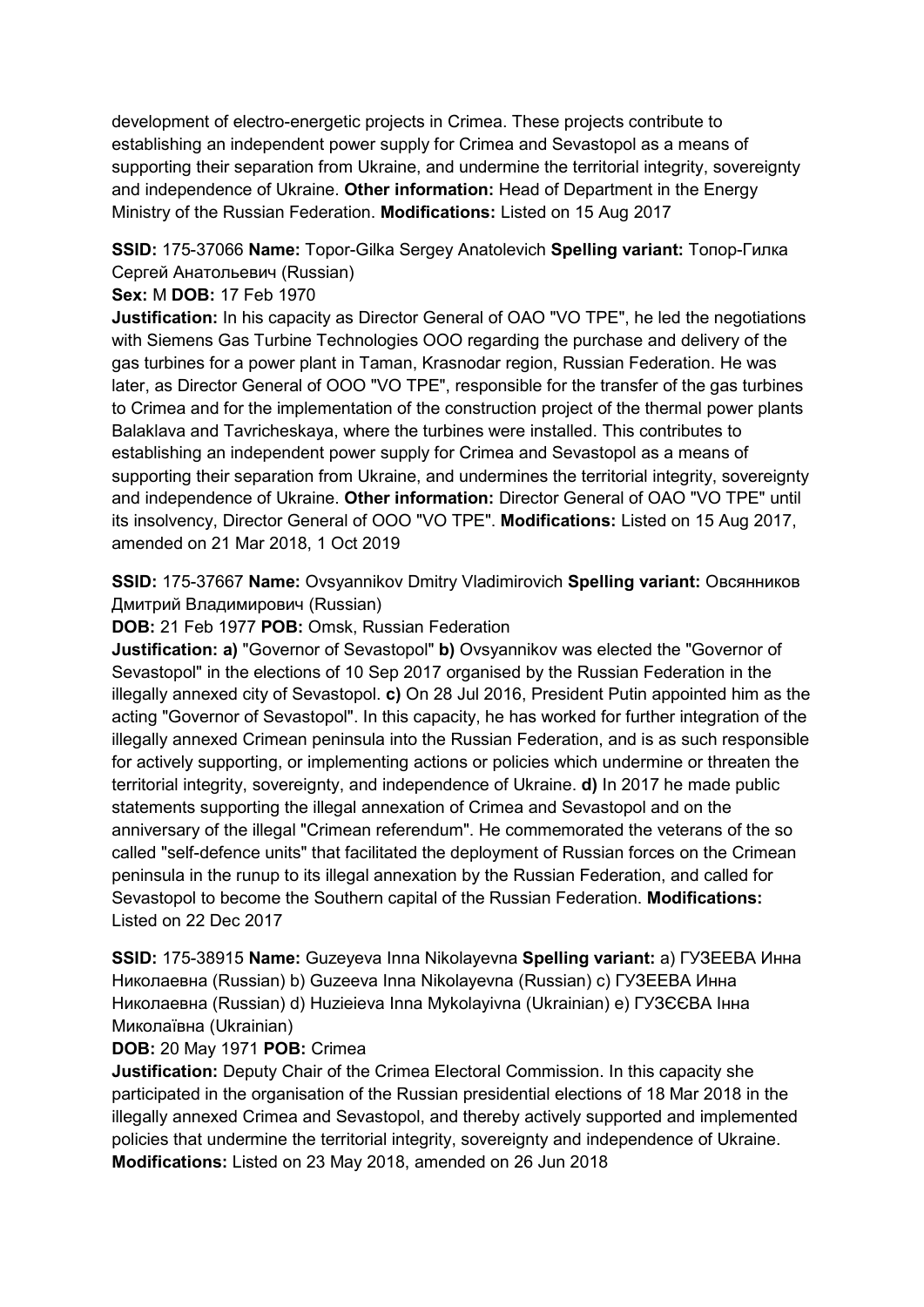**SSID:** 175-38922 **Name:** Bezruchenko Natalya Ivanovna **Spelling variant:** a) Bezruchenko Natalia Ivanovna (Russian) b) БЕЗРУЧЕНКО Наталья Ивановна (Russian) c) Bezruchenko Nataliya Ivanivna (Ukrainian) d) БЕЗРУЧЕНКО Наталія Iванівна (Ukrainian) **DOB:** 22 Aug 1979 **POB:** Simferopol, Crimea

**Justification:** Secretary of the Crimea Electoral Commission. In this capacity she participated in the organisation of the Russian presidential elections of 18 Mar 2018 in the illegally annexed Crimea and Sevastopol, and thereby actively supported and implemented policies that undermine the territorial integrity, sovereignty and independence of Ukraine. **Modifications:** Listed on 23 May 2018, amended on 26 Jun 2018

**SSID:** 175-38930 **Name:** Petukhov Aleksandr Yurevich **Spelling variant:** a) Petukhov Aleksandr Yurievich (Russian) b) ПЕТУХОВ Александр Юрьевич (Russian) c) Pietukhov Oleksandr Yuriyovych (Ukrainian) d) ПЄТУХОВ Олександр Юрійович (Ukrainian) **Sex:** M **DOB:** 17 Jul 1970

**Justification: a)** Former Chair of the Sevastopol Electoral Commission. In this capacity he participated in the organisation of the Russian presidential elections of 18 Mar 2018 in the illegally annexed Crimea and Sevastopol, and thereby actively supported and implemented policies that undermine the territorial integrity, sovereignty and independence of Ukraine. **b)**  Chief Federal Inspector of the Moscow region. **Modifications:** Listed on 23 May 2018, amended on 27 Sep 2018, 1 Oct 2019

**SSID:** 175-38935 **Name:** Pogorelov Miroslav Aleksandrovich **Spelling variant:** a) ПОГОРЕЛОВ Мирослав Александрович (Russian) b) Pohorielov Myroslav Oleksandrovych (Ukrainian) c) ПОГОРЄЛОВ Мирослав Олександрович (Ukrainian) **DOB:** 7 Jun 1968

**Justification:** Deputy Chair of the Sevastopol Electoral Commission. In this capacity he participated in the organisation of the Russian presidential elections of 18 Mar 2018 in the illegally annexed Crimea and Sevastopol, and thereby actively supported and implemented policies that undermine the territorial integrity, sovereignty and independence of Ukraine. **Modifications:** Listed on 23 May 2018

**SSID:** 175-38940 **Name:** Kapranova Anastasiya Nikolayevna **Spelling variant:** a) КАПРАНОВА Анастасия Николаевна (Russian) b) Kapranova Anastasiya Mykolayivna (Ukrainian) c) КАПРАНОВА Анастасія Миколаївна (Ukrainian)

**DOB: a)** 1964 **b)** 21 Apr 1964 (approximately)

**Justification:** Secretary of the Sevastopol Electoral Commission. In this capacity she participated in the organisation of the Russian presidential elections of 18 Mar 2018 in the illegally annexed Crimea and Sevastopol, and thereby actively supported and implemented policies that undermine the territorial integrity, sovereignty and independence of Ukraine. **Modifications:** Listed on 23 May 2018

**SSID:** 175-39832 **Name:** Pozdnyakova Olga Valerievna **Spelling variant:** a) Pozdnyakova Olga Valeryevna (Russian) b) ПОЗДНЯКОВА Ольга Валерьевна (Russian) c) Pozdnyakova Olga Valeriyivna (Ukrainian) d) ПОЗДНЯКОВА Ольга Валеріївна (Ukrainian) **Sex:** W **DOB:** 30 Mar 1982 **POB:** Shakhty, Rostov Oblast, Russian Federation **Justification: a)** Former "Chairperson" of the "Central Electoral Commission" of the socalled "Donetsk People's Republic". In this capacity, she participated in the organisation of the so-called "elections" of 11 Nov 2018 in the so-called "Donetsk People's Republic", and thereby actively supported and implemented actions and policies which undermine the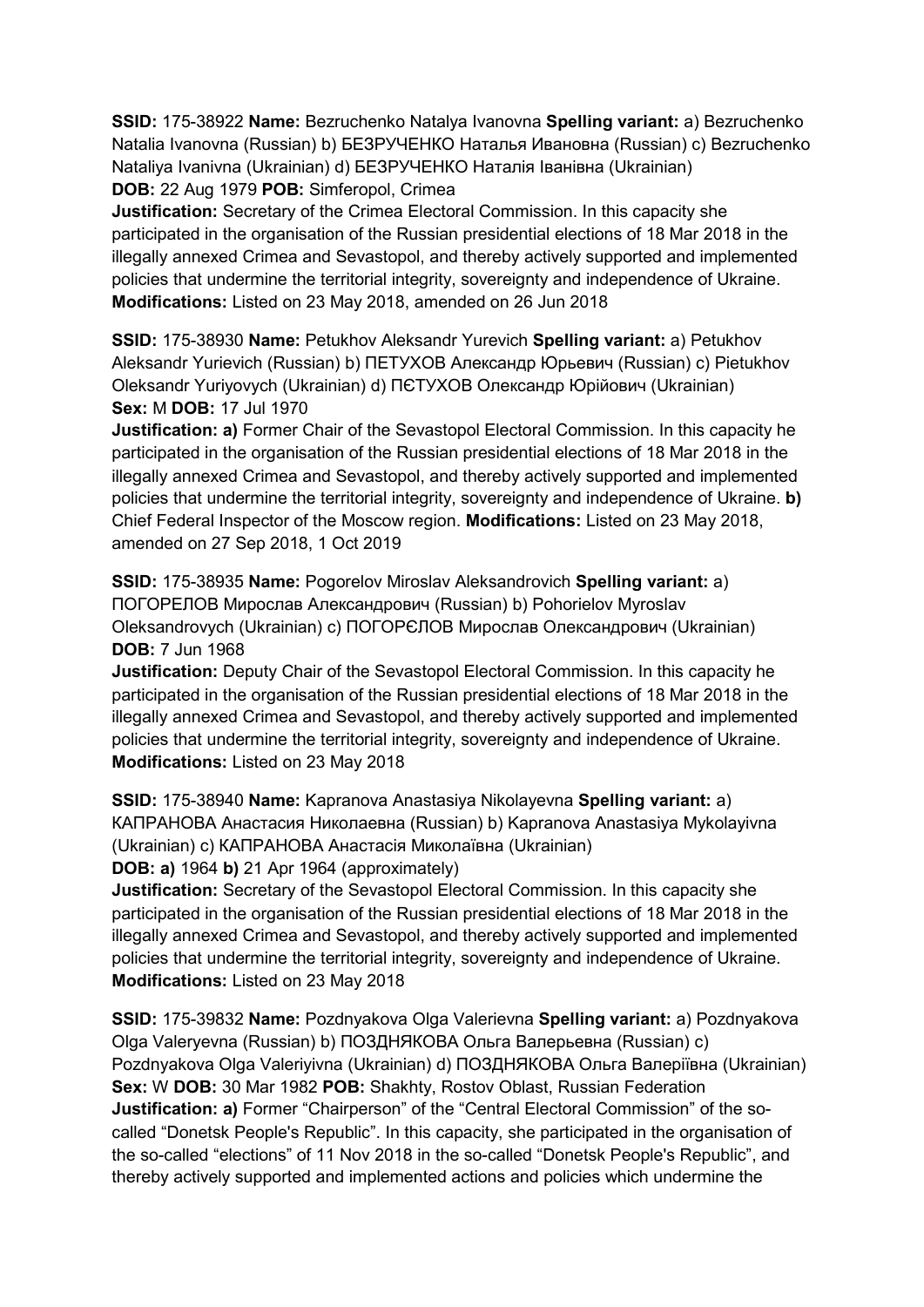territorial integrity, sovereignty and independence of Ukraine, and further destabilised Ukraine. **b)** Head of the Directorate for Domestic Policy within the administration of the so called "Head of the Donetsk People's Republic". **Modifications:** Listed on 21 Dec 2018, amended on 1 Oct 2019

**SSID:** 175-39839 **Name:** Kravchenko Elena Valerievna **Spelling variant:** a) Kravchenko Elena Valeryevna (Russian) b) КРАВЧЕНКО Елена Валериевна (Russian) c) Kravchenko Olena Valeriyivna (Ukrainian) d) КРАВЧЕНКО Олена Валеріївна (Ukrainian) **DOB:** 22 Feb 1983 **POB:** Sverdlovsk (Ekaterinburg), Russian Federation **Justification:** "Chairperson" of the "Central Electoral Commission" of the so-called "Luhansk People's Republic". In this capacity, she participated in the organisation of the so-called "elections" of 11 Nov 2018 in the so-called "Luhansk People's Republic", and thereby actively supported actions and implemented policies that undermine the territorial integrity, sovereignty and independence of Ukraine, and further destabilised Ukraine. **Modifications:**  Listed on 21 Dec 2018, amended on 14 Feb 2019

**SSID:** 175-39846 **Name:** Pasechnik Leonid Ivanovich **Spelling variant:** a) ПАСЕЧНИК Леонид Иванович (Russian) b) Pasichnyk Leonid Ivanovych (Ukrainian) c) ПАСІЧНИК Леонід Іванович (Ukrainian)

**DOB:** 15 Mar 1970 **POB:** Voroshilovgrad - Luhansk, Voroshilovghrad Oblast, Ukraine **Justification:** "Elected leader" of the so-called "Luhansk People's Republic". In taking on and acting in this capacity, he actively supported and implemented actions and policies which undermine the territorial integrity, sovereignty and independence of Ukraine, and further destabilised Ukraine. **Modifications:** Listed on 21 Dec 2018

**SSID:** 175-39853 **Name:** Bidyovka Vladimir Anatolievich **Spelling variant:** a) Bidevka Vladimir Anatolievich (Russian) b) БИДЁВКА Владимир Анатольевич (Russian) c) Bidiovka Volodymyr Anatoliyovych (Ukrainian) d) БІДЬОВКА Володимир Анатолійович (Ukrainian) **DOB:** 7 Mar 1981 **POB:** Makeevka, Donetsk Oblast

**Justification:** "Chairperson" of the so-called "People's Council" of the so-called "Donetsk People's Republic". In taking on and acting in this capacity, he actively supported and implemented actions and policies which undermine the territorial integrity, sovereignty and independence of Ukraine, and further destabilised Ukraine. **Modifications:** Listed on 21 Dec 2018

**SSID:** 175-39860 **Name:** Miroshnichenko Denis Nikolaevich **Spelling variant:**  МИРОШНИЧЕНКО Денис Николаевич (Russian)

**DOB:** 8 Dec 1987 **POB:** Luhansk

**Justification:** "Chairperson" of the so-called "People's Council" of the so-called "Luhansk People's Republic". In taking on and acting in this capacity, he actively supported and implemented actions and policies which undermine the territorial integrity, sovereignty and independence of Ukraine, and further destabilised Ukraine. **Modifications:** Listed on 21 Dec 2018

**SSID:** 175-39867 **Name:** Naydenko Aleksey Alekseevich **Spelling variant:** a) НАЙДЕНКО Алексей Алексеевич (Russian) b) Naydenko Oleksii Oleksiyovych (Ukrainian) c) НАЙДЕНКО Олексій Олексійович (Ukrainian)

**DOB:** 2 Jun 1980 **POB:** Donetsk

**Justification:** "Deputy Chair" of the "Central Electoral Commission" of the so-called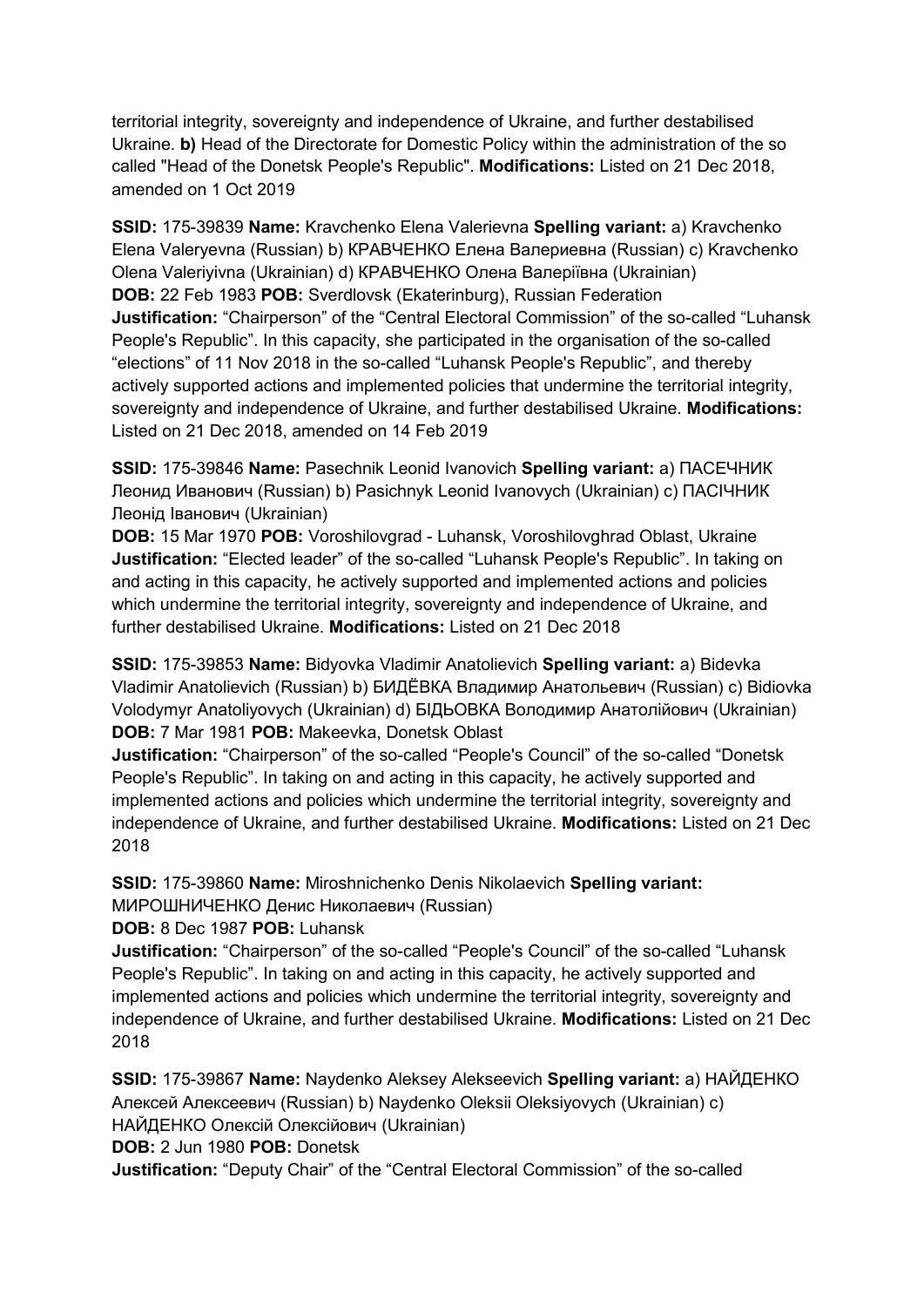"Donetsk People's Republic". In this capacity, he participated in the organisation of the socalled "elections" of 11 Nov 2018 in the so-called "Donetsk People's Republic", and thereby actively supported and implemented policies that undermine the territorial integrity, sovereignty and independence of Ukraine, and further destabilised Ukraine. **Modifications:**  Listed on 21 Dec 2018

**SSID:** 175-39873 **Name:** Vysotskiy Vladimir Yurievich **Spelling variant:** a) ВЫСОЦКИЙ Владимир Юрьевич (Russian) b) Vysotskiy Volodymyr Yuriyovych (Ukrainian) c) ВИСОЦЬКИЙ Володимир Юрійович (Ukrainian)

**Sex:** M **DOB:** 7 Apr 1985 **POB:** Autonomous Republic of Crimea

**Justification: a)** Former "Secretary" of the "Central Electoral Commission" of the so-called "Donetsk People's Republic". In this capacity, he participated in the organisation of the socalled "elections" of 11 Nov 2018 in the so-called "Donetsk People's Republic", and thereby actively supported and implemented policies that undermine the territorial integrity, sovereignty and independence of Ukraine, and further destabilised Ukraine. **b)** Acting Head of the "Central Electoral Commission" of the so-called "Donetsk People's Republic". **Modifications:** Listed on 21 Dec 2018, amended on 1 Oct 2019

**SSID:** 175-39879 **Name:** Svidchenko Maksim Aleksandrovich **Spelling variant:** a) СВИДЧЕНКО Максим Александрович (Russian) b) Svidchenko Maksym Oleksandrovych (Ukrainian) c) СВІДЧЕНКО Максим Олександрович (Ukrainian) **DOB:** 6 Apr 1978

**Justification:** "Deputy Chair" of the "Central Electoral Commission" of the so-called "Luhansk People's Republic". In this capacity, he participated in the organisation of the socalled "elections" of 11 Nov 2018 in the so-called "Luhansk People's Republic", and thereby actively supported and implemented policies that undermine the territorial integrity, sovereignty and independence of Ukraine, and further destabilised Ukraine. **Modifications:**  Listed on 21 Dec 2018

**SSID:** 175-39884 **Name:** Tereshchenko Ekaterina Vasilyevna **Spelling variant:** a) Tereshchenko Ekaterina Vasilievna (Russian) b) ТЕРЕЩЕНКО Екатерина Васильевна (Russian) c) Tereshchenko Kateryna Vasylivna (Ukrainian) d) ТЕРЕЩЕНКО Катерина Василівна (Ukrainian)

**DOB:** 31 May 1986

**Justification:** "Secretary" of the "Central Electoral Commission" of the so-called "Luhansk People's Republic". In this capacity, she participated in the organisation of the so-called "elections" of 11 Nov 2018 in the so-called "Luhansk People's Republic", and thereby actively supported and implemented policies that undermine the territorial integrity, sovereignty and independence of Ukraine, and further destabilised Ukraine. **Modifications:**  Listed on 21 Dec 2018

**SSID:** 175-40217 **Name:** Stankevich Sergey Nikolayevich **Spelling variant:** СТАНКЕВИЧ Сергей Николаевич (Russian)

# **Sex:** M **DOB:** 27 Jan 1963

**Justification: a)** Head of Border Directorate of the Federal Security Service of the Russian Federation for "Republic of Crimea and City of Sevastopol", Rear Admiral. In this capacity, he was responsible for actions of the coast guard naval fleet of the Russian Federation against Ukraine on 25 Nov 2018 which prevented access by Ukrainian vessels to their coast on the Sea of Azov, thereby undermining the territorial integrity and sovereignty of Ukraine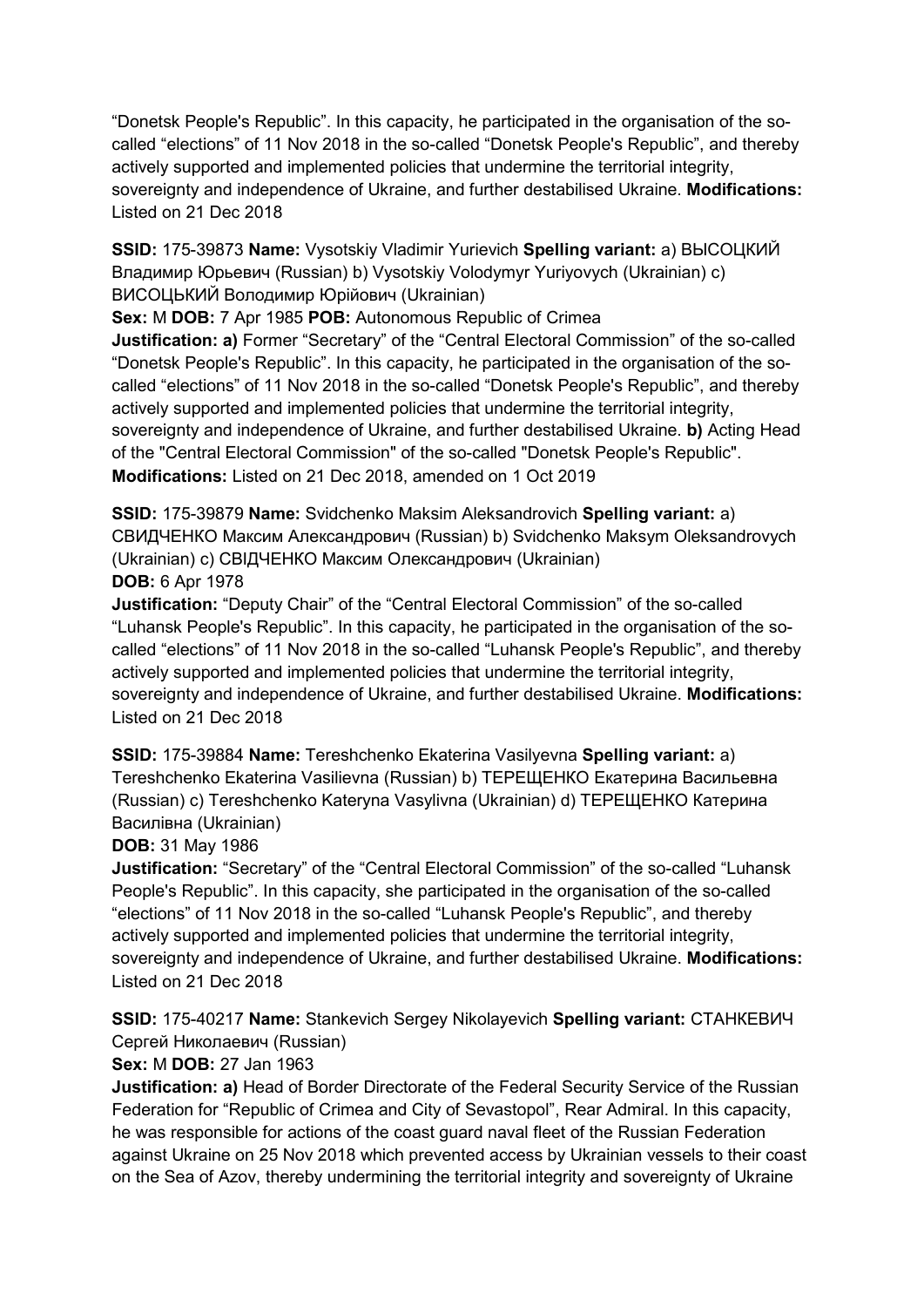and undermining the security of Ukraine through the disruption of the movements and operability of Ukrainian naval vessels. **b)** Those actions also supported the consolidation of the illegal annexation of the Crimean peninsula into the Russian Federation. **Modifications:**  Listed on 2 Apr 2019

# **SSID:** 175-40223 **Name:** Shein Andrey Borisovich **Spelling variant:** ШЕИН Андрей Борисович (Russian)

**Sex:** M **DOB:** 10 Jun 1971

**Justification: a)** Deputy Head of Border Directorate — Head of Coast Guard Unit of the Federal Security Service of the Russian Federation for "Republic of Crimea and City of Sevastopol". In this capacity, he participated in operations against Ukrainian ships and their crew during the actions of the Russian Federation against Ukraine on 25 Nov 2018 which prevented access by Ukrainian vessels to their coast on the Sea of Azov, thereby undermining the territorial integrity and sovereignty of Ukraine and undermining the security of Ukraine through the disruption of the movements and operability of Ukrainian naval vessels. **b)** Those actions also supported the consolidation of the illegal annexation of the Crimean peninsula into the Russian Federation. **Modifications:** Listed on 2 Apr 2019

**SSID:** 175-40229 **Name:** Salyaev Aleksey Mikhailovich **Spelling variant:** a) Salyayev Aleksey Mikhailovich (Russian) b) Saliaiev Oleksii Mykhailovych (Russian) c) САЛЯЕВ Алексей Михайлович (Russian) d) САЛЯЄВ Олексій Михайлович (Ukrainian) **Sex:** M **DOB:** 22 Aug 1978

**Justification: a)** Commanding officer of the border patrol boat "Don" (side markings 353) of the Border Guard Service of the Federal Security Service of the Russian Federation. He was in command of the vessel that actively participated in actions of the Russian Federation against Ukrainian vessels and their crew on 25 Nov 2018, and conducted ramming of the estuary tug, "Yany Kapu", of the Ukrainian Navy. Those actions prevented access by Ukrainian vessels to their coast on the Sea of Azov, thereby undermining the territorial integrity and sovereignty of Ukraine and undermining the security of Ukraine through the disruption of the movements and operability of Ukrainian naval vessels. **b)** Those actions also supported the consolidation of the illegal annexation of the Crimean peninsula into the Russian Federation. **Modifications:** Listed on 2 Apr 2019

**SSID:** 175-40235 **Name:** Shipitsin Andrei **Spelling variant:** a) Shypitsin Andrei (Russian) b) ШИПИЦИН Андрей (Russian) c) ШИПІЦИН Андрей (Russian) **Sex:** M **DOB:** 25 Dec 1969

**Justification: a)** Commanding officer of the border patrol boat "Izumrud" of the Border Guard Service of the Federal Security Service of the Russian Federation. He was in command of the vessel that actively participated in actions of the Russian Federation against Ukrainian vessels and their crew on 25 Nov 2018 which prevented access by Ukrainian vessels to their coast on the Sea of Azov, thereby undermining the territorial integrity and sovereignty of Ukraine and undermining the security of Ukraine through the disruption of the movements and operability of Ukrainian naval vessels. **b)** Those actions also supported the consolidation of the illegal annexation of the Crimean peninsula into the Russian Federation. **Modifications:** Listed on 2 Apr 2019

**SSID:** 175-40241 **Name:** Shatokhin Aleksey Vladimirovich **Spelling variant:** a) Shatokhin Oleksii Volodymyrovich (Russian) b) ШАТОХИН Алексей Владимирович (Russian) c) ШАТОХІН Олексій Володимирович (Ukrainian)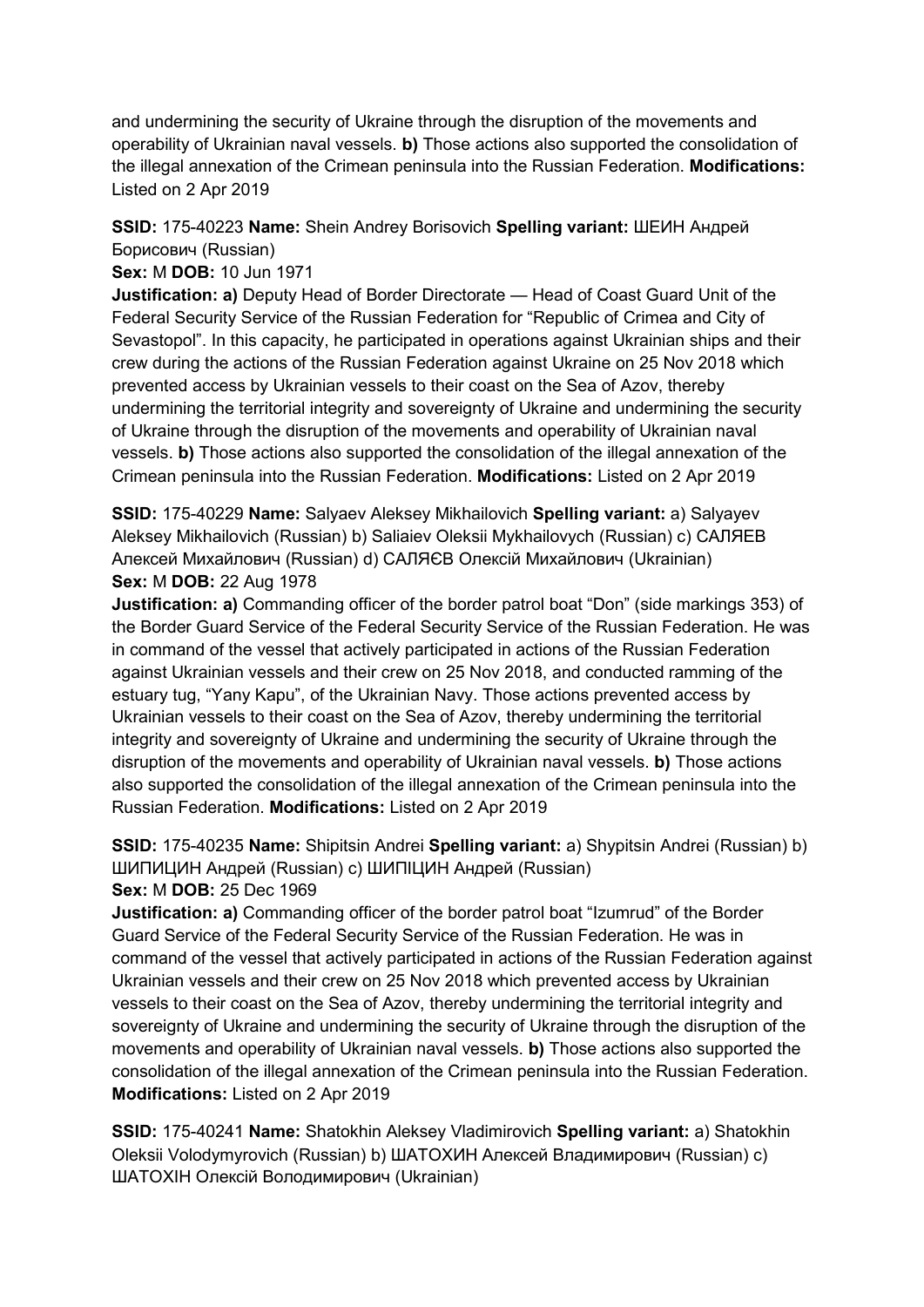### **Sex:** M **DOB:** 26 Jan 1971

**Justification: a)** Head of the Service of the Kerch Control Point for the "Republic of Crimea and City of Sevastopol" of the Federal Security Service of the Russian Federation. He participatedmin operations against Ukrainian vessels during the actions of the Russian Federation against Ukrainian vessels and their crews on 25 Nov 2018 which prevented access by Ukrainian vessels to their coast on the Sea of Azov, thereby undermining the territorial integrity and sovereignty of Ukraine and undermining the security of Ukraine through the disruption of the movements and operability of Ukrainian naval vessels. **b)**  Those actions also supported the consolidation of the illegal annexation of the Crimean peninsula into the Russian Federation. **Modifications:** Listed on 2 Apr 2019

**SSID:** 175-40247 **Name:** Romashkin Ruslan Alexandrovich **Spelling variant:** РОМАШКИН Руслан Александрович (Russian)

## **Sex:** M **DOB:** 15 Jun 1976

**Justification: a)** Head of the Service of the Control Point in the "Republic of Crimea and City of Sevastopol" of the Federal Security Service of the Russian Federation. In this role, he was responsible for coordinating the actions of Russian Federation forces against Ukrainian vessels and their crews on 25 Nov 2018 which prevented access by Ukrainian vessels to their coast on the Sea of Azov, thereby undermining the territorial integrity and sovereignty of Ukraine and undermining the security of Ukraine through the disruption of the movements and operability of Ukrainian naval vessels. **b)** Those actions also supported the consolidation of the illegal annexation of the Crimean peninsula into the Russian Federation. **Modifications:** Listed on 2 Apr 2019

**SSID:** 175-40253 **Name:** Shcherbakov Sergey Alekseevich **Spelling variant:** a) ЩЕРБАКОВ Сергей Алексеевич (Russian) b) ЩЕРБАКОВ Сергій Олексійович (Ukrainian)

**Sex:** M **DOB:** 2 Nov 1986

**Justification: a)** Commanding officer of the anti-submarine ship "Suzdalets" of the Black Sea Fleet of the Russian Federation. He commanded the ship which participated in the actions of the Russian Federation against Ukrainian ships and their crews on 25 Nov 2018, and actively participated in the blockade of tugboat "Yani Kapu" and seizure of the armed gunboat "Nikopol". Those actions prevented access by Ukrainian vessels to their coast on the Sea of Azov, thereby undermining the territorial integrity and sovereignty of Ukraine and undermining the security of Ukraine through the disruption of the movements and operability of Ukrainian naval vessels. **b)** Those actions also supported the consolidation of the illegal annexation of the Crimean peninsula into the Russian Federation. **Modifications:** Listed on 2 Apr 2019

## **SSID:** 175-40259 **Name:** Dvornikov Aleksandr Vladimirovich **Spelling variant:**  ДВОРНИКОВ Александр Владимирович (Russian)

**Sex:** M **DOB:** 22 Aug 1961 **POB:** Ussuriysk, Primorskiy Krai, Russian Federation **Justification: a)** Commander of the Southern Military District of the Russian Armed Forces, Colonel General and responsible for military forces in the region, including illegally annexed Crimea and Sevastopol. In this role he was responsible for the actions of the Black Sea Fleet and other military forces of the Russian Federation against Ukraine on 25 Nov 2018 which prevented access by Ukrainian vessels to their coast on the Sea of Azov, thereby undermining the territorial integrity and sovereignty of Ukraine and undermining the security of Ukraine through the disruption of the movements and operability of Ukrainian naval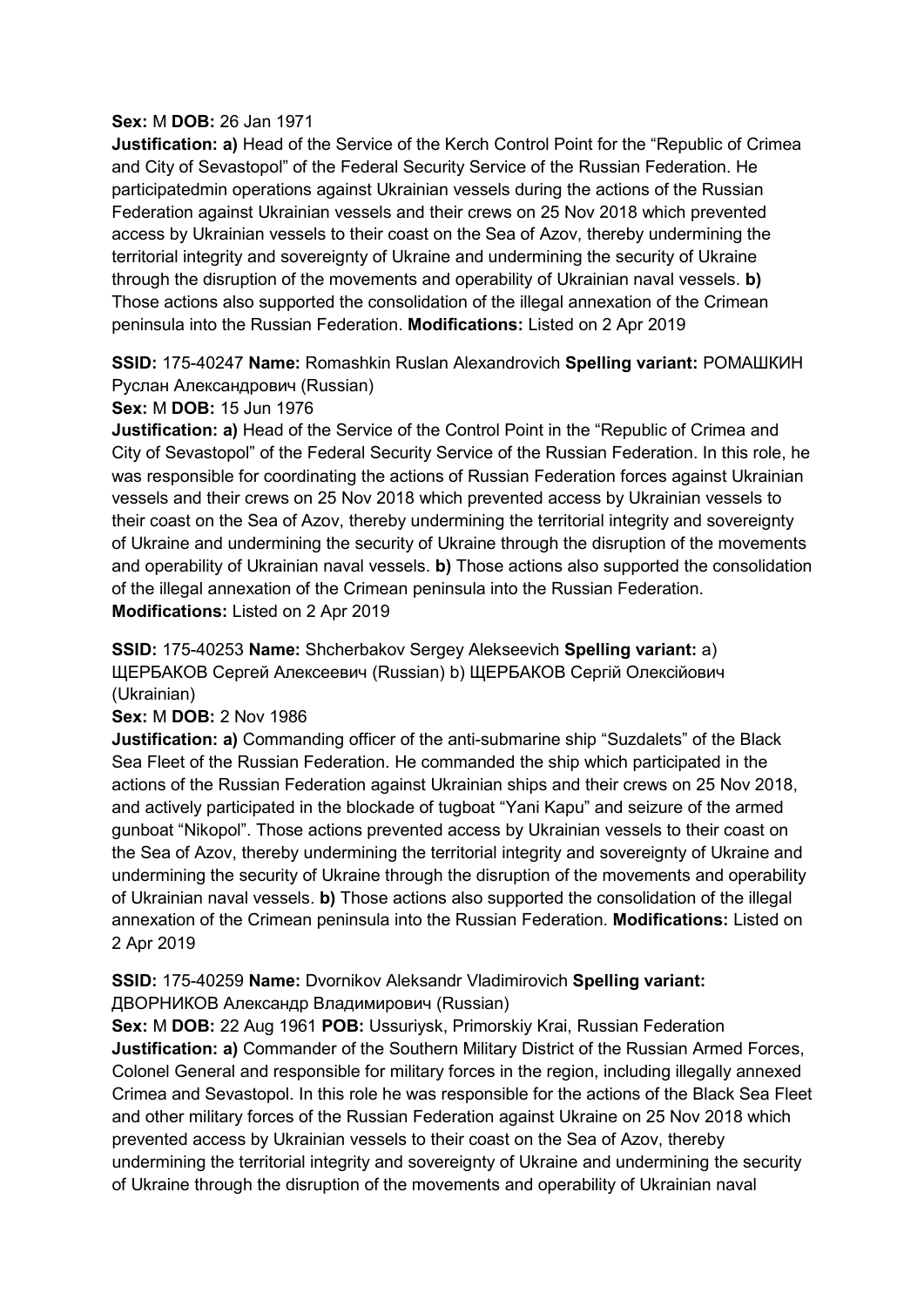vessels. **b)** Those actions also supported the consolidation of the illegal annexation of the Crimean peninsula into the Russian Federation. **Modifications:** Listed on 2 Apr 2019

## **Entities**

**SSID:** 175-27753 **Name:** State Unitary Enterprise of the "Republic of Crimea" "Chernomorneftegaz"

**F.k.a.:** PJSC Chernomorneftegaz **Address:** Prospekt Kirov 52, Simferopol, 295000, Crimea (пр.Кирова 52, г. Симферополь, Крым, 295000)

**Justification:** On 17 Mar 2014 the "Parliament of Crimea" adopted a resolution declaring the appropriation of assets belonging to Chernomorneftegaz enterprise on behalf of the "Republic of Crimea". The enterprise is thus effectively confiscated by the Crimean "authorities". Re-registered on 29 Nov 2014 as State Unitary Enterprise of the "Republic of Crimea" "Chernomorneftegaz" (Государственное унитарное предприятие Республики Крым "Черноморнефтегаз"). Founder: The Ministry of Fuel and Energy of the Republic of Crimea (Министерство топлива и энергетики Республики Крым). **Other information:** Phone number: +7 (3652) 66-70-00, +7 (3652) 66-78-00 **Modifications:** Listed on 20 May 2014, amended on 23 Mar 2016, 26 Sep 2017

**SSID:** 175-28290 **Name:** So-called "Lugansk People's Republic" **Spelling variant:** a) "Luganskaya narodnaya respublika" (Russian) b) "Луганская народная республика" (Russian)

**Justification: a)** The so-called "Lugansk People's Republic" was established on 27 April 2014. **b)** Responsible for organising the illegal referendum on 11 May 2014. Declaration of independence on 12 May 2014. **c)** On 22 May 2014, the so-called "People's Republics" of Donetsk and Lugansk created the so-called "Federal State of Novorossiya". **d)** This is in breach of Ukrainian constitutional law, and, as a consequence, of international law, thus undermining the territorial integrity, sovereignty and independence of Ukraine. **e)** It is also involved in the recruitment to the separatist "Army of Southeast" and other illegal armed separatist groups, thus undermining the stability or security of Ukraine. **Other information:** Official information: https://glava-lnr.info/; https://sovminlnr.ru/; https://nslnr.su/ **Modifications:** Listed on 5 Aug 2014, amended on 26 Sep 2017, 21 Mar 2018, 27 Sep 2018

**SSID:** 175-28300 **Name:** So-called "Donetsk People's Republic" **Spelling variant:** a) "Донецкая народная республика" (Russian) b) "Donétskaya naródnaya respúblika" (Russian)

**Justification: a)** The so-called "Donetsk People's Republic" was declared on 7 Apr 2014. **b)**  Responsible for organizing the illegal referendum on 11 May 2014. Declaration of independence on 12 May 2014. **c)** On 24 May 2014, the so-called "People's Republics" of Donetsk and Lugansk signed an agreement on the creation of the so-called "Federal State of Novorossiya". **d)** This is in breach of Ukrainian constitutional law, and, as a consequence, of international law, thus undermining the territorial integrity, sovereignty and independence of Ukraine. **e)** It is also involved in the recruitment to illegal armed separatist groups, thus threatening the stability or security of Ukraine. **Other information:** Official information: https://dnr-online.ru/; http://smdnr.ru/; https://dnrsovet.su/; https://denis-pushilin.ru/ **Modifications:** Listed on 5 Aug 2014, amended on 21 Mar 2018, 27 Sep 2018, 2 Apr 2019

**SSID:** 175-28310 **Name:** So-called "Federal State of Novorossiya" **Spelling variant:** a) "Федеративное государство Новороссия" (Russian) b) "Federativnoye Gosudarstvo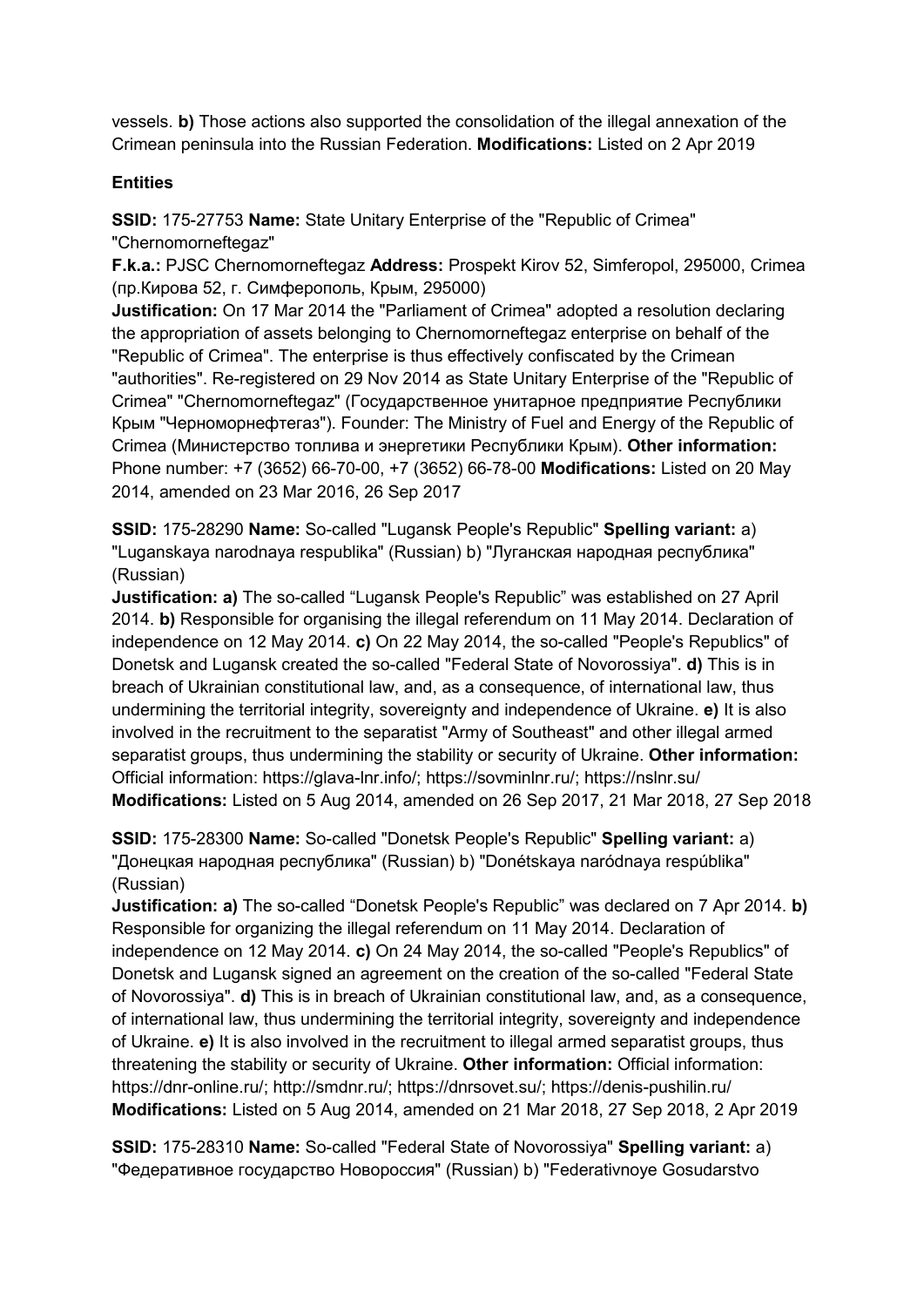Novorossiya" (Russian)

**Justification: a)** On 24 May 2014, the so-called "People's Republics" of Donetsk and Lugansk signed an agreement on the creation of the unrecognized so-called "Federal State of Novorossiya". **b)** This is in breach of Ukrainian constitutional law, and, as a consequence, of international law, thus threatening the territorial integrity, sovereignty and independence of Ukraine. **Other information:** Official press releases: http://novopressa.ru/; http://novorossiatv.ru/; http://novorossia.today/; http://novorossiia.ru/; https://www.novorosinform.org/ **Modifications:** Listed on 5 Aug 2014, amended on 26 Sep 2017, 21 Mar 2018, 2 Apr 2019

**SSID:** 175-28316 **Name:** International Union of Public Associations "Great Don Army" **Spelling variant:** Международный Союз Общественных Объединений "Всевеликое Войско Донское" (Russian)

**Address: a)** Str Shosseynaya 1, St Zaplavskaya, 346465, October District, Russia Rostov Region **b)** Voroshilovskiy Prospekt 12/85-87/13, Rostov-on-Don

**Justification: a)** The "Great Don army" established the "Cossack National Guard", responsible for fighting against the Ukrainian government forces in Eastern Ukraine, thus undermining the territorial integrity, sovereignty and independence of Ukraine as well as threatening the stability or security of Ukraine. **b)** Associated with Mr Nikolay Kozitsyn, who is Commander of Cossack forces and responsible for commanding separatists in Eastern Ukraine fighting against the Ukrainian government forces. **Relation:** Associated with Kozitsyn Nikolay Ivanovich (SSID 175-28164) **Other information: a)** Official information: http://xn–80aaaajfjszd7a3b0e. xn–p1ai/, http://xn----7sbabalgku2ad1b5b2e.xn--p1ai/ **b)**  Phone number: +7-8-908-178-65-57 **c)** Social media: Cossack National Guard http://vk.com/kazak\_ nac\_guard **d)** De-registered in 2017 **Modifications:** Listed on 5 Aug 2014, amended on 11 Oct 2016, 26 Sep 2017, 27 Sep 2018, 1 Oct 2019

**SSID:** 175-28326 **Name:** "Sobol" **Spelling variant:** "Соболь" (Russian)

**Address:** Str. Kiev, 4, Simferopol, Crimea (area bus station "Central") **Justification: a)** Radical paramilitary organisation, responsible for openly supporting using force to end Ukraine's control over Crimea, thus undermining the territorial integrity, sovereignty and independence of Ukraine. **b)** Responsible for training separatists to fight against the Ukrainian government forces in Eastern Ukraine, thus threatening the stability or security of Ukraine. **Other information: a)** Official information: http://soboli.net **b)** Social media: http://vk.com/sobolipress **c)** Phone number: (0652) 60-23-93 **d)** Email: SoboliPress@gmail.com **Modifications:** Listed on 5 Aug 2014, amended on 26 Sep 2017, 27 Sep 2018

**SSID:** 175-28343 **Name:** So-called "Army of the Southeast" **Spelling variant:** "Армии Юго-Востока" (Russian)

**Justification: a)** Illegal armed separatist group which is considered to be one of the most important in Eastern Ukraine. **b)** Responsible for occupying the building of the Security Service in the Lugansk region. **c)** Associated with Mr Valeriy Bolotov, who was listed as one of the leaders of the group. **d)** Associated with Mr Vasyl Nikitin, responsible for the separatist "governmental" activities of the so called "government of the People's Republic of Luhansk". **Relation:** Associated with Nikitin Vasyl Oleksandrovych (SSID 175-28141) **Other information:** Social media: http://vk.com/sigma\_orel **Modifications:** Listed on 5 Aug 2014, amended on 27 Sep 2018, 1 Oct 2019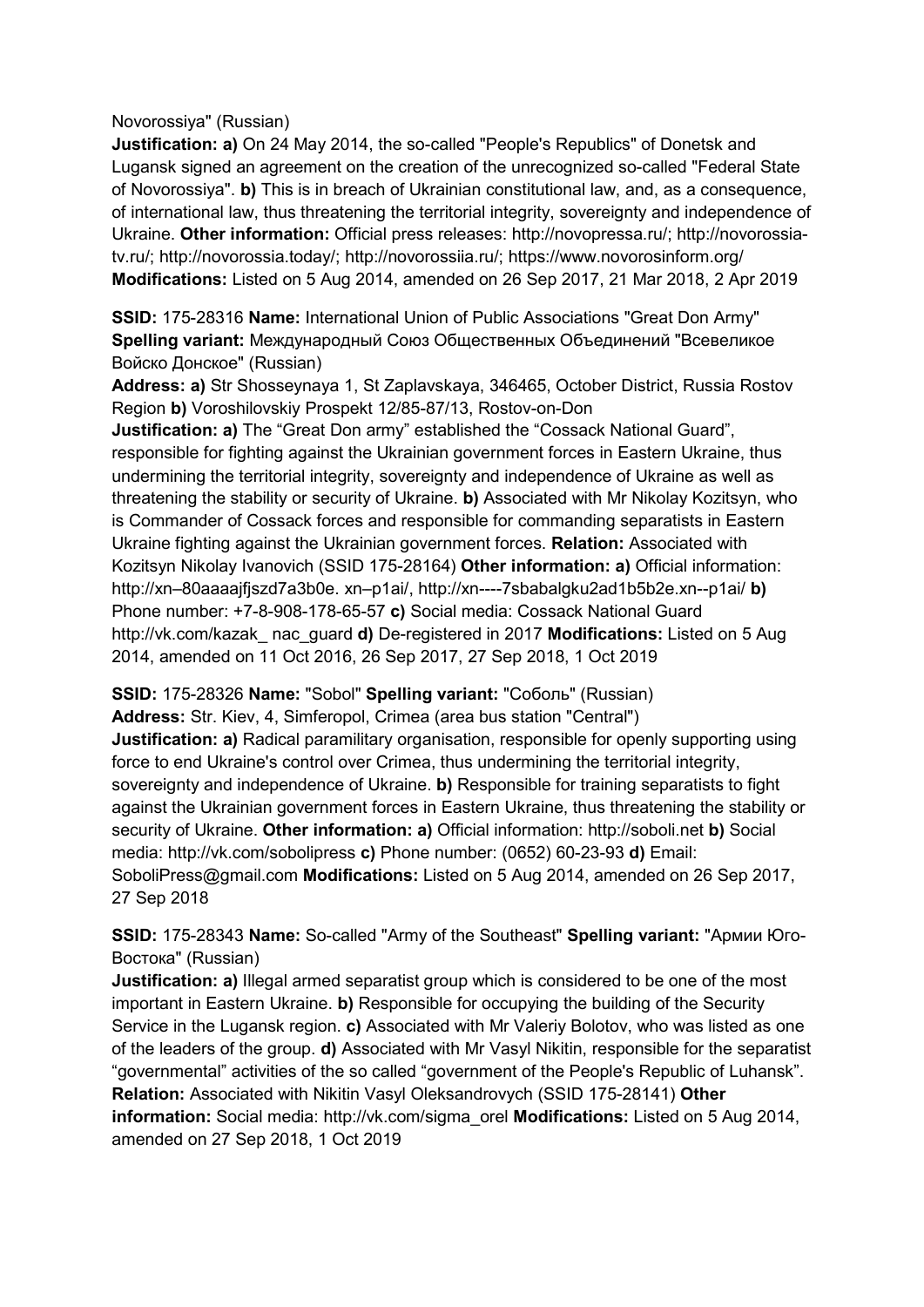**SSID:** 175-28352 **Name:** So-called "Donbas People's Militia" **Spelling variant:** "Нарóдное ополчéние Донбáсса" (Russian)

**Address:** Prospect Zasyadko 13, Donetsk

**Justification:** Illegal armed separatist group responsible for fighting against the Ukrainian government forces in Eastern Ukraine, thus threatening the stability or security of Ukraine. inter alia, the militant group seized control of several government buildings in Eastern Ukraine in early Apr 2014, thus undermining the territorial integrity, sovereignty and independence of Ukraine. It is associated with Mr Pavel Gubarev, who is responsible for the taking over of the regional government building in Donetsk with pro-Russian forces and proclaiming himself the "people's governor". **Relation:** Associated with Gubarev Pavel Yurievich (SSID 175-28240) **Other information: a)** Social media:

http://vk.com/polkdonbassa; **b)** + 38-099-445-63-78; + 38-063-688-60-01; + 38-067-145-14- 99; + 38-094-912-96-60; + 38-062-213-26-60 **c)** Email: voenkom.dnr@mail.ru; vknovoros@yandex.ru; mobilisation@novorossia.co; polkdonbassa@mail.ru **d)** Telephone volunteers in Russia: + 7 499 709-89-06 or email novoross24@mail.ru **Modifications:**  Listed on 5 Aug 2014, amended on 23 Mar 2016, 24 Mar 2017, 27 Sep 2018, 1 Oct 2019

**SSID:** 175-28363 **Name:** "Vostok battalion" **Spelling variant:** "Батальон Восток" (Russian) **Justification: a)** Illegal armed separatist group which is considered to be one of the most important in Eastern Ukraine. Responsible for fighting against the Ukrainian government forces in Eastern Ukraine, thus threatening the stability or security of Ukraine. **b)** Actively participated in the military operations resulting in the seizure of Donetsk Airport. **c)** Part of the so-called "1st Army Corps" of the Armed Forces of "Donetsk People's Republic". **Other information:** Social media: http://vk.com/patriotic\_forces\_ of\_donbas; http://patriotdonetsk.ru/; info.patriot.donbassa@gmail.com **Modifications:** Listed on 5 Aug 2014, amended on 11 Oct 2016, 24 Mar 2017, 27 Sep 2018

**SSID:** 175-28376 **Name:** State Unitary Enterprise of the City of Sevastopol, "Sevastopol seaport" **Spelling variant:** ГУП ГС "Севастопольский морской порт" (Russian) **F.k.a.:** State enterprise "Sevastopol commercial seaport" (Государственное предприятие "Севастопольский морской торговьй порт", Gosudarstvenoye predpriyatiye "Sevastopolski morskoy torgovy port") **Address:** Nakhimov Square 5, Sevastopol, 299011 (пл. Нахимова, 5, г. Севастополь, 299011, Code: 1149204004707)

**Justification:** The ownership of the entity was transferred contrary to the Ukrainian law. On 17 Mar 2014 the "Parliament of Crimea" adopted a resolution No 1757-6/14 "On nationalisation of some companies belonging to the Ukrainian ministries of infrastructure or agriculture" declaring the appropriation of assets belonging to the state enterprise "Sevastopol commercial seaport" on behalf of the "Republic of Crimea". The enterprise is thus effectively confiscated by the Crimean "authorities". In terms of volume of trade, it is the biggest commercial seaport in Crimea. Re-registered on 6 Jun 2014 as State Unitary Enterprise of the City of Sevastopol "Sevastopol seaport" (Государственное унитарное предприятие города Севастополя "Севастопольский морской порт"). Founder: The Government of Sevastopol (Правительство Севастополя). **Modifications:** Listed on 5 Aug 2014, amended on 23 Mar 2016, 26 Sep 2017, 1 Oct 2019

**SSID:** 175-28388 **Name:** State Unitary Enterprise of the "Republic of Crimea" "Universal-Avia" **Spelling variant:** Государственное унитарное предприятие Республики Крым "Универсал-Авиа" (Russian)

**F.k.a.:** State enterprise "Universal-Avia" (Государственном предприятии "Универсал-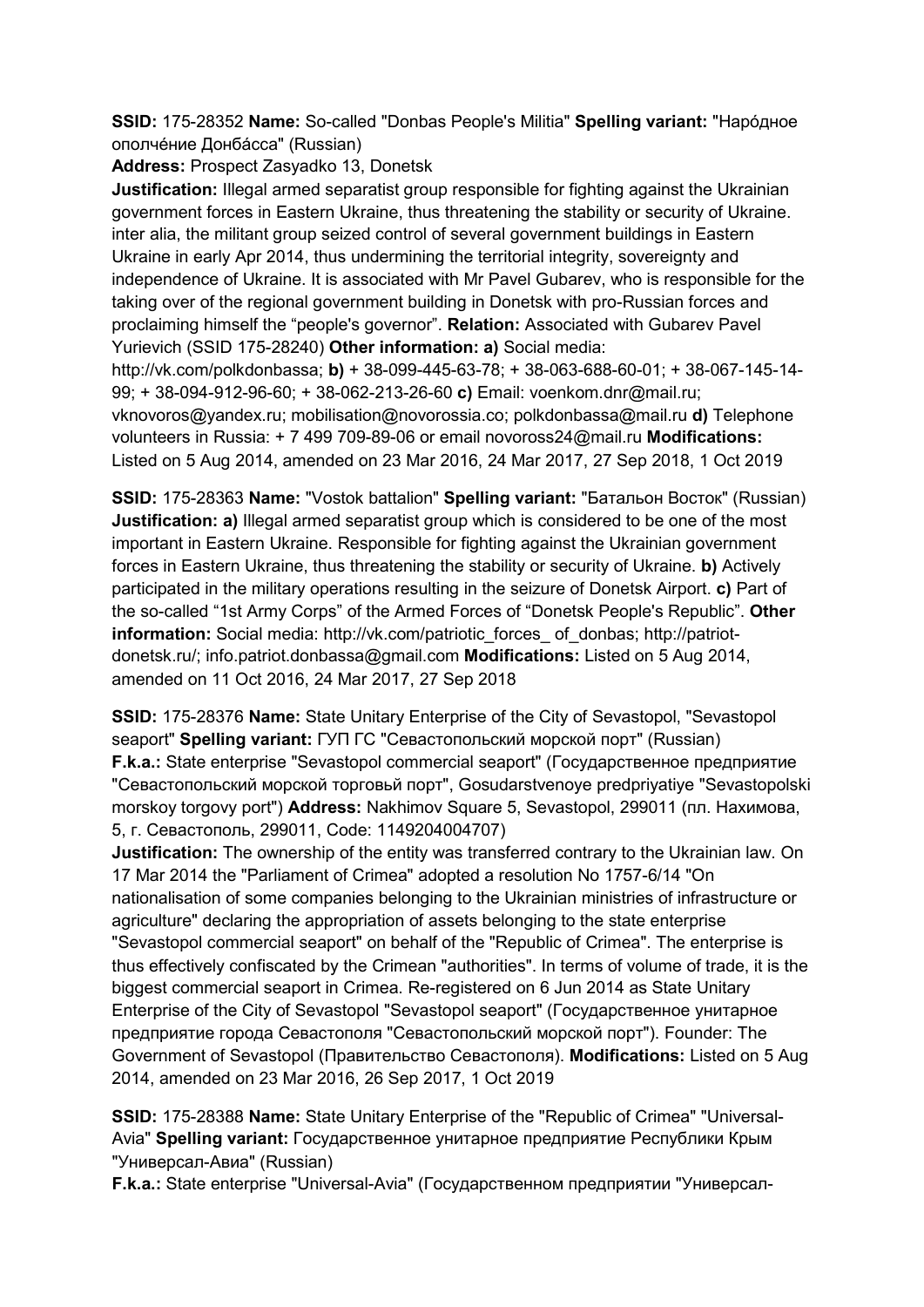Авиа", Gosudarstvenoye predpriyatiye "Universal-Avia") **Address:** Aeroflotskaya Street 5, Simferopol, 295021 (ул. Аэрофлотская, дом 5, 295021, г. Симферополь) **Justification:** The ownership of the entity was transferred contrary to the Ukrainian law. On 24 Mar 2014 the "Presidium of the Parliament of Crimea" adopted a decision "On Stateowned Enterprise "Gosudarstvenoye predpriyatiye Universal-Avia"" ("О Государственном предприятии "Универсал-Авиа"") No 1794-6/14 declaring the appropriation of assets belonging to the state enterprise "Universal-Avia" on behalf of the "Republic of Crimea". The enterprise is thus effectively confiscated by the Crimean "authorities". Re-registered on 15 Jan 2015 as State Unitary Enterprise of the "Republic of Crimea" "Universal-Avia" (ГОСУДАРСТВЕННОЕ УНИТАРНОЕ ПРЕДПРИЯТИЕ РЕСПУБЛИКИ КРЫМ "УНИВЕРСАЛ-АВИА"). Founder: The Ministry of Transportation of the "Republic of Crimea" (МИНИСТЕРСТВО ТРАНСПОРТА РЕСПУБЛИКИ КРЫМ). **Other information: a)** Tel. 24- 80-89, 8 (978) 719-55-30 **b)** unavia\_omts@mail.ru **Modifications:** Listed on 5 Aug 2014, amended on 23 Mar 2016, 26 Sep 2017, 1 Oct 2019

**SSID:** 175-28394 **Name:** Federal State Budgetary Enterprise "Sanatorium Nizhnyaya Oreanda" of the Administration of the President of the Russian Federation **F.k.a.:** Resort "Nizhnyaya Oreanda" (Санаторий "Нижняя Ореанда") **Address:** Resort "Nizhnyaya Oreanda", Yalta, 298658, Oreanda (298658, г.Ялта, пгт. Ореанда, Санаторий "Нижняя Ореанда")

**Justification:** The ownership of the entity was transferred contrary to the Ukrainian law. On 21 Mar 2014 the "Presidium of the Parliament of Crimea" adopted a decision "On the questions of creation of the Association of sanatoria and resorts" No 1767-6/14 declaring the appropriation of assets belonging to the resort "Nizhnyaya Oreanda" on behalf of the "Republic of Crimea". The enterprise is thus effectively confiscated by the Crimean "authorities". Re-registered on 9 Oct 2014 as Federal State Budgetary Enterprise "Sanatorium Nizhnyaya Oreanda" of the Administration of the President of the Russian Federation (ФЕДЕРАЛЬНОЕ ГОСУДАРСТВЕННОЕ БЮДЖЕТНОЕ УЧРЕЖДЕНИЕ "САНАТОРИЙ "НИЖНЯЯ ОРЕАНДА" УПРАВЛЕНИЯ ДЕЛАМИ ПРЕЗИДЕНТА РОССИЙСКОЙ ФЕДЕРАЦИИ"). Founder: The Administration of the President of the Russian Federation (УПРАВЛЕНИЯ ДЕЛАМИ ПРЕЗИДЕНТА РОССИЙСКОЙ ФЕДЕРАЦИИ). **Other information: a)** marketing@oreanda-resort.ru **b)** +7 (3654) 31-25-48 **Modifications:** Listed on 5 Aug 2014, amended on 23 Mar 2016, 27 Sep 2018, 1 Oct 2019

**SSID:** 175-28400 **Name:** Crimean Republican Enterprise "Azov distillery plant" **Spelling variant:** a) Крымское республиканское предприятие "Азовский ликёроводочннй завод" (Russian) b) Azovsky likerovodochny zavod (Russian)

**Address:** 40 Zeleznodorozhnaya Str., Azovskoye, 296178, Jankoysky district (Джанкойский район, 296178 пгт. Азовское, ул. Железнодорожная, 40; code: 01271681)

**Justification: a)** The ownership of the entity was transferred contrary to Ukrainian law. On 9 April 2014, the "Presidium of the Parliament of Crimea" adopted a decision No 1991-6/14 "On the amendments to the Resolution of the State Council of the "Republic of Crimea" of 26 March 2014 No 1836-6/14 "On nationalization of the property of enterprises, institutions and organizations of agro-industrial complex, located in the territory of the "Republic of Crimea" declaring the appropriation of assets belonging to the "Azovsky likerovodochny zavod" on behalf of the "Republic of Crimea". The enterprise is thus effectively confiscated by the Crimean "authorities". **b)** Ongoing bankruptcy proceedings. **Modifications:** Listed on 5 Aug 2014, amended on 26 Sep 2017, 27 Sep 2018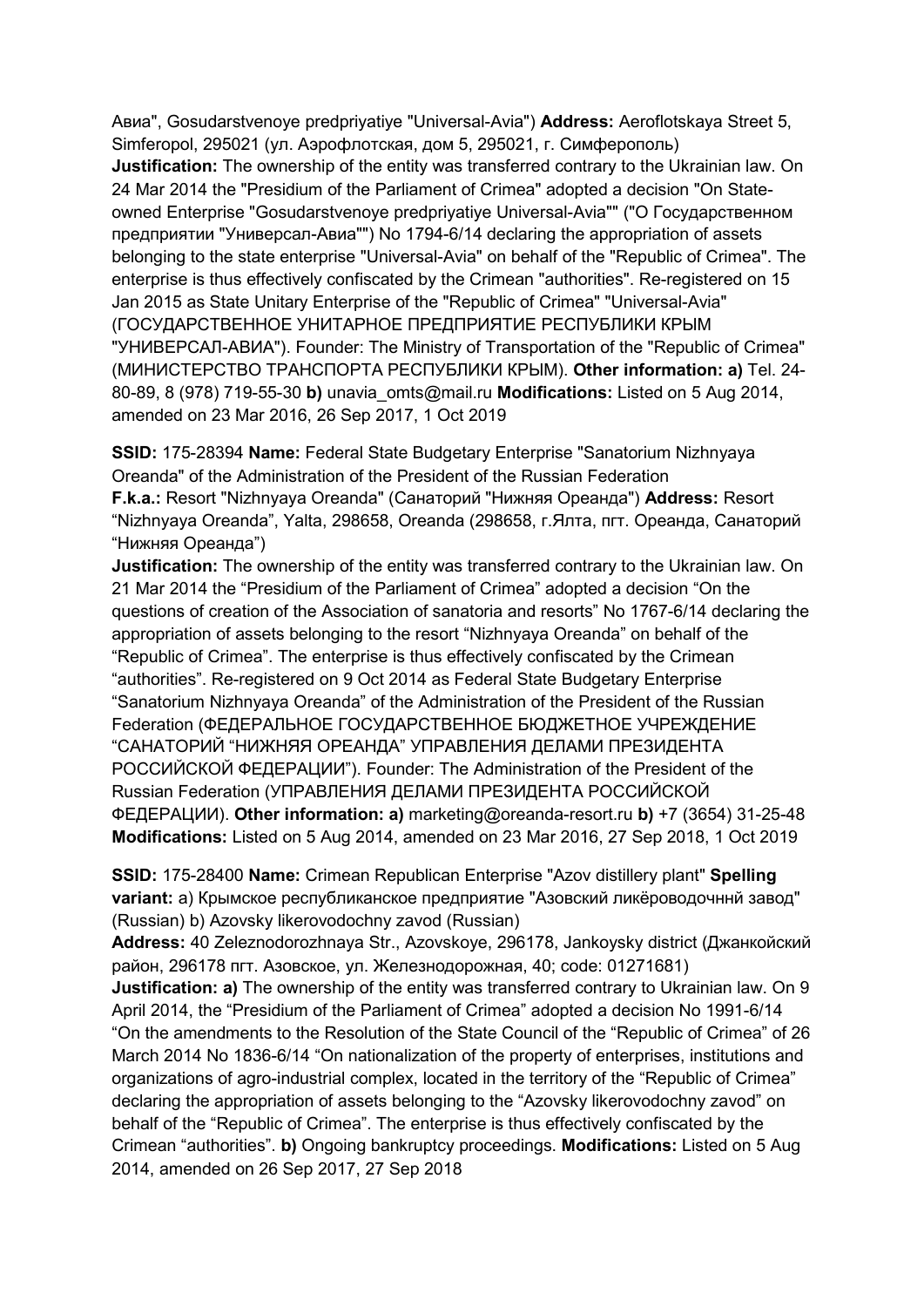**SSID:** 175-28406 **Name:** State Unitary Enterprise of the "Republic of Crimea" "Production-Agrarian Union "Massandra"" **Spelling variant:** a) Государственное унитарное предприятие Республики Крым "Производственно-аграрное объединение "Массандра"" (Russian) b) Gosudarstvennoye unitarnoe predpriyatiye Respubliki Krym Proizvodstvenno agrarnoye obyedinenye Massandra (Russian)

**F.k.a.: a)** Federal State Budgetary Enterprise "Production-Agrarian Union "Massandra"" of the Administration of the President of the Russian Federation (Производственно-аграрное объединение Массандра Управления делами Президента Российской Федерации) **b)**  State concern "National Association of producers "Massandra"" (Национальное производственно-аграрное объединение "Массандра", Nacionalnoye proizvodstvenno agrarnoye obyedinenye Massandra) **Address:** Massandra, str. Vinodela Egorova 9, Yalta, 298650, Crimea (298650, Крым, г.Ялта, пгт. Массандра, ул. Винодела Егорова, д. 9) **Justification:** The ownership of the entity was transferred contrary to the Ukrainian law. On 9 Apr 2014 the "Presidium of the Parliament of Crimea" adopted a decision No 1991-6/14 "On the amendments to the Resolution of the State Council of the "Republic of Crimea" of 26 Mar 2014 No. 1836-6/14 "On nationalisation of the property of enterprises, institutions and organisations of agro-industrial complex, located in the territory of the "Republic of Crimea" declaring the appropriation of assets belonging to the state concern "National Association of producers "Massandra"" on behalf of the "Republic of Crimea". The enterprise is thus effectively confiscated by the Crimean "authorities". Re-registered on 1 Aug 2014 Federal State Budgetary Enterprise "Proizvodstvenno agrarnoye obyedinenye "Massandra"' of the Administration of the President of the Russian Federation" (ФЕДЕРАЛЬНОЕ ГОСУДАРСТВЕННОЕ УНИТАРНОЕ ПРЕДПРИЯТИЕ "ПРОИЗВОДСТВЕННО-АГРАРНОЕ ОБЪЕДИНЕНИЕ "МАССАНДРА" УПРАВЛЕНИЯ ДЕЛАМИ ПРЕЗИДЕНТА РОССИЙСКОЙ ФЕДЕРАЦИИ"). Founder: The Administration of the President of the Russian Federation (УПРАВЛЕНИЯ ДЕЛАМИ ПРЕЗИДЕНТА РОССИЙСКОЙ ФЕДЕРАЦИИ). Re-registered on 1 Apr 2019 as State Unitary Enterprise of the "Republic of Crimea" "Production-Agrarian Union "Massandra"" **Other information:** Website: http://massandra.su **Modifications:** Listed on 5 Aug 2014, amended on 23 Mar 2016, 26 Sep 2017, 1 Oct 2019

**SSID:** 175-28412 **Name:** Federal state budget institution for science and research "All-Russia national scientific research institute for wine growing and wine making "Magarach" Russian Academy of Sciences" **Spelling variant:** Федеральное государственное бюджетное учреждение науки "Всероссийский национальный научноисследовательский институт виноградарства и виноделия "Магарач" РАН" (Russian) **F.k.a.: a)** State Unitary Enterprise of the "Republic of Crimea" "National Institute of Wine "Magarach"" (Государственное предприятие Агрофирма "Магарач" Национального института винограда и вина "Магарач", Gosudarstvenoye predpriyatiye Agrofirma "Magarach" nacionalnogo instituta vinograda i vina "Magarach") **b)** State concern "National Association of producers "Massandra"" **Address:** Kirov Street 31, Yalta, 298600, Crimea (298600, Крым, г. Ялта, ул. Кирова, 31)

**Justification: a)** The ownership of the entity was transferred contrary to the Ukrainian law. On 9 Apr 2014 the "Presidium of the Parliament of Crimea" adopted a decision No 1991- 6/14 "On the amendments to the Resolution of the State Council of the "Republic of Crimea" of 26 Mar 2014 No. 1836-6/14 "On nationalisation of the property of enterprises, institutions and organisations of agro-industrial complex, located in the territory of the "Republic of Crimea" declaring the appropriation of assets belonging to the state enterprise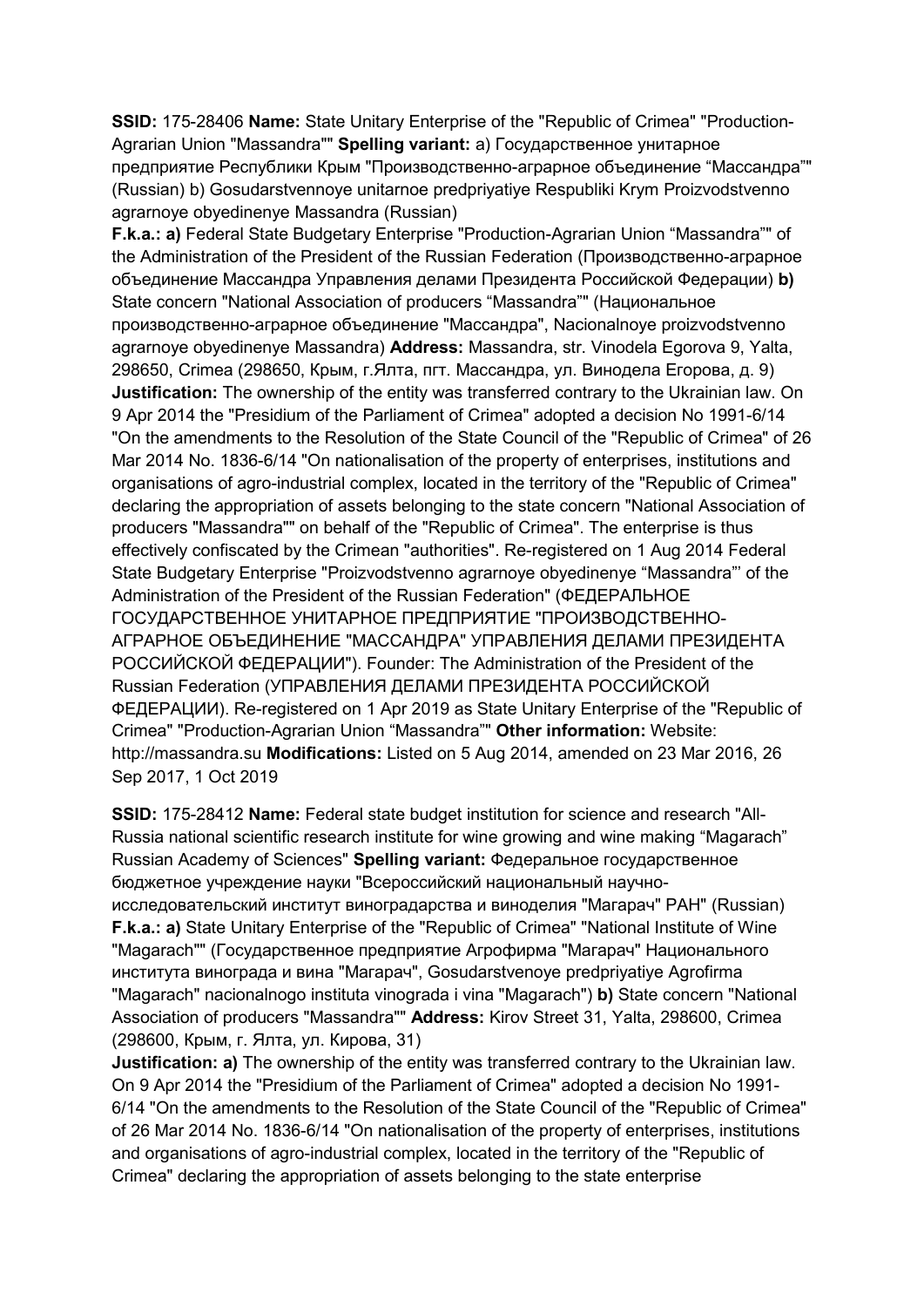"Gosudarstvenoye predpriyatiye "Agrofirma Magarach" nacionalnogo instituta vinograda i vina "Magarach"" on behalf of the "Republic of Crimea". The enterprise is thus effectively confiscated by the Crimean "authorities". Re-registered on 15 Jan 2015 as State Unitary Enterprise of the "Republic of Crimea" "National Institute of Wine "Magarach"" (ГОСУДАРСТВЕННОЕ БЮДЖЕТНОЕ УЧРЕЖДЕНИЕ РЕСПУБЛИКИ КРЫМ "НАЦИОНАЛЬНЫЙ НАУЧНО-ИССЛЕДОВАТЕЛЬСКИЙ ИНСТИТУТ ВИНОГРАДА И ВИНА "МАГАРАЧ""). Founder: The Ministry of Agriculture of the Republic of Crimea (МИНИСТЕРСТВО СЕЛЬСКОГО ХОЗЯЙСТВА РЕСПУБЛИКИ КРЫМ). **b)** On 7 Feb 2017, State Unitary Enterprise of the "Republic of Crimea" "National Institute of Wine "Magarach"" was transformed into Federal Budgetary scientific facility "All-Russia scientific-research institute of viticulture and winemaking "Magarach"", Russian Academy of Sciences. **Modifications:** Listed on 5 Aug 2014, amended on 23 Mar 2016, 11 Oct 2016, 26 Sep 2017

**SSID:** 175-28418 **Name:** Joint-stock company Sparkling wine plant "Novy Svet" **Spelling variant:** Aкционерное общество "Завод шампанских вин "Новый Свет" (Russian) **F.k.a.: a)** State unitary enterprise of the "Republic of Crimea" Sparkling wine plant "Novy Svet" (Государственное унитарное предприятие Республики Крым "Завод шампанских вин "Новый Свет"", Gosudarstvennoye unitarnoye predpriyatiye Respubliki Krym "Zavod shampanskykh vin "Novy Svet") **b)** State enterprise sparkling wine plant "Novy Svet" (Государственное предприятие Завод шампанских вин "Новый свет", Gosudarstvenoye predpriyatiye Zavod shampanskykh vin "Novy Svet") **Address:** urban village Novy Svet, str. Shalapina 1, Sudak, 298032, Novy Svet, Crimea (298032, Крым, г. Судак, пгт. Новый Свет, ул. Шаляпина, д.1)

**Justification: a)** The ownership of the entity was transferred contrary to Ukrainian law. On 9 Apr 2014 the "Presidium of the Parliament of Crimea" adopted a decision No 1991-6/14 "On the amendments to the Resolution of the State Council of the "Republic of Crimea" of 26 Mar 2014 No 1836-6/14 "On nationalisation of the property of enterprises, institutions and organisations of agro-industrial complex, located in the territory of the "Republic of Crimea" declaring the appropriation of assets belonging to the state enterprise "Zavod shampanskykh vin Novy Svet" on behalf of the "Republic of Crimea". The enterprise is thus effectively confiscated by the Crimean "authorities". Re-registered on 4 Jan 2015 as State Unitary Enterprise of the "Republic of Crimea" "sparkling wine "Novy Svet"" (Государственное унитарное предприятие Республики Крым "Завод шампанских вин "Новый Свет""). Founder: The Ministry of Agriculture of the Republic of Crimea (Министерство сельского хозяйства Республики Крым). **b)** Re-registered following reorganization on 29 Aug 2017 as Joint-stock company Sparkling wine plant "Novy Svet" (Aкционерное общество "Завод шампанских вин, "Новый Свет""). Founder: the Ministry of Land and Property Regulations of the "Republic of Crimea" (Министерство земельных и имущественных отношений Республики Крым). **Modifications:** Listed on 5 Aug 2014, amended on 23 Mar 2016, 26 Sep 2017, 21 Mar 2018

**SSID:** 175-28424 **Name:** So-called "Lugansk Guard" **Spelling variant:** "Луганская гвардия" (Russian)

**Justification: a)** Self-defence militia of Lugansk, responsible for training separatists to fight against the Ukrainian government forces in Eastern Ukraine, thus threatening the stability or security of Ukraine. **b)** Associated with Mr German Propokiv, active leader who is responsible for taking part in the seizure of the building of the Lugansk regional office of the Ukrainian Security Service and recorded a video address to President Putin and Russia from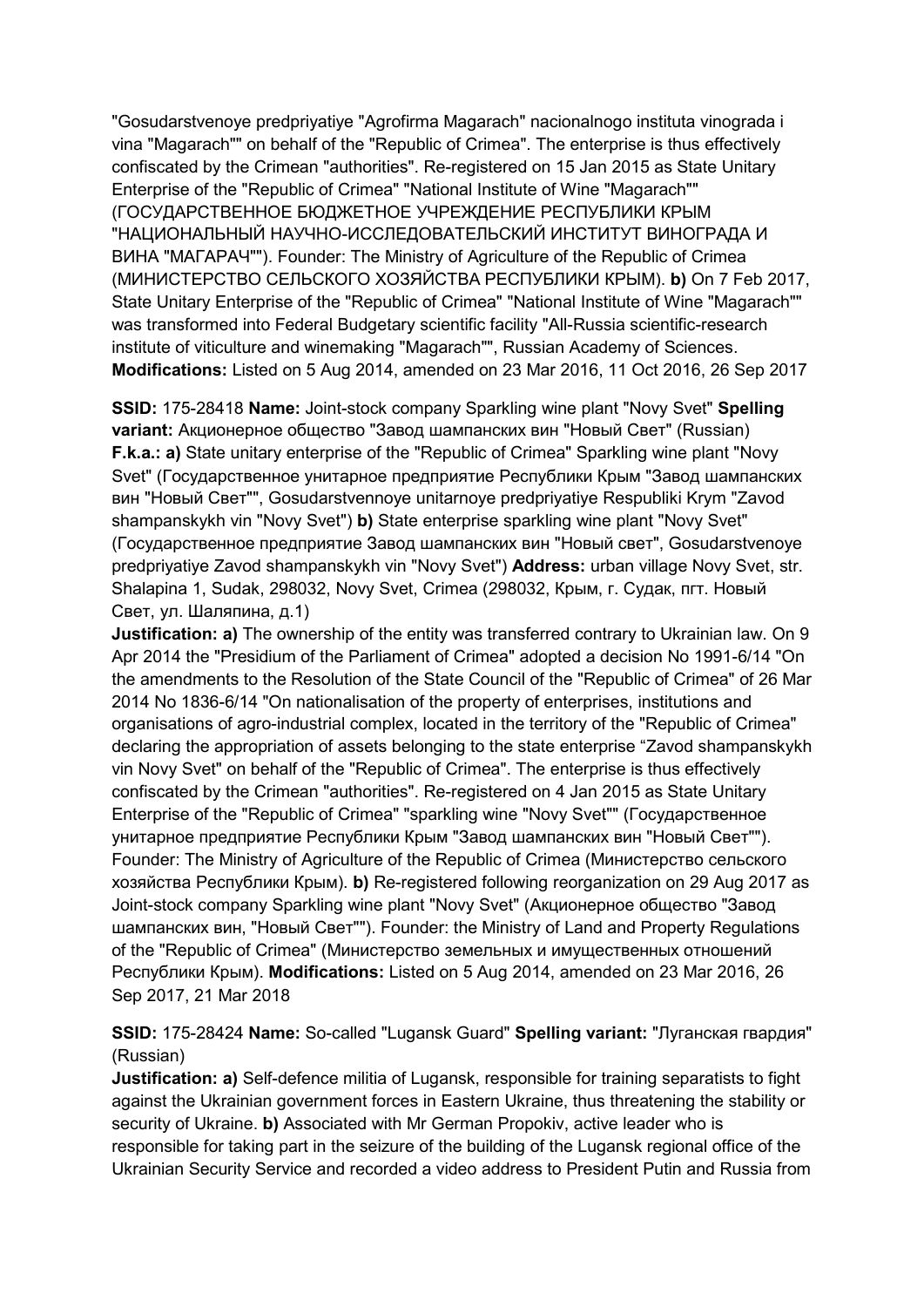the occupied building. **Other information:** Social media and other information: https://vk.com/luguard; http://vk.com/club68692201; https://vk.com/luguardnews **Modifications:** Listed on 5 Aug 2014, amended on 27 Sep 2018

**SSID:** 175-28568 **Name:** Joint-Stock Company Almaz-Antey Air and Space Defence Corporation **Spelling variant:** Акционерное общество "Концерн воздушно-космической обороны 'Алмаз-Антей" (Russian)

**Good quality a.k.a.: a)** Concern Almaz-Antey (Almaz-Antey Corp) **b)** Almaz-Antey Defense Corporation **c)** Almaz-Antey JSC (Концерн ВКО Алмаз-Антей) **Address:** 41 ul.Vereiskaya, Moscow, 121471, Russian Federation

**Justification:** Almaz-Antey is a Russian State-owned company. It manufactures anti-aircraft weaponry including surface-to-air missiles which it supplies to the Russian army. The Russian authorities have been providing heavy weaponry to separatists in Eastern Ukraine, contributing to the destabilisation of Ukraine. These weapons are used by the separatists, including for shooting down airplanes. As a State-owned company, Almaz-Antey therefore contributes to the destabilisation of Ukraine. **Other information: a)** Website: almaz-antey.ru **b)** Email Address: antey@almaz-antey.ru **Modifications:** Listed on 27 Aug 2014, amended on 24 Mar 2017, 21 Mar 2018, 27 Sep 2018

### **SSID:** 175-28578 **Name:** Dobrolet **Spelling variant:** Добролет (Russian)

**Good quality a.k.a.:** Dobrolyot (Добролёт) **Address:** International Highway, House 31, building 1, Moscow, 141411, Russian Federation (Международное ш, дом 31, строение 1, 141411, г. Москва)

**Justification:** Dobrolet was a subsidiary of a Russian State-owned airline. Since the illegal annexation of Crimea Dobrolet has so far exclusively operated flights between Moscow and Simferopol. It therefore facilitated the integration of the illegally annexed Autonomous Republic of Crimea into the Russian Federation and undermined Ukrainian sovereignty and territorial integrity. **Other information: a)** Airline code QD **b)** Website: www.dobrolet.com **Modifications:** Listed on 27 Aug 2014, amended on 21 Mar 2018

**SSID:** 175-28586 **Name:** Russian National Commercial Bank **Spelling variant:** Российский Национальный Коммерческий Банк (Russian)

**Address:** Naberezhnaja str named after 60th anniversary of USSR, 34, Simferopol, 295000 (295000, Симферополь, ул. Набережная имени 60–летия СССР, д. 34)

**Justification: a)** After the illegal annexation of Crimea, Russian National Commercial Bank (RNCB) became fully owned by the so-called "Republic of Crimea". In January 2016 became a property of Federal Agency for State Property Management, also known as Rosimushchestvo (Федеральное агентство по управлению государственным имуществом (Росимущество)). **b)** It has become the dominant player in the market, while it had no presence in Crimea before the annexation. By buying or taking over from branches of retreating banks operating in Crimea, RNCB supported materially and financially the actions of the Russian government to integrate Crimea into the Russian Federation, thus undermining Ukraine's territorial integrity. **Other information:** Website: http://www.rncb.ru **Modifications:** Listed on 27 Aug 2014, amended on 23 Mar 2016, 26 Sep 2017

**SSID:** 175-29756 **Name:** Donetsk Republic (Public organisation) **Spelling variant:**  Донецкая республика (Russian)

**Address:** Universitetskaya 19, Donetsk (г. Донецк, ул. Университетская, дом 19) **Justification: a)** Public "organisation" that presented candidates in the so-called "elections"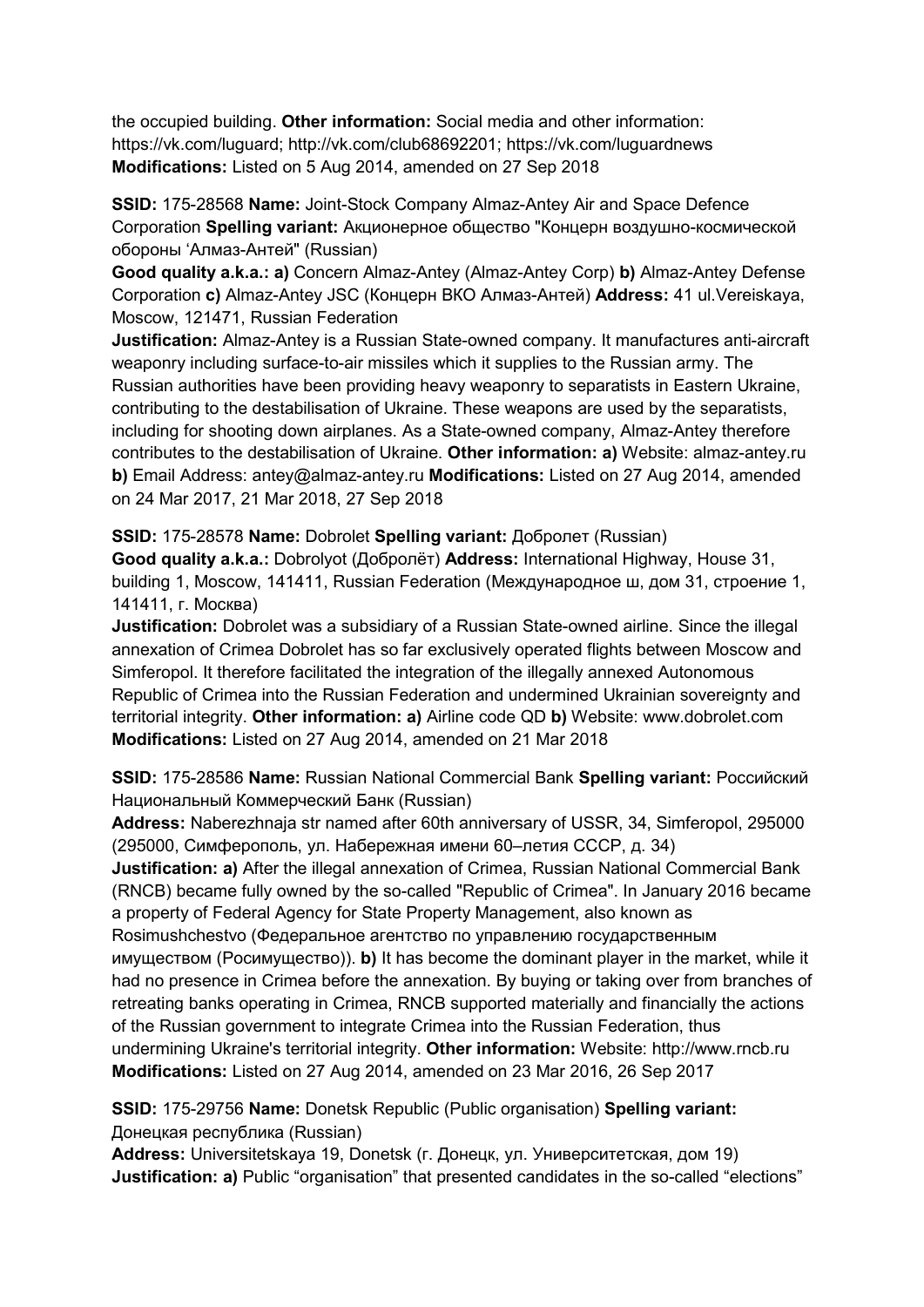of the so-called "Donetsk People's Republic" on 2 Nov 2014 and 11 Nov 2018. These "elections" are in breach of Ukrainian law and therefore illegal. **b)** In participating formally in the illegal "elections" it has therefore actively supported actions and policies which undermine the territorial integrity, sovereignty and independence of Ukraine, and to further destabilise Ukraine. Founded by Andriy Purgin and was headed by Alexander Zakharchenko. Nominated in 2018 Denis Pushylin to be "Head" of the so-called "Donetsk People's Republic". **Relation: a)** Founded by Purhin Andriy Yevhenovych (SSID 175-27593) **b)** Nominated to be "Head" of the so- called "Donetsk People's Republic" Pushylin Denys Volodymyrovych (SSID 175-27597) **Other information:** Official information: http://oddr.info/, orgotdel@oddr.info **Modifications:** Listed on 16 Dec 2014, amended on 27 Sep 2018, 2 Apr 2019, 1 Oct 2019

**SSID:** 175-29762 **Name:** Peace to Luhansk Region **Spelling variant:** a) Мир Луганщине (Russian) b) Mir Luganschine (Russian)

**Justification: a)** Public "organisation" that presented candidates in the so-called "elections" of the so-called "Luhansk People's Republic" 2 Nov 2014 and 11 Nov 2018. These "elections" are in breach of Ukrainian law and therefore illegal. **b)** In participating formally in the illegal "elections" it has therefore actively supported actions and policies which undermine the territorial integrity, sovereignty and independence of Ukraine, and to further destabilise Ukraine. **Other information:** https://mir-lug.info/ **Modifications:** Listed on 16 Dec 2014, amended on 26 Sep 2017, 27 Sep 2018, 2 Apr 2019

**SSID:** 175-29767 **Name:** Free Donbass **Spelling variant:** a) "Свободный Донбасс" (Russian) b) "Svobodny Donbass" (Russian) c) Free Donbas (English) **Justification: a)** Public "organisation" that presented candidates in the so-called "elections" of the so-called "Donetsk People's Republic" 2 Nov 2014 and 11 Nov 2018. These elections are in breach of Ukrainian law and therefore illegal. **b)** In participating formally in the illegal "elections" it has therefore actively supported actions and policies which undermine the territorial integrity, sovereignty and independence of Ukraine, and to further destabilise Ukraine. **Other information:** http://www.odsd.ru/ **Modifications:** Listed on 16 Dec 2014, amended on 26 Sep 2017, 2 Apr 2019

**SSID:** 175-29772 **Name:** People's Union **Spelling variant:** a) Народный союз (Russian) b) Narodny Soyuz (Russian)

**Justification:** Public "organisation" that presented candidates in the so called "elections" of the so called "Luhansk People's Republic" 2 Nov 2014. These "elections" are in breach of Ukrainian law and therefore illegal. In participating formally in the illegal "elections" it has therefore actively supported actions and policies which undermine the territorial integrity, sovereignty and independence of Ukraine, and to further destabilise Ukraine. **Other information:** De-registered in 2018. **Modifications:** Listed on 16 Dec 2014, amended on 1 Oct 2019

**SSID:** 175-29776 **Name:** Luhansk Economic Union **Spelling variant:** a) Луганский экономический Союз (Russian) b) Luganskiy Ekonomicheskiy Soyuz (Russian) **Justification: a)** "Social organisation" that presented candidates in the illegal so-called "elections" of the so-called "Luhansk People's Republic" 2 Nov 2014 and 11 Nov 2018. Nominated a candidate, Oleg Akimov, to be "Head" of the so-called "Luhansk People's Republic" in 2014 and member of the so-called "People's Council of the Luhansk People's Republic" in 2018. These "elections" are in breach of Ukrainian law and therefore illegal. **b)**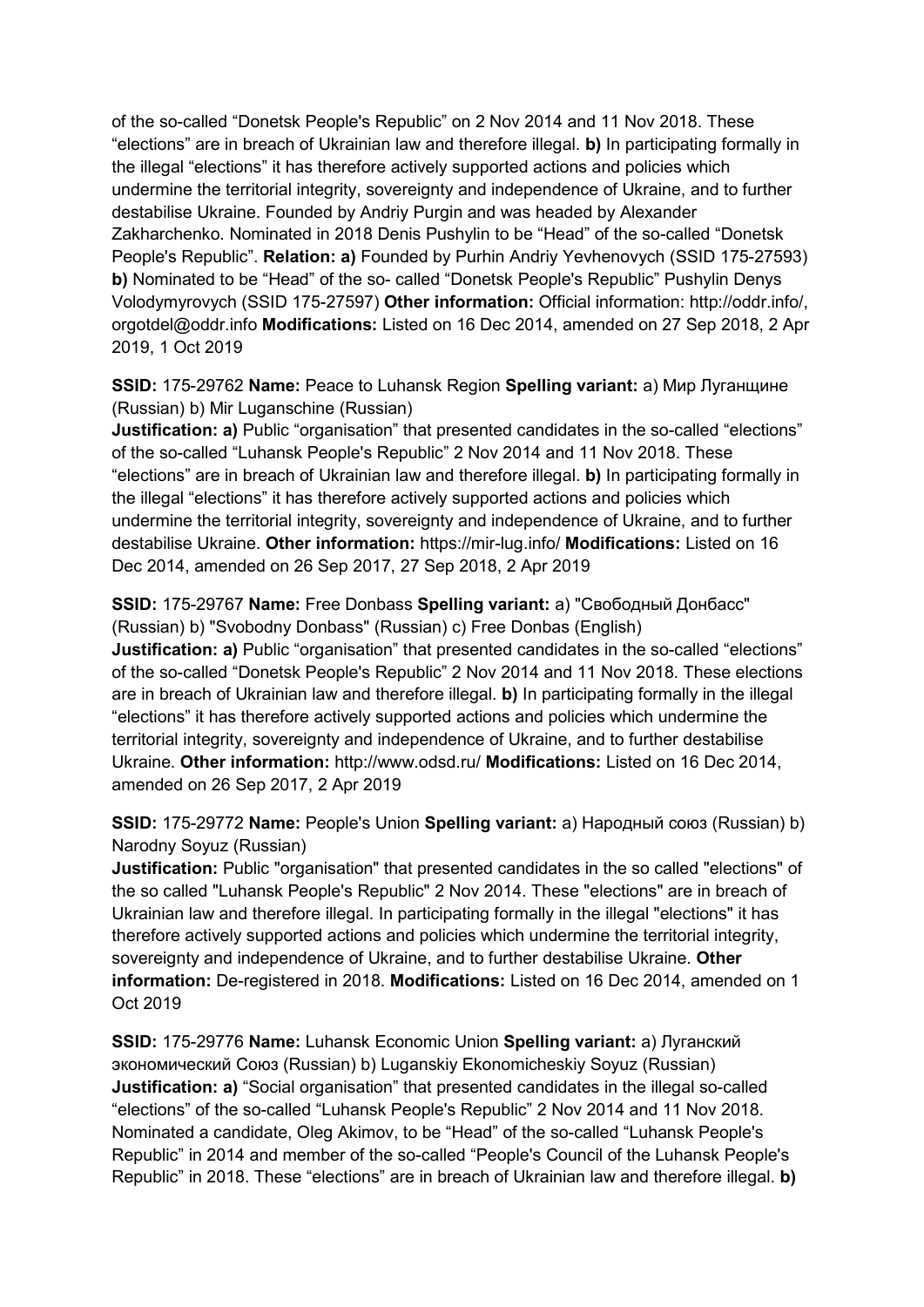In participating formally in the illegal "elections" it has therefore actively supported actions and policies which undermine the territorial integrity, sovereignty and independence of Ukraine, and to further destabilise Ukraine. **Relation:** Nominated as candidate to be "Head" of the so-called "Luhansk People's Republic" Akimov Oleg Konstantinovich (SSID 175- 29705) **Other information:** Official information: https://nslnr.su/about/obshchestvennyeorganizatsii/337/; https://vk.com/public97306393 **Modifications:** Listed on 16 Dec 2014, amended on 21 Mar 2018, 27 Sep 2018, 2 Apr 2019

# **SSID:** 175-30496 **Name:** Cossack National Guard **Spelling variant:** Казачья Национальная Гвардия (Russian)

**Justification: a)** Armed separatist group which has actively supported actions which undermine the territorial integrity, sovereignty and independence of Ukraine and further destabilise Ukraine. **b)** Commanded by and therefore associated with a listed person Nikolay Kozitsyn. **c)** Reportedly part of the so-called "2nd Army Corps" of the "Lugansk People's Republic". **Relation:** Associated with Kozitsyn Nikolay Ivanovich (SSID 175-28164) **Other information:** http://казакнацгвард.рф https://vk.com/kazak\_nac\_guard **Modifications:**  Listed on 6 Mar 2015, amended on 11 Oct 2016, 21 Mar 2018, 1 Oct 2019

**SSID:** 175-30501 **Name:** Sparta battalion **Spelling variant:** Батальон "Спарта" (Russian) **Justification: a)** Armed separatist group which has actively supported actions which undermine the territorial integrity, sovereignty and independence of Ukraine and further destabilise Ukraine. **b)** Part of the so-called "1st Army Corps" of the "Donetsk People's Republic". Also referred to as the military unit 08806, and as battalion "Gvardeysky". In Nov 2017, the unit was named in honour of the assassinated separatist military commander Arsen Pavlov (aka Motorola). **Modifications:** Listed on 6 Mar 2015, amended on 11 Oct 2016, 24 Mar 2017, 26 Sep 2017, 27 Sep 2018, 1 Oct 2019

**SSID:** 175-30506 **Name:** Zarya battalion **Spelling variant:** Батальон "Заря" (Russian) **Justification: a)** Armed separatist group which has actively supported actions which undermine the territorial integrity, sovereignty and independence of Ukraine and further destabilise Ukraine. **b)** Reportedly part of the so-called "2nd Army Corps" of the "Lugansk People's Republic". **Modifications:** Listed on 6 Mar 2015, amended on 11 Oct 2016

**SSID:** 175-30510 **Name:** Somali battalion **Spelling variant:** Батальон "Сомали" (Russian) **Justification: a)** Armed separatist group which has actively supported actions which undermine the territorial integrity, sovereignty and independence of Ukraine and further destabilise Ukraine. **b)** Part of the so-called "1st Army Corps" of the "Donetsk People's Republic". **Modifications:** Listed on 6 Mar 2015, amended on 11 Oct 2016, 24 Mar 2017, 26 Sep 2017

**SSID:** 175-30515 **Name:** Prizrak brigade **Spelling variant:** Бригада "Призрак" (Russian) **Justification: a)** Armed separatist group which has actively supported actions which undermine the territorial integrity, sovereignty and independence of Ukraine and further destabilise Ukraine. **b)** Part of the so-called "2nd Army Corps" of the "Lugansk People's Republic". **c)** Also referred to as the 14th Motorized Rifle Battalion. **Other information: a)**  mail@prizrak.info **b)** Тel: 8985 130 9920 **Modifications:** Listed on 6 Mar 2015, amended on 6 Oct 2015, 11 Oct 2016, 24 Mar 2017, 27 Sep 2018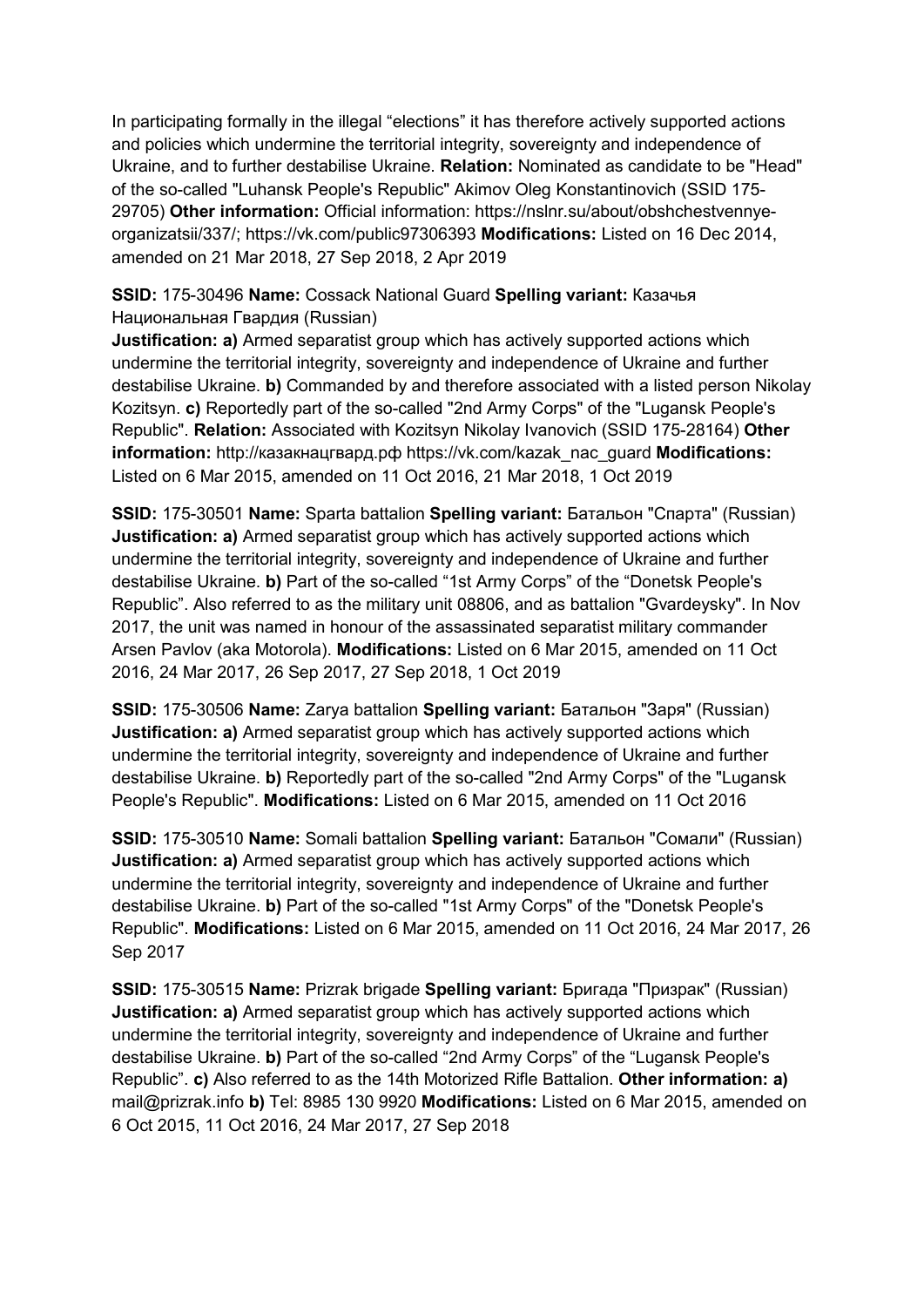**SSID:** 175-30520 **Name:** Oplot battalion **Spelling variant:** Батальон "Оплот" (Russian) **Justification: a)** Armed separatist group which has actively supported actions which undermine the territorial integrity, sovereignty and independence of Ukraine and further destabilise Ukraine. **b)** Also referred to as the 5th Separate Motor Rifle Brigade, which since Oct 2018 is named after Alexander Zakharchenko. Reportedly part of the so-called "1st Army Corps" of the "Donetsk People's Republic". **Other information:** Social media: http://vk.com/oplot\_ info **Modifications:** Listed on 6 Mar 2015, amended on 11 Oct 2016, 1 Oct 2019

**SSID:** 175-30525 **Name:** Kalmius battalion **Spelling variant:** Батальон "Кальмиус" (Russian)

**Justification: a)** Armed separatist group which has actively supported actions which undermine the territorial integrity, sovereignty and independence of Ukraine and further destabilise Ukraine. **b)** Also referred to as the Separate Artillery Brigade, part of the socalled "1st Army Corps" of the "Donetsk People's Republic". **Modifications:** Listed on 6 Mar 2015, amended on 11 Oct 2016, 24 Mar 2017, 1 Oct 2019

**SSID:** 175-30529 **Name:** Death battalion **Spelling variant:** Батальон "Смерть" (Russian) **Justification: a)** Armed separatist group which has actively supported actions which undermine the territorial integrity, sovereignty and independence of Ukraine and further destabilise Ukraine. **b)** Part of the so-called "2nd Army Corps" of the "Lugansk People's Republic". **Modifications:** Listed on 6 Mar 2015, amended on 11 Oct 2016, 24 Mar 2017

**SSID:** 175-30533 **Name:** Movement "Novorossiya" of Igor Strelkov **Spelling variant:**  Движение 'Новороссия' Игоря СТРЕЛКОВА (Russian)

**Justification: a)** The Movement "Novorossiya"/"New Russia" was established in Nov 2014 in Russia and is headed by Russian officer Igor Strelkov/Girkin (identified as a staff member of the Main Intelligence Directorate of the General Staff of the Armed Forces of the Russian Federation (GRU)). **b)** According to its stated objectives, it aims at providing all-round, effective assistance to "Novorossiya", including by helping militia fighting in Eastern Ukraine, thereby supporting policies undermining the territorial integrity, sovereignty and independence of Ukraine. **c)** Associated with a person listed for undermining the territorial integrity of Ukraine. **Other information:** http://novorossia.pro/, info@clubnb.ru **Modifications:** Listed on 6 Mar 2015, amended on 24 Mar 2017, 26 Sep 2017, 1 Oct 2019

**SSID:** 175-37079 **Name:** OAO "VO Technopromexport" (OAO "VO TPE") **Spelling variant:**  Открытое акционерное общество Внешнеэкономическое объединение Технопромэкспорт (Russian)

**Good quality a.k.a.:** Open Joint Stock Company "Foreign Economic Association" "Technopromexport **Address:** Novyi Arbat str., 15, building 2, Moscow, 119019, Russian Federation

**Justification:** Contracting party with Siemens Gas Turbine Technologies OOO, OAO "VO TPE" purchased gas turbines declared to be destined for a power plant in Taman, Krasnodar region, Russian Federation, and as the contractor was responsible for the transfer of the gas turbines to OOO "VO TPE" which in turn transferred them to be installed in Crimea. This contributes to establishing an independent power supply for Crimea and Sevastopol as a means of supporting their separation from Ukraine, and undermines the territorial integrity, sovereignty and independence of Ukraine. **Other information:** Registration date: 27.7.1992; State Registration Number: 1067746244026; Tax Registration Number: 7705713236;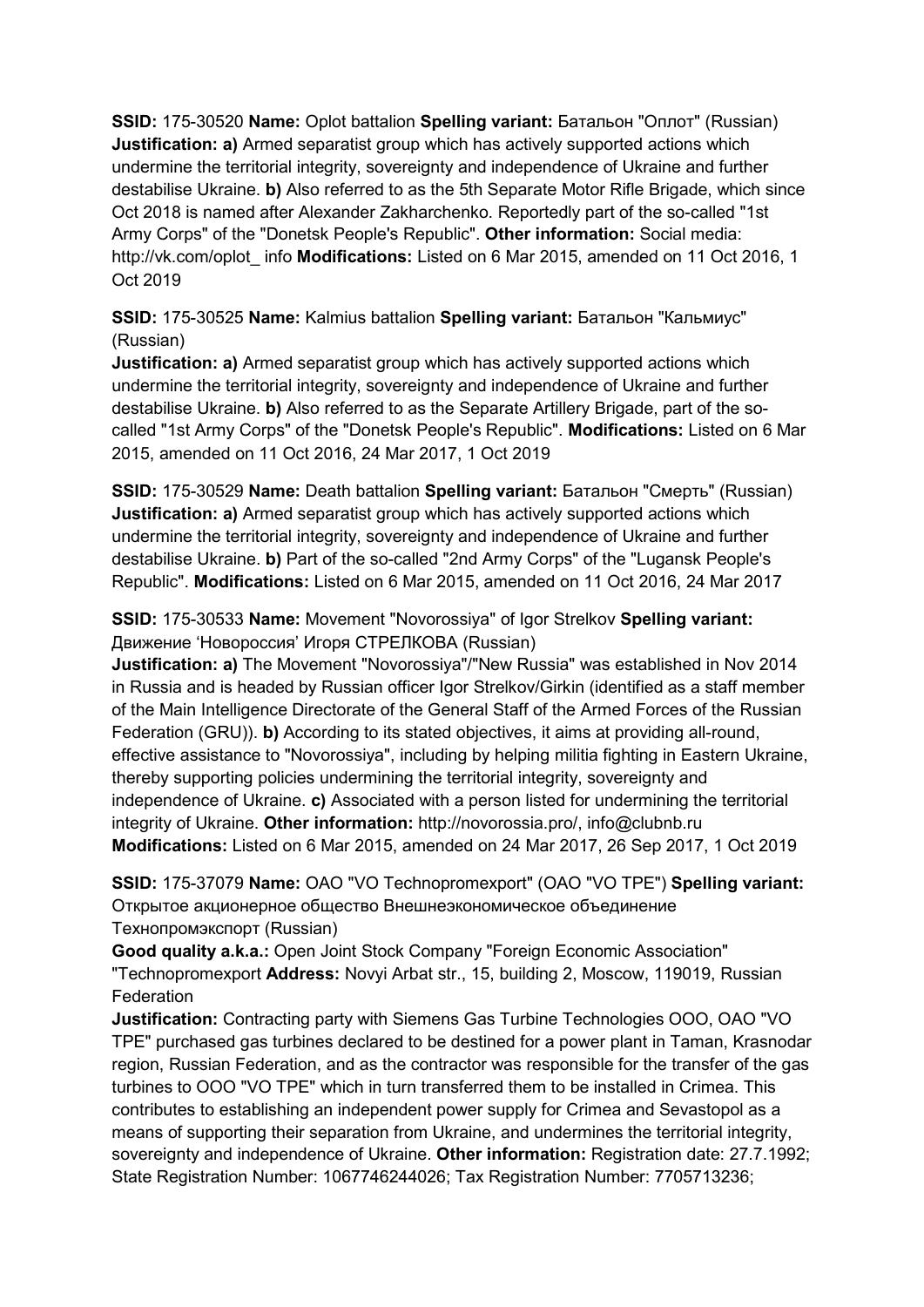Ongoing bankruptcy proceedings. **Modifications:** Listed on 15 Aug 2017, amended on 1 Oct 2019

**SSID:** 175-37086 **Name:** OOO "VO Technopromexport" (OOO "VO TPE") **Spelling variant:**  Общество с ограниченной ответственностью "Внешнеэкономическое объединение Технопромэкспорт" (Russian)

**Good quality a.k.a.:** Limited Liability Company "Foreign Economic Association" "Technopromexport" **Address:** Novyi Arbat str., 15, building 2, Moscow, 119019, Russian Federation

**Justification: a)** Owner of the gas turbines originally supplied by Siemens Gas Turbine Technologies OOO to OAO "VO TPE". OOO "VO TPE" transferred the gas turbines to be installed in Crimea. This contributes to establishing an independent power supply for Crimea and Sevastopol as a means of supporting their separation from Ukraine, and undermines the territorial integrity, sovereignty and independence of Ukraine. **b)** Responsible for the implementation of the construction project of the thermal power plants Balaklava and Tavricheskaya, where the turbines were installed. **Other information:** Registration date: 8.5.2014; State Registration Number: 1147746527279; Tax Registration Number: 7704863782e **Modifications:** Listed on 15 Aug 2017, amended on 1 Oct 2019

**SSID:** 175-37092 **Name:** ZAO Interavtomatika (IA)

**Good quality a.k.a.: a)** CJSC "Interavtomatika" **b)** ЗАО "Интеравтоматика" **Address:** Avtozavodskaya st., 14, Moscow, 115280, Russian Federation

**Justification:** Company specialised in control and communication systems for power plants, which has entered into contracts for projects concerning the building of the power plants and the installation of gas turbines in Sevastopol and in Simferopol. This contributes to establishing an independent power supply for Crimea and Sevastopol as a means of supporting their separation from Ukraine, and undermines the territorial integrity, sovereignty and independence of Ukraine. **Other information:** Registration Date: 31.1.1994; State Registration Number: 1037739044111; Tax Registration Number: 7725056162 **Modifications:** Listed on 15 Aug 2017

**SSID:** 175-37492 **Name:** "State Unitary Enterprise of the Crimean Republic "Crimean Sea Ports"" **Spelling variant:** Государственное унитарное предприятие Республики Крым "Крымские морские порты" (Russian)

**F.k.a.: a)** Feodosia Commercial Port **b)** Kerch Ferry **c)** Kerch Commercial Port **Address:** 28 Kirova Street, Kerch, 298312, Crimea (298312, Республика Крым, гор. Керчь, ул. Кирова, дом 28)

**Justification:** The "Parliament of Crimea" adopted Resolution No 1757-6/14 on 17 Mar 2014 "On nationalisation of some companies belonging to the Ukrainian Ministries of Infrastructure or Agriculture" and Resolution No 1865-6/14 on 26 Mar 2014 "On State-Owned Enterprise "Crimean Sea Ports"" ("О Государственном предприятии "Крымские морские порты"") declaring the appropriation of assets belonging to several State enterprises which were merged into the "State Unitary Enterprise of the Crimean Republic "Crimean Sea Ports"" on behalf of the "Republic of Crimea". Those enterprises were thus effectively confiscated by the Crimean "authorities" and the "Crimean Sea Ports" has benefited from the illegal transfer of their ownership. **Other information: a)**  info@crimeaport.ru **b)** F.k.a. a–c represent branches. **Modifications:** Listed on 26 Sep 2017, amended on 21 Mar 2018, 1 Oct 2019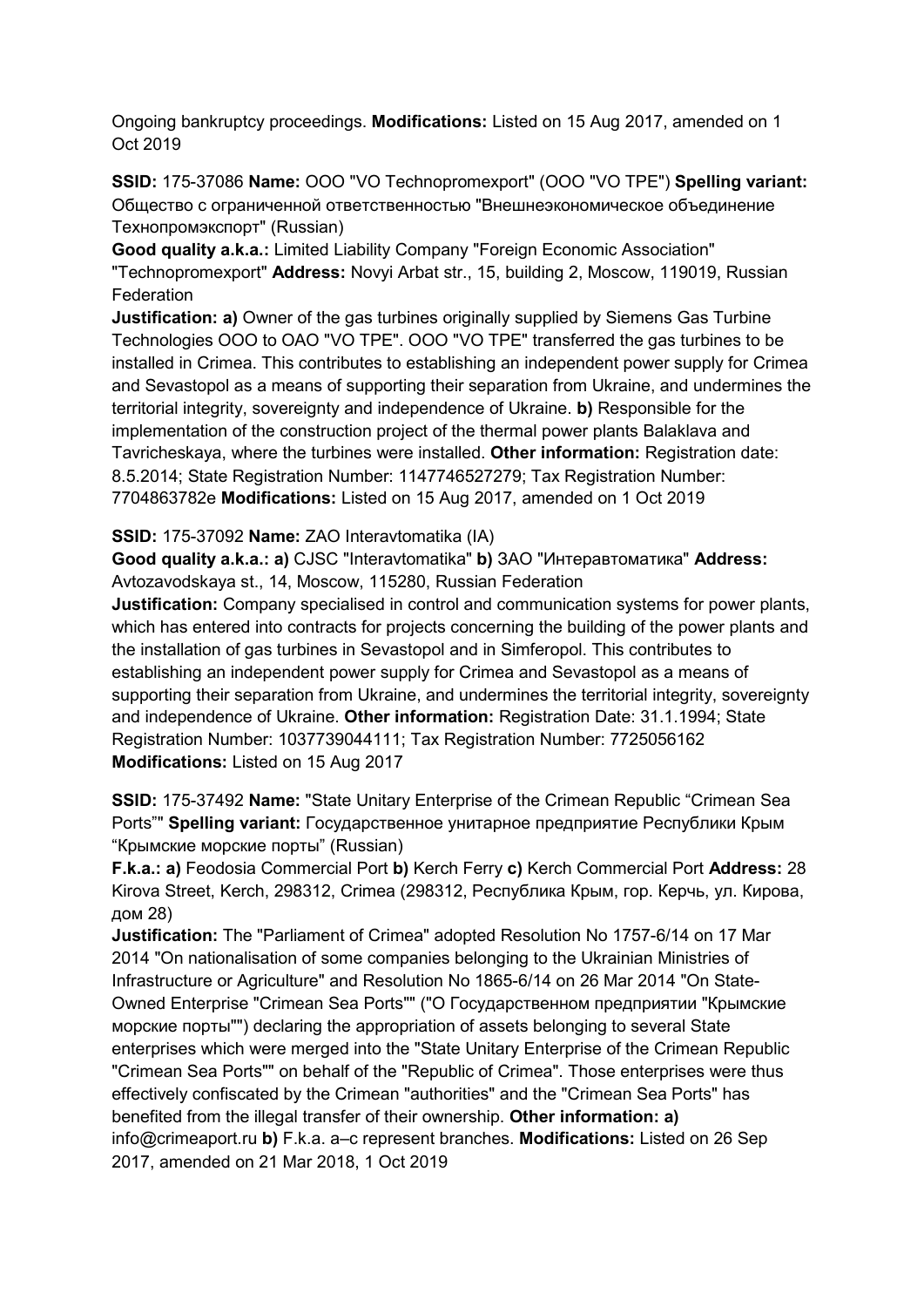**SSID:** 175-39445 **Name:** AO Institute Giprostroymost — Saint-Petersburg **Spelling variant:**  АО Институт Гипростроймост – Санкт-Петербург (Russian)

**Address:** 7 Yablochkova street, St. Petersburg, 197198, Russian Federation **Justification:** AO Institute Giprostroymost — Saint-Petersburg participated in the construction of the Kerch Bridge through its design of the Bridge, connecting Russia to the illegally annexed Crimean peninsula. Therefore it is supporting the consolidation of the illegally annexed Crimean peninsula into the Russian Federation, which in turn further undermines the territorial integrity, sovereignty and independence of Ukraine. **Other information: a)** Website: http://gpsm.ru **b)** Email: office@gpsm.ru **Modifications:** Listed on 16 Aug 2018

**SSID:** 175-39452 **Name:** PJSC Mostotrest **Spelling variant:** ПАО Мостотрест (Russian) **Address:** 6 Barklaya street, building 5, Moscow, 121087, Russian Federation **Justification:** PJSC Mostotrest actively participated in the construction of the Kerch Bridge through its state contract for the maintenance of the bridge, connecting Russia to the illegally annexed Crimean peninsula. Furthermore it is owned by an individual (Arkady Rotenberg) that is already designated for his actions undermining Ukrainian sovereignty. Therefore the company is supporting the consolidation of the illegally annexed Crimean peninsula into the Russian Federation, which in turn further undermines the territorial integrity, sovereignty and independence of Ukraine. **Relation:** Owned by Rotenberg Arkady Romanovich (SSID 175- 28544) **Other information:** mostro@mostro.ru **Modifications:** Listed on 16 Aug 2018, amended on 1 Oct 2019

**SSID:** 175-39457 **Name:** JSC Zaliv Shipyard **Spelling variant:** Судостроительный завод Залив (Russian)

**Address:** 4 Tankistov street, Kerch, 298310, Crimea

**Justification:** JSC Zaliv Shipyard actively participated in the construction of new railway to the Kerch Bridge, connecting Russia to the illegally annexed Crimean peninsula. Therefore it is supporting the consolidation of the illegally annexed Crimean peninsula into the Russian Federation, which in turn further undermines the territorial integrity, sovereignty and independence of Ukraine. **Other information:** Website: http://zalivkerch.com **Modifications:** Listed on 16 Aug 2018

**SSID:** 175-39463 **Name:** Stroygazmontazh Corporation (SGM Group) **Spelling variant:**  ООО Стройгазмонтаж (груп СГМ) (Russian)

**Address:** Prospect Vernadskogo 53, Moscow, 119415, Russian Federation **Justification: a)** Stroygazmontazh Corporation (SGM Group) actively participated in the construction of the Kerch Bridge through its state contract for the construction of the bridge connecting Russia to the illegally annexed Crimean peninsula. **b)** Furthermore it is owned by an individual (Arkady Rotenberg) that is already designated for his actions undermining Ukrainian sovereignty. Therefore the company is supporting the consolidation of the illegally annexed Crimean peninsula into the Russian Federation, which in turn further undermines the territorial integrity, sovereignty and independence of Ukraine. **Relation:** Owned by Rotenberg Arkady Romanovich (SSID 175-28544) **Other information:** Website: www.ooosgm.com, info@ooosgm.ru **Modifications:** Listed on 16 Aug 2018, amended on 1 Oct 2019

**SSID:** 175-39469 **Name:** Stroygazmontazh Most OOO **Spelling variant:** OOO Стройгазмонтаж-Мост (Russian)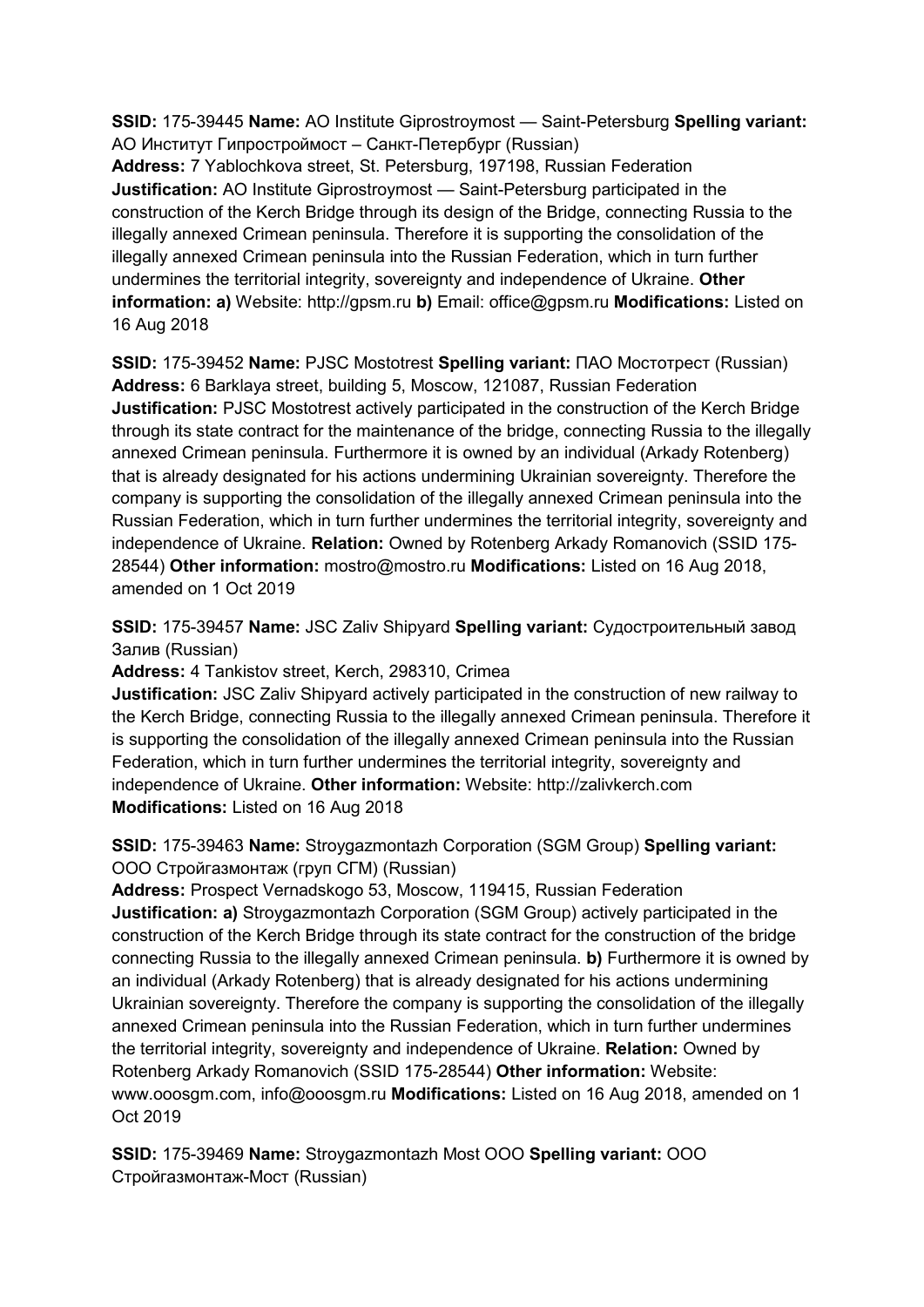**Address:** Barklaya street 6, building 7, Moscow, 121087, Russian Federation **Justification:** Stroygazmontazh Most OOO is a subsidiary of lead contractor Stroygazmontazh that manages the construction project of the bridge over the Kerch Strait. Furthermore it is owned by an individual (Arkady Rotenberg) that is already designated for his actions undermining Ukrainian sovereignty. Therefore the company is supporting the consolidation of the illegally annexed Crimean peninsula into the Russian Federation, which in turn further undermines the territorial integrity, sovereignty and independence of Ukraine. **Relation:** Owned by Rotenberg Arkady Romanovich (SSID 175-28544) **Other information: a)** Registration ID: 1157746088170 **b)** Tax ID No: 7730018980 **c)** Website: http://kerchmost.ru/tag/sgam-most **d)** Email: kerch-most@yandex.ru **Modifications:** Listed on 16 Aug 2018

# **SSID:** 175-39478 **Name:** CJSC VAD

**Good quality a.k.a.:** AKTSIONERNOE OBSHCHESTVO VAD (АО ВАД) **Address: a)** 133 Chernyshevskogo street, Vologda, 160019, Vologodskaya Oblast, Russian Federation **b)**  122, Grazhdanskiy Prospect, suite 5, Liter A, St. Petersburg, 195267, Russian Federation **Justification:** CJSC VAD is the main contractor for the construction of the Tavrida Highway in Crimea, the road over the Kerch Bridge and the access roads to it. Tavrida Highway will provide transportation access to Crimea through a system of newly constructed roadways that serve as a primary connection to the Kerch Bridge. Therefore CJSC VAD is supporting the consolidation of the illegally annexed Crimean peninsula into the Russian Federation, which in turn further undermines the territorial integrity, sovereignty and independence of Ukraine. **Other information: a)** Registration ID: 1037804006811 (Russia) **b)** Tax ID No: 7802059185 **c)** Website: www.zaovad.com **d)** Email: office@zaovad.com **Modifications:**  Listed on 16 Aug 2018

**Sanctions program:** Situation in der Ukraine: Verordnung vom 27. August 2014 über Massnahmen zur Vermeidung der Umgehung internationaler Sanktionen im Zusammenhang mit der Situation in der Ukraine (SR 946.231.176.72), Anhänge 2, 3 und 4 **Origin:** EU **Sanctions:** Art. 5 und 5a (Restriktionen auf dem Geld- und Kapitalmarkt) **Sanctions program:** Situation en Ukraine: Ordonnance du 27 août 2014 instituant des mesures visant à empêcher le contournement de sanctions internationales en lien avec la situation en Ukraine (RS 946.231.176.72), annexes 2, 3 et 4 **Origin:** EU **Sanctions:** art. 5 et 5a (Restrictions sur les marchés monétaire et financier)

**Sanctions program:** Situazione in Ucraina: Ordinanza del 27 agosto 2014 che istituisce provvedimenti per impedire l'aggiramento delle sanzioni internazionali in relazione alla situazione in Ucraina (RS 946.231.176.72), allegati 2, 3 e 4 **Origin:** EU **Sanctions:** art. 5 e 5a (Restrizioni sui mercati finanziari)

### **Entities**

**SSID:** 175-28750 **Name:** Sberbank **Modifications:** Listed on 27 Aug 2014

**SSID:** 175-28753 **Name:** VTB Bank **Modifications:** Listed on 27 Aug 2014

**SSID:** 175-28756 **Name:** Gazprombank **Modifications:** Listed on 27 Aug 2014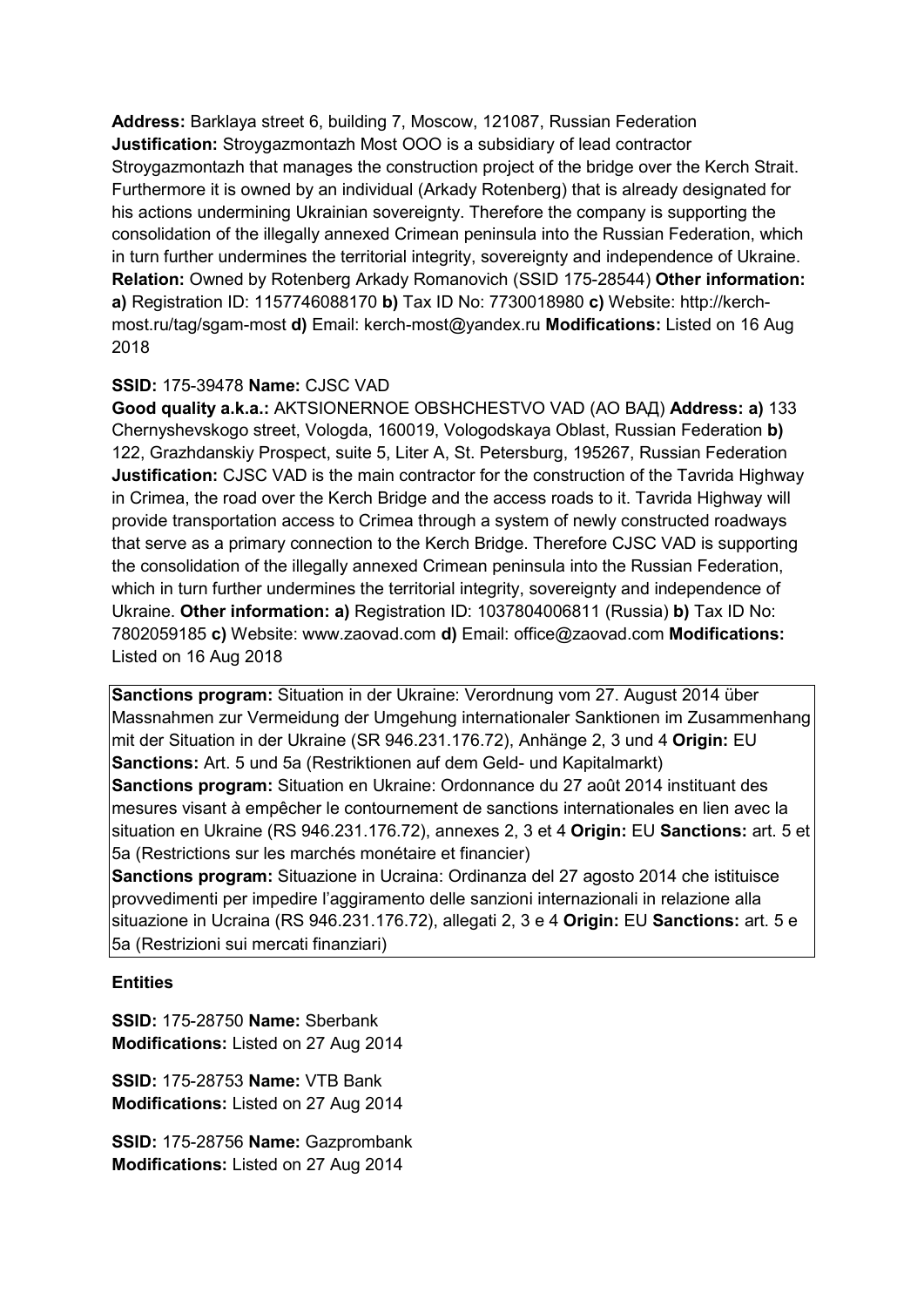**SSID:** 175-28759 **Name:** Vnesheconombank **Good quality a.k.a.:** VEB **Modifications:** Listed on 27 Aug 2014

**SSID:** 175-28763 **Name:** Rosselkhozbank **Modifications:** Listed on 27 Aug 2014

**SSID:** 175-29266 **Name:** Rosneft **Modifications:** Listed on 12 Nov 2014

**SSID:** 175-29269 **Name:** Transneft **Modifications:** Listed on 12 Nov 2014

**SSID:** 175-29272 **Name:** Gazprom Neft **Modifications:** Listed on 12 Nov 2014

**SSID:** 175-29436 **Name:** OPK Oboronprom **Modifications:** Listed on 12 Nov 2014

**SSID:** 175-29439 **Name:** United Aircraft Corporation **Modifications:** Listed on 12 Nov 2014

**SSID:** 175-29442 **Name:** Uralvagonzavod **Modifications:** Listed on 12 Nov 2014

**Sanctions program:** Situation in der Ukraine: Verordnung vom 27. August 2014 über Massnahmen zur Vermeidung der Umgehung internationaler Sanktionen im Zusammenhang mit der Situation in der Ukraine (SR 946.231.176.72), Anhänge 2, 3 und 4 **Origin:** EU **Sanctions:** Art. 1 (Auflagen bezüglich bestimmter Güter)

**Sanctions program:** Situation en Ukraine: Ordonnance du 27 août 2014 instituant des mesures visant à empêcher le contournement de sanctions internationales en lien avec la situation en Ukraine (RS 946.231.176.72), annexes 2, 3 et 4 **Origin:** EU **Sanctions:** art. 1 (Charges portant sur certains biens)

**Sanctions program:** Situazione in Ucraina: Ordinanza del 27 agosto 2014 che istituisce provvedimenti per impedire l'aggiramento delle sanzioni internazionali in relazione alla situazione in Ucraina (RS 946.231.176.72), allegati 2, 3 e 4 **Origin:** EU **Sanctions:** art. 1 (Vincoli relativi a determinati beni)

### **Entities**

**SSID:** 175-29446 **Name:** JSC Sirius **Modifications:** Listed on 12 Nov 2014

**SSID:** 175-29449 **Name:** OJSC Stankoinstrument **Modifications:** Listed on 12 Nov 2014

**SSID:** 175-29452 **Name:** OAO JSC Chemcomposite **Modifications:** Listed on 12 Nov 2014

**SSID:** 175-29455 **Name:** JSC Kalashnikov **Modifications:** Listed on 12 Nov 2014